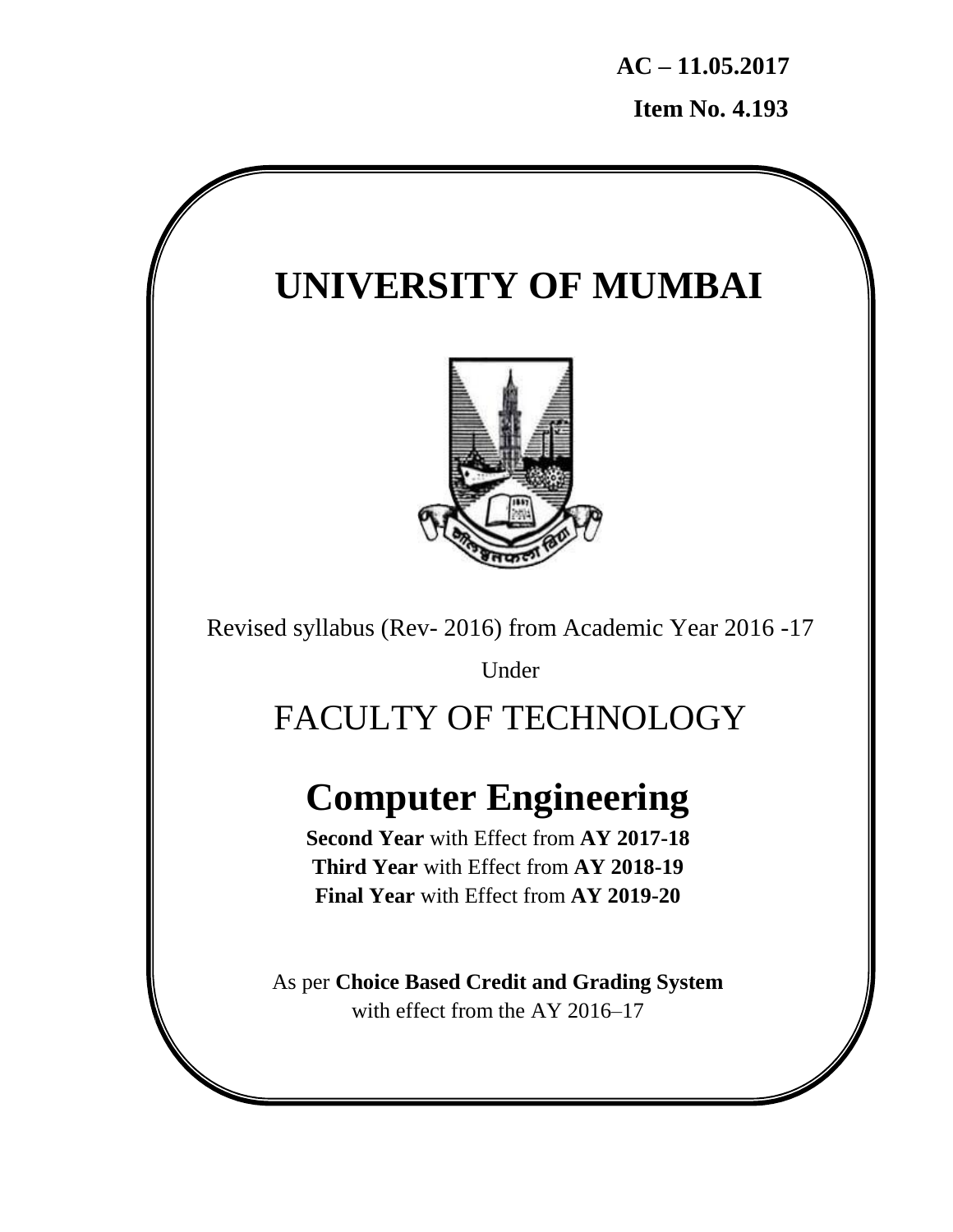#### **Co-ordinator, Faculty of Technology's Preamble:**

To meet the challenge of ensuring excellence in engineering education, the issue of quality needs to be addressed, debated and taken forward in a systematic manner. Accreditation is the principal means of quality assurance in higher education. The major emphasis of accreditation process is to measure the outcomes of the program that is being accredited. In line with this Faculty of Technology of University of Mumbai has taken a lead in incorporating philosophy of outcome based education in the process of curriculum development.

Faculty of Technology, University of Mumbai, in one of its meeting unanimously resolved that, each Board of Studies shall prepare some Program Educational Objectives (PEO"s) and give freedom to affiliated Institutes to add few (PEO"s). It is also resolved that course objectives and course outcomes are to be clearly defined for each course, so that all faculty members in affiliated institutes understand the depth and approach of course to be taught, which will enhance learner"s learning process. It was also resolved that, maximum senior faculty from colleges and experts from industry to be involved while revising the curriculum. I am happy to state that, each Board of studies has adhered to the resolutions passed by Faculty of Technology, and developed curriculum accordingly. In addition to outcome based education, semester based credit and grading system is also introduced to ensure quality of engineering education.

Choice based Credit and Grading system enables a much-required shift in focus from teacher-centric to learner-centric education since the workload estimated is based on the investment of time in learning and not in teaching. It also focuses on continuous evaluation which will enhance the quality of education. University of Mumbai has taken a lead in implementing the system through its affiliated Institutes and Faculty of Technology has devised a transparent credit assignment policy and adopted ten points scale to grade learner"s performance. Credit assignment for courses is based on 15 weeks teaching learning process, however content of courses is to be taught in 12-13 weeks and remaining 2-3 weeks to be utilized for revision, guest lectures, coverage of content beyond syllabus etc.

Choice based Credit and grading system is implemented from the academic year 2016-17 through optional courses at department and institute level. This will be effective for SE, TE and BE from academic year 2017-18, 2018-19 and 2019-20 respectively.

**Dr. S. K. Ukarande Co-ordinator, Faculty of Technology, Member - Academic Council University of Mumbai, Mumbai**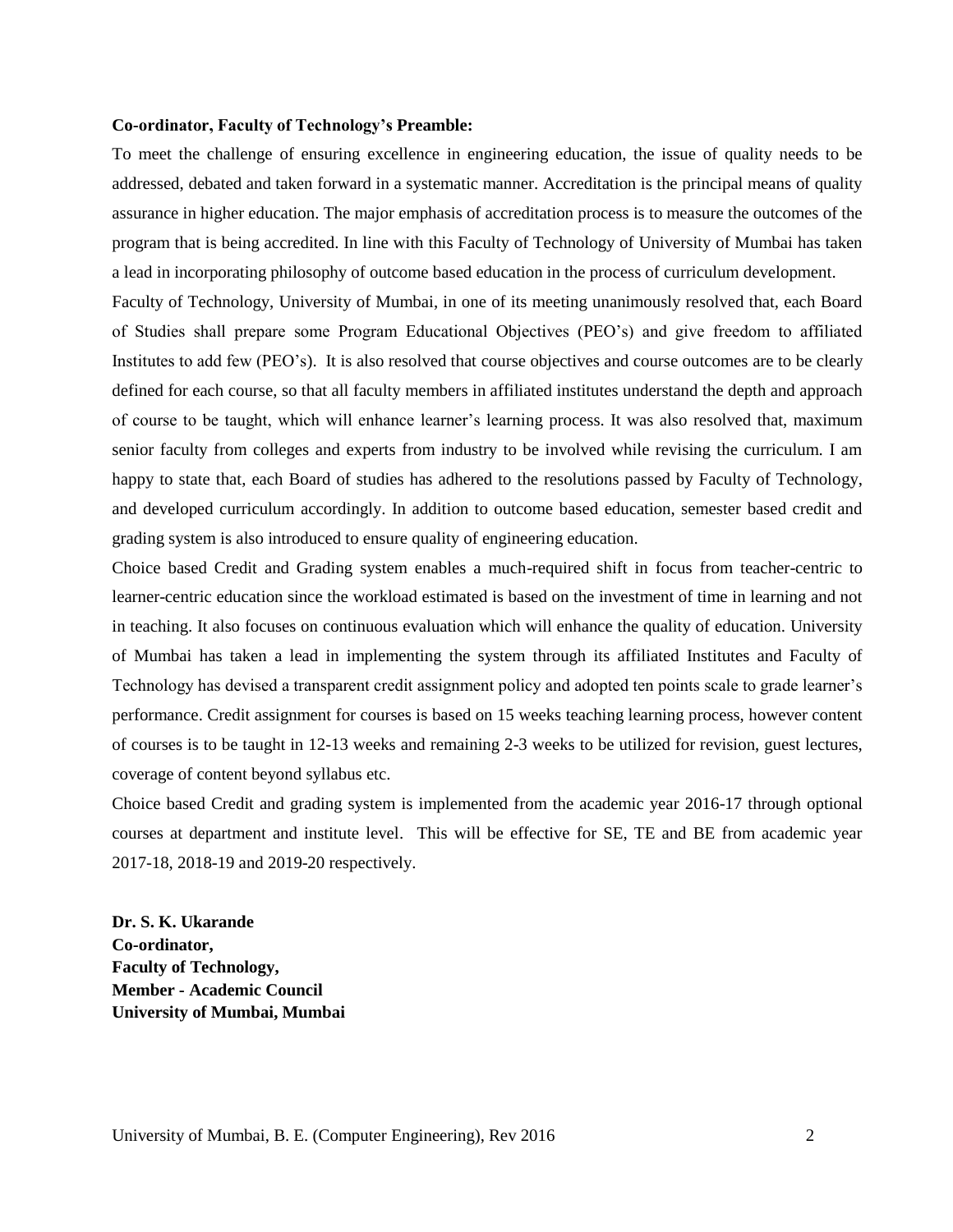#### **Chairman's Preamble:**

Engineering education in India is expanding and is set to increase manifold. The major challenge in the current scenario is to ensure quality to the stakeholders along with expansion. To meet this challenge, the issue of quality needs to be addressed, debated and taken forward in a systematic manner. Accreditation is the principal means of quality assurance in higher education and reflects the fact that in achieving recognition, the institution or program of study is committed and open to external review to meet certain minimum specified standards. The major emphasis of this accreditation process is to measure the outcomes of the program that is being accredited. Program outcomes are essentially a range of skills and knowledge that a student will have at the time of graduation from the program. In line with this Faculty of Technology of University of Mumbai has taken a lead in incorporating the philosophy of outcome based education in the process of curriculum development.

As the Chairman, Board of Studies in Computer Engineering of the University of Mumbai, I am happy to state here that, the Program Educational Objectives for Undergraduate Program were finalized in a brain storming session, which was attended by more than 85 members from different affiliated Institutes of the University. They are either Heads of Departments or their senior representatives from the Department of Computer Engineering. The Program Educational Objectives finalized for the undergraduate program in Computer Engineering are listed below;

- 1. To prepare the Learner with a sound foundation in the mathematical, scientific and engineering fundamentals.
- 2. To motivate the Learner in the art of self-learning and to use modern tools for solving real life problems.
- 3. To equip the Learner with broad education necessary to understand the impact of Computer Science and Engineering in a global and social context.
- 4. To encourage, motivate and prepare the Learner's for Lifelong-learning.
- 5. To inculcate professional and ethical attitude, good leadership qualities and commitment to social responsibilities in the Learner"s thought process.

In addition to Program Educational Objectives, for each course of the program, objectives and expected outcomes from a learner"s point of view are also included in the curriculum to support the philosophy of outcome based education. I strongly believe that even a small step taken in the right direction will definitely help in providing quality education to the major stakeholders.

## **Dr. Subhash K. Shinde Chairman, Board of Studies in Computer Engineering, University of Mumbai, Mumbai.**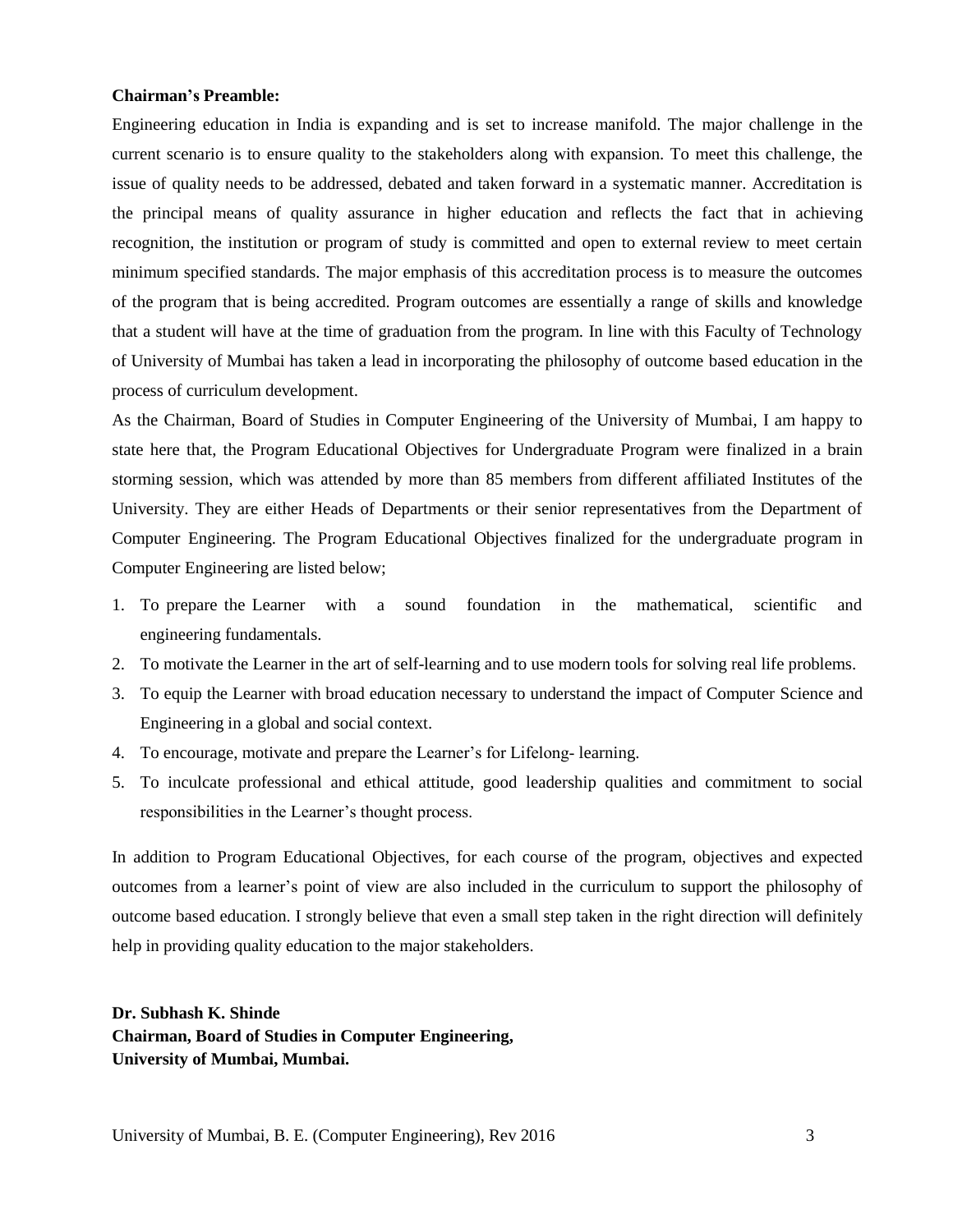| Course        | <b>Course</b>                                                | <b>Teaching Scheme</b><br>(Contact Hours) |                          |     | <b>Credits Assigned</b>  |                     |                          |                |  |  |
|---------------|--------------------------------------------------------------|-------------------------------------------|--------------------------|-----|--------------------------|---------------------|--------------------------|----------------|--|--|
| Code          | Name                                                         | <b>Theory</b>                             | Pract                    | Tut | <b>Theory</b>            | TW/<br><b>Pract</b> | Tut                      | <b>Total</b>   |  |  |
| <b>CSC301</b> | <b>Applied Mathematics -III</b>                              | $4+1@$                                    |                          |     | 5                        |                     |                          | 5              |  |  |
| <b>CSC302</b> | Digital Logic Design and Analysis                            | $\overline{4}$                            |                          |     | 4                        |                     |                          | 4              |  |  |
| <b>CSC303</b> | <b>Discrete Mathematics</b>                                  | $3+1@$                                    |                          |     | 4                        |                     |                          | $\overline{4}$ |  |  |
| <b>CSC304</b> | Electronic Circuits and<br><b>Communication Fundamentals</b> | 4                                         |                          |     | $\overline{4}$           |                     |                          | 4              |  |  |
| <b>CSC305</b> | Data Structures                                              | $\overline{4}$                            | $\overline{\phantom{a}}$ |     | $\overline{4}$           |                     |                          | $\overline{4}$ |  |  |
| <b>CSL301</b> | Digital System Lab                                           |                                           | $\overline{c}$           |     | ۰                        | 1                   | $\overline{\phantom{a}}$ | 1              |  |  |
| <b>CSL302</b> | <b>Basic Electronics Lab</b>                                 |                                           | 2                        | ۰   | -                        | 1                   | $\blacksquare$           | 1              |  |  |
| <b>CSL303</b> | Data structure Lab                                           |                                           | $\overline{2}$           | ۰   |                          | 1                   | $\overline{\phantom{a}}$ | 1              |  |  |
| CSL304        | OOPM(Java) Lab                                               |                                           | $2 + 2*$                 |     | $\overline{\phantom{a}}$ | $\overline{2}$      | L,                       | $\overline{2}$ |  |  |
|               | <b>Total</b>                                                 | 21                                        | <b>10</b>                |     | 21                       | 5                   |                          | 26             |  |  |

## **Program Structure B.E. Computer Engineering, (Rev. 2016) w.e.f. AY 2017-18 S. E. Computer Engineering (Semester-III)**

@ 1 hour to be taken tutorial as class wise.

\*2 hours shown as practical"s to be taken class wise and other 2 hours to be taken as batch wise

|               |                                                          | <b>Examination Scheme</b> |                      |                            |                          |                             |                          |                          |                   |              |  |  |
|---------------|----------------------------------------------------------|---------------------------|----------------------|----------------------------|--------------------------|-----------------------------|--------------------------|--------------------------|-------------------|--------------|--|--|
| <b>Course</b> | <b>Course</b>                                            |                           |                      | <b>Theory</b>              |                          |                             |                          |                          | Oral              |              |  |  |
| Code          | <b>Name</b>                                              |                           |                      | <b>Internal Assessment</b> | End                      | Exam                        |                          |                          |                   |              |  |  |
|               |                                                          |                           | <b>Test 1 Test 2</b> | Avg.                       | Sem.<br>Exam             | <b>Duration</b><br>(in Hrs) | TW                       | Oral                     | &<br><b>Pract</b> | <b>Total</b> |  |  |
| <b>CSC301</b> | <b>Applied Mathematics -III</b>                          | 20                        | 20                   | 20                         | 80                       | 3                           | $\overline{\phantom{a}}$ | $\overline{\phantom{a}}$ | ٠                 | 100          |  |  |
| <b>CSC302</b> | Digital Logic Design and<br>Analysis                     | 20                        | 20                   | 20                         | 80                       | 3                           |                          | $\overline{\phantom{m}}$ |                   | 100          |  |  |
| <b>CSC303</b> | <b>Discrete Structures</b>                               | 20                        | 20                   | 20                         | 80                       | 3                           | $\qquad \qquad -$        | $\blacksquare$           |                   | 100          |  |  |
| <b>CSC304</b> | Electronic Circuits and<br>Communication<br>Fundamentals | 20                        | 20                   | 20                         | 80                       | 3                           | $\overline{\phantom{a}}$ | $\overline{\phantom{a}}$ |                   | 100          |  |  |
| <b>CSC305</b> | Data Structures                                          | 20                        | 20                   | 20                         | 80                       | 3                           | $-$                      |                          | ä,                | 100          |  |  |
| <b>CSL301</b> | Digital System Lab                                       | $\blacksquare$            | $\overline{a}$       |                            | $\blacksquare$           |                             | 25                       | $- -$                    | 25                | 50           |  |  |
| <b>CSL302</b> | <b>Basic Electronics Lab</b>                             | ٠                         | ۰                    |                            | $\overline{\phantom{a}}$ |                             | 25                       | 25                       |                   | 50           |  |  |
| <b>CSL303</b> | Data structure Lab                                       | $\blacksquare$            | $\blacksquare$       |                            | $\blacksquare$           |                             | 25                       | $\overline{\phantom{a}}$ | 25                | 50           |  |  |
| <b>CSL304</b> | OOPM(Java) Lab                                           | ۰                         | ۰                    |                            | $\blacksquare$           |                             | 50                       | $\sim$ $\sim$            | 50                | 100          |  |  |
|               | <b>Total</b>                                             |                           | 100                  | 100                        | 400                      |                             | 125                      | 25                       | 100               | 750          |  |  |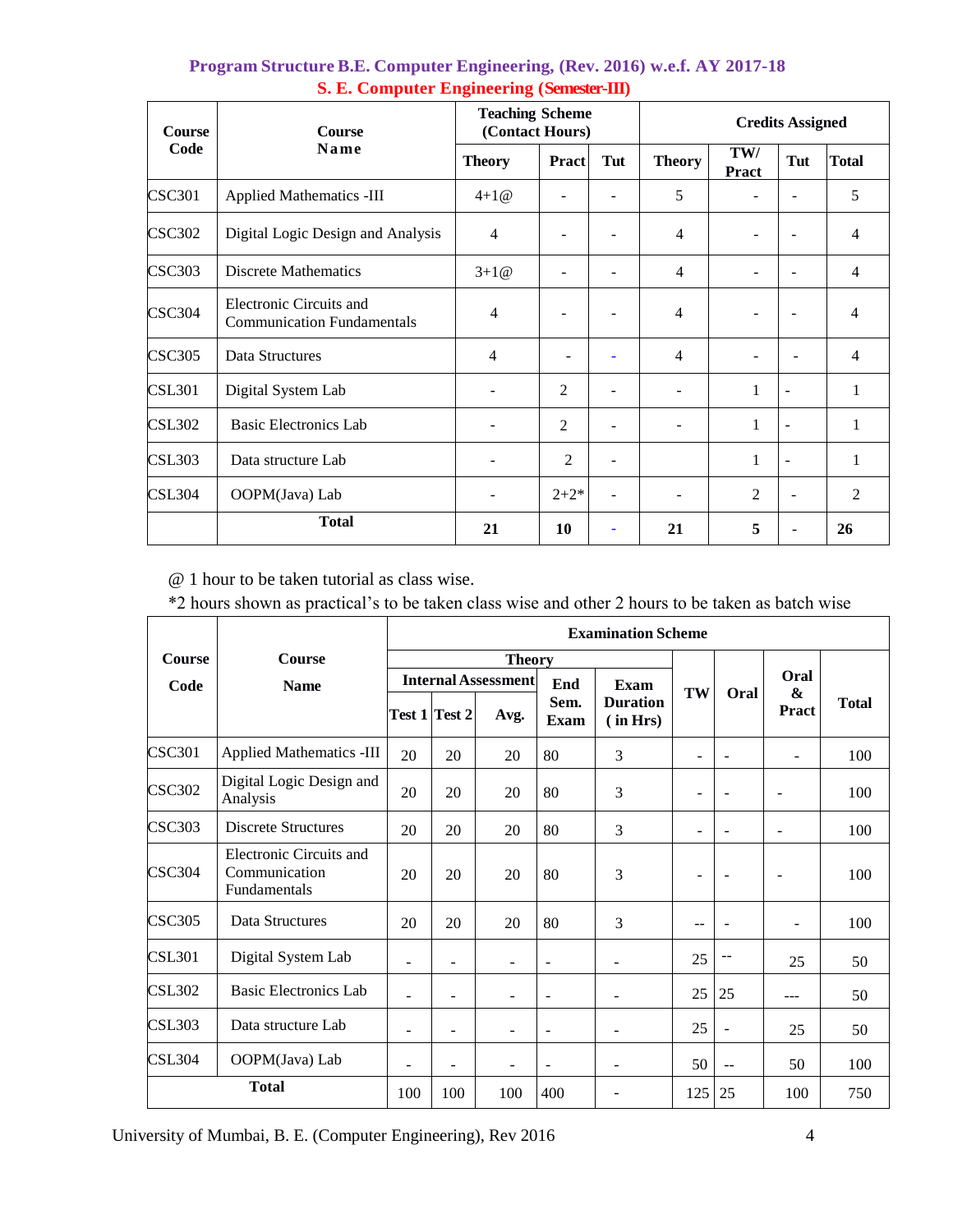| Course        | Course                                    |                          | <b>Teaching Scheme</b><br>(Contact Hours) |     | <b>Credits Assigned</b> |                          |                          |                |  |
|---------------|-------------------------------------------|--------------------------|-------------------------------------------|-----|-------------------------|--------------------------|--------------------------|----------------|--|
| Code          | Name                                      | <b>Theory</b>            | Pract                                     | Tut | <b>Theory</b>           | TW/<br>Pract             | Tut                      | <b>Total</b>   |  |
| <b>CSC401</b> | Applied<br>Mathematics-IV                 | $4 + 10$                 |                                           |     | 5                       | $\overline{\phantom{0}}$ | $\overline{\phantom{0}}$ | 5              |  |
| <b>CSC402</b> | Analysis of Algorithms                    | $\overline{4}$           | -                                         | -   | 4                       | -                        | $\overline{\phantom{a}}$ | 4              |  |
| <b>CSC403</b> | Computer Organization and<br>Architecture | $\overline{4}$           |                                           |     | 4                       |                          | $\overline{\phantom{0}}$ | 4              |  |
| CSC404        | <b>Computer Graphics</b>                  | $\overline{4}$           | -                                         |     | 4                       |                          | $\overline{\phantom{a}}$ | 4              |  |
| CSC405        | <b>Operating System</b>                   | 4                        | $\overline{a}$                            | ۰   | 4                       | -                        |                          | 4              |  |
| <b>CSL401</b> | Analysis of Algorithms Lab                |                          | $\overline{2}$                            |     |                         | 1                        |                          | $\mathbf{1}$   |  |
| <b>CSL402</b> | <b>Computer Graphics Lab</b>              | $\overline{\phantom{a}}$ | $\overline{2}$                            | -   |                         | 1                        |                          | 1              |  |
| <b>CSL403</b> | Processor Architecture Lab                | -                        | 2                                         | -   |                         | 1                        |                          | $\mathbf{1}$   |  |
| CSL404        | Operating System Lab                      | $\overline{\phantom{0}}$ | $\overline{2}$                            |     |                         | 1                        | $\overline{\phantom{a}}$ | 1              |  |
| <b>CSL405</b> | Open Source Tech Lab                      |                          | $2 + 2^*$                                 | -   |                         | $\overline{2}$           | $\overline{\phantom{a}}$ | $\overline{2}$ |  |
|               | <b>Total</b>                              | 21                       | 12                                        | ۳   | 21                      | 6                        | $\overline{\phantom{a}}$ | 27             |  |

## **Program Structure B.E. Computer Engineering, (Rev. 2016) w.e.f. AY 2017-18 S. E. Computer Engineering (Semester-IV)**

@ 1 hour to be taken tutorial as class wise .

\*2 hours shown as Practical"s to be taken class wise and other 2 hours to be taken as batch wise

|               |                                           |                          |        |                            |                          | <b>Examination Scheme</b>   |                          |                |                          |              |
|---------------|-------------------------------------------|--------------------------|--------|----------------------------|--------------------------|-----------------------------|--------------------------|----------------|--------------------------|--------------|
| <b>Course</b> | <b>Course</b>                             |                          |        | <b>Theory</b>              |                          |                             |                          |                |                          | <b>Total</b> |
| Code          | <b>Name</b>                               |                          |        | <b>Internal Assessment</b> | End                      | Exam                        | TW                       | Oral           | Oral<br>&                |              |
|               |                                           | Test 1                   | Test 2 | Avg.                       | Sem.<br>Exam             | <b>Duration</b><br>(in Hrs) |                          |                | Pract                    |              |
| <b>CSC401</b> | <b>Applied Mathematics-IV</b>             | 20                       | 20     | 20                         | 80                       | 3                           |                          |                | $\sim$                   | 100          |
| <b>CSC402</b> | Analysis of Algorithms                    | 20                       | 20     | 20                         | 80                       | 3                           | $\blacksquare$           | $\blacksquare$ | $\sim$                   | 100          |
| <b>CSC403</b> | Computer Organization and<br>Architecture | 20                       | 20     | 20                         | 80                       | 3                           | $\overline{\phantom{m}}$ |                | $\overline{\phantom{a}}$ | 100          |
| <b>CSC404</b> | <b>Computer Graphics</b>                  | 20                       | 20     | 20                         | 80                       | 3                           | $\overline{a}$           |                | $\sim$                   | 100          |
| <b>CSC405</b> | <b>Operating System</b>                   | 20                       | 20     | 20                         | 80                       | 3                           | --                       |                | $\overline{\phantom{a}}$ | 100          |
| CSI 401       | Analysis of Algorithms<br>Lab             | $\overline{\phantom{0}}$ |        |                            | $\overline{\phantom{0}}$ |                             | 25                       | --             | 25                       | 50           |
| <b>CSL402</b> | Computer Graphics Lab                     |                          | ۰      |                            |                          |                             | 25                       |                | 25                       | 50           |
| <b>CSL403</b> | Processor Architecture Lab                | $\overline{a}$           | -      |                            | $\blacksquare$           |                             | 25                       | 25             |                          | 50           |
| <b>CSL404</b> | <b>Operating System Lab</b>               |                          | ۰      |                            | $\overline{\phantom{a}}$ |                             | 25                       |                | 25                       | 50           |
| <b>CSL405</b> | Open Source Tech Lab                      | $\overline{a}$           | ۰      | ٠                          | $\overline{\phantom{a}}$ |                             | 25                       | ---            | 25                       | 50           |
| <b>Total</b>  |                                           | 100                      | 100    | 100                        | 400                      |                             | 125                      | 25             | 100                      | 750          |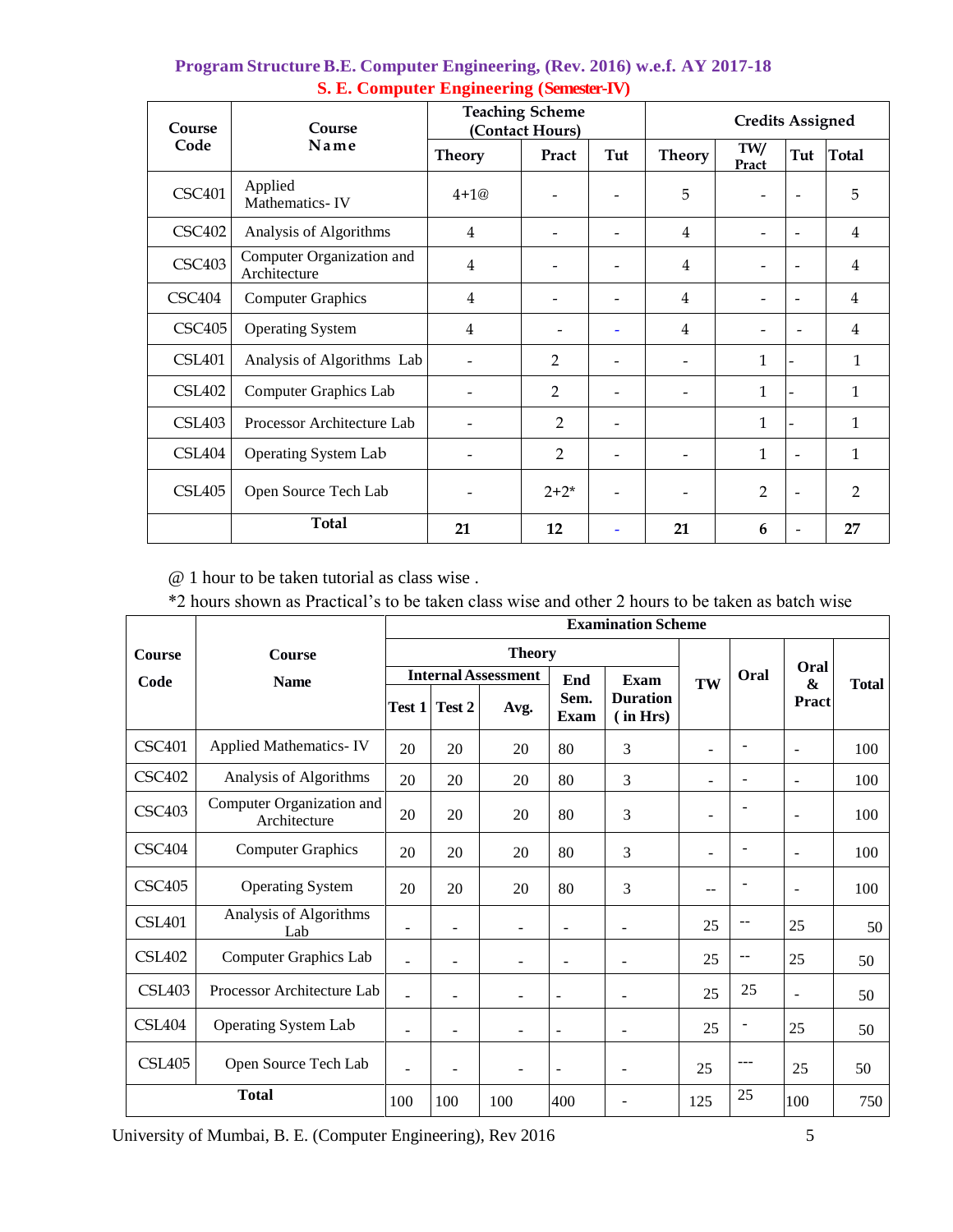| Course               | Course                                 | <b>Teaching Scheme</b> | (Contact Hours) |     | <b>Credits Assigned</b> |                |                          |                |  |  |
|----------------------|----------------------------------------|------------------------|-----------------|-----|-------------------------|----------------|--------------------------|----------------|--|--|
| Code                 | Name                                   | <b>Theory</b>          | Pract           | Tut | <b>Theory</b>           | TW/<br>Pract   | Tut                      | <b>Total</b>   |  |  |
| <b>CSC501</b>        | Microprocessor                         | $\overline{4}$         |                 |     | 4                       |                |                          | $\overline{4}$ |  |  |
| <b>CSC502</b>        | Database Management<br>System          | $\overline{4}$         |                 |     | $\overline{4}$          |                |                          | 4              |  |  |
| <b>CSC503</b>        | Computer Network                       | 4                      |                 |     | $\overline{4}$          |                |                          | $\overline{4}$ |  |  |
| <b>CSC504</b>        | Theory of Computer<br>Science          | $3+1@$                 |                 |     | 4                       |                |                          | 4              |  |  |
| <b>CSDLO</b><br>501X | Department Level Optional<br>Course -I | $\overline{4}$         |                 | Ξ   | $\overline{4}$          | ۳              | $\overline{\phantom{0}}$ | $\overline{4}$ |  |  |
| <b>CSL501</b>        | Microprocessor Lab                     |                        | $\mathfrak{D}$  |     |                         | $\mathbf{1}$   |                          | 1              |  |  |
| <b>CSL502</b>        | Computer Network Lab                   |                        | $\overline{2}$  |     |                         | $\mathbf{1}$   | $\overline{a}$           | $\mathbf{1}$   |  |  |
| <b>CSL503</b>        | Database & Info. System<br>Lab         |                        | 2               |     |                         | $\mathbf{1}$   | $\overline{a}$           | $\mathbf{1}$   |  |  |
| <b>CSL504</b>        | Web Design Lab                         |                        | $2 + 2^*$       |     |                         | $\overline{2}$ | $\overline{a}$           | $\mathfrak{D}$ |  |  |
| <b>CSL505</b>        | Business Comm. & Ethics                |                        | $2 + 2^*$       |     |                         | $\overline{2}$ |                          | $\overline{2}$ |  |  |
|                      | <b>Total</b>                           | 20                     | 14              |     | 20                      | $\overline{7}$ |                          | 27             |  |  |

## **Program Structure B.E. Computer Engineering, (Rev. 2016) w.e.f. AY 2018-19 T. E. Computer Engineering (Semester-V)**

@ 1 hour to be taken tutorial as class wise.

\*2 hours shown as Practical"s to be taken class wise and other 2 hours to be taken as batch wise

|                      |                                        |                          |                          |                            |                          | <b>Examination Scheme</b> |                          |                            |              |
|----------------------|----------------------------------------|--------------------------|--------------------------|----------------------------|--------------------------|---------------------------|--------------------------|----------------------------|--------------|
| Course               | <b>Course</b>                          |                          |                          | <b>Theory</b>              |                          |                           |                          | Oral                       |              |
| Code                 | <b>Name</b>                            |                          |                          | <b>Internal Assessment</b> | End<br>Sem.              | Exam<br><b>Duration</b>   | TW                       | $\boldsymbol{\mathcal{R}}$ | <b>Total</b> |
|                      |                                        | Test 1                   | Test 2                   | Avg.                       | Exam                     | (in Hrs)                  |                          | Pract                      |              |
| <b>CSC501</b>        | Microprocessor                         | 20                       | 20                       | 20                         | 80                       | 3                         |                          |                            | 100          |
| <b>CSC502</b>        | Database Management<br>System          | 20                       | 20                       | 20                         | 80                       | 3                         | $\overline{\phantom{a}}$ |                            | 100          |
| <b>CSC503</b>        | Computer Network                       | 20                       | 20                       | 20                         | 80                       | 3                         | $\overline{\phantom{a}}$ | $\blacksquare$             | 100          |
| <b>CSC504</b>        | Theory of Computer<br>Science          | 20                       | 20                       | 20                         | 80                       | 3                         | $\overline{\phantom{a}}$ |                            | 100          |
| <b>CSDLO</b><br>501X | Department Level Optional<br>Course -I | 20                       | <b>20</b>                | 20                         | 80                       | $\overline{3}$            | --                       |                            | <b>100</b>   |
| <b>CSL501</b>        | Microprocessor Lab                     |                          |                          |                            | $\overline{\phantom{a}}$ |                           | 25                       | 25                         | 50           |
| <b>CSL502</b>        | Computer Network Lab                   |                          |                          |                            | $\overline{\phantom{a}}$ |                           | 25                       | 25                         | 50           |
| <b>CSL503</b>        | Database & Info. System<br>Lab         |                          | $\qquad \qquad -$        | ۰                          | $\overline{\phantom{a}}$ |                           | 25                       | 25                         | 50           |
| <b>CSL504</b>        | Web Design Lab                         | $\overline{\phantom{0}}$ | $\overline{\phantom{a}}$ | -                          | $\overline{\phantom{a}}$ | -                         | 25                       | 25                         | 50           |
| <b>CSL505</b>        | Business Comm. & Ethics                |                          |                          |                            |                          |                           | 50                       |                            | 50           |
|                      | <b>Total</b>                           | 100                      | 100                      | 100                        | 400                      |                           | 150                      | 100                        | 750          |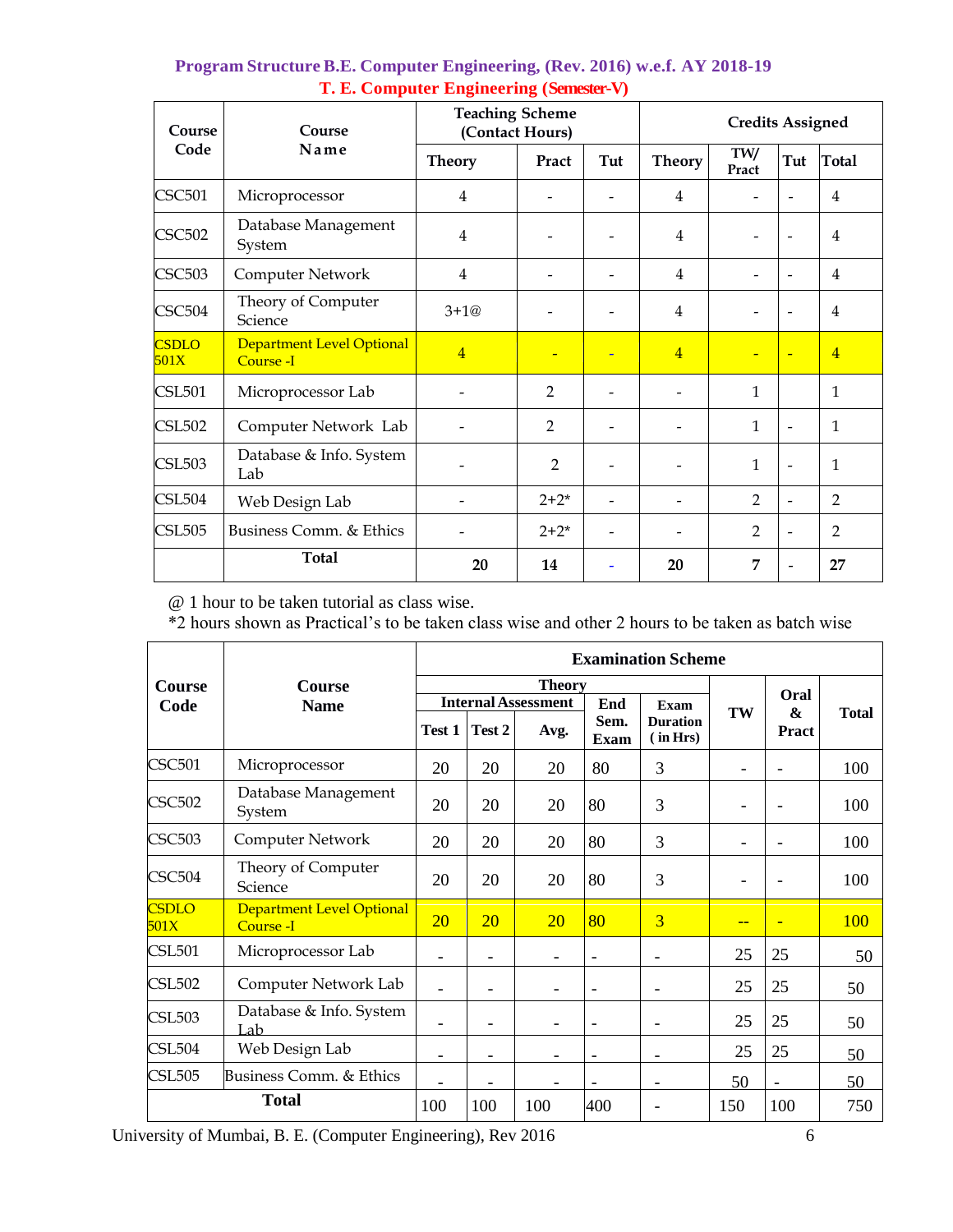| Course               | Course                                           | <b>Teaching Scheme</b><br>(Contact Hours) | <b>Credits Assigned</b>  |     |                |                |                |                |
|----------------------|--------------------------------------------------|-------------------------------------------|--------------------------|-----|----------------|----------------|----------------|----------------|
| Code                 | Name                                             | <b>Theory</b>                             | Pract                    | Tut | <b>Theory</b>  | TW/<br>Pract   | Tut            | <b>Total</b>   |
| <b>CSC601</b>        | Software Engineering                             | 4                                         |                          |     | 4              |                |                | $\overline{4}$ |
| <b>CSC602</b>        | System Programming<br>&<br>Complier Construction | $\overline{4}$                            |                          |     | 4              |                |                | 4              |
| <b>CSC603</b>        | Data Warehousing &<br>Mining                     | $\overline{4}$                            |                          |     | $\overline{4}$ | $\overline{a}$ |                | 4              |
| CSC604               | Cryptography & System<br>Security                | 4                                         |                          |     | $\overline{4}$ |                |                | $\overline{4}$ |
| <b>CSDLO</b><br>601X | Department Level Optional<br>Course -II          | $\overline{4}$                            | $\overline{\phantom{a}}$ | Ξ   | $\overline{4}$ | ÷              |                | $\overline{4}$ |
| <b>CSL601</b>        | Software Engineering Lab                         |                                           | $\overline{2}$           |     |                | 1              |                | $\mathbf{1}$   |
| <b>CSL602</b>        | System software Lab                              |                                           | $\overline{2}$           |     |                | $\mathbf{1}$   |                | $\mathbf{1}$   |
| <b>CSL603</b>        | Data Warehousing &<br>Mining Lab                 |                                           | $\overline{2}$           |     |                | $\mathbf{1}$   |                | $\mathbf{1}$   |
| <b>CSL604</b>        | System Security Lab                              |                                           | $\overline{2}$           |     |                | $\mathbf{1}$   |                | 1              |
| <b>CSP605</b>        | Mini-Project                                     |                                           | 4                        |     |                | $\overline{2}$ | $\overline{a}$ | $\overline{2}$ |
|                      | <b>Total</b>                                     | 20                                        | 12                       |     | 20             | 6              |                | 26             |

## **Program Structure B.E. Computer Engineering, (Rev. 2016) w.e.f. AY 2018-19 T. E. Computer Engineering (Semester-VI)**

|                      |                                                      |                          |                          |                            |                          | <b>Examination Scheme</b>   |                          |                |                          |              |
|----------------------|------------------------------------------------------|--------------------------|--------------------------|----------------------------|--------------------------|-----------------------------|--------------------------|----------------|--------------------------|--------------|
| <b>Course</b>        | Course                                               |                          |                          | <b>Theory</b>              |                          |                             |                          |                | Oral                     |              |
| Code                 | <b>Name</b>                                          |                          |                          | <b>Internal Assessment</b> | End                      | Exam                        | TW                       | Oral           | <b>&amp;</b>             | <b>Total</b> |
|                      |                                                      | Test 1                   | Test 2                   | Avg.                       | Sem.<br>Exam             | <b>Duration</b><br>(in Hrs) |                          |                | Pract                    |              |
| <b>CSC601</b>        | Software Engineering                                 | 20                       | 20                       | 20                         | 80                       | 3                           | ۰                        | $\blacksquare$ | $\blacksquare$           | 100          |
| <b>CSC602</b>        | System Programming &<br><b>Complier Construction</b> | 20                       | 20                       | 20                         | 80                       | 3                           | $\overline{\phantom{0}}$ |                | $\overline{\phantom{a}}$ | 100          |
| <b>CSC603</b>        | Data Warehousing &<br>Mining                         | 20                       | 20                       | 20                         | 80                       | 3                           |                          |                |                          | 100          |
| CSC604               | Cryptography & System<br>Security                    | 20                       | 20                       | 20                         | 80                       | 3                           | $\overline{\phantom{a}}$ |                | $\sim$                   | 100          |
| <b>CSDLO</b><br>601X | Department Level Optional<br>Course -II              | 20                       | 20                       | 20                         | 80                       | 3                           | $\overline{\phantom{0}}$ |                | $\overline{\phantom{a}}$ | 100          |
| <b>CSL601</b>        | Software Engineering<br>Lab                          | $\blacksquare$           |                          | $\overline{\phantom{0}}$   | $\blacksquare$           | L.                          | 25                       | 25             | $ -$                     | 50           |
| <b>CSL602</b>        | System Software Lab                                  | $\overline{\phantom{a}}$ | $\blacksquare$           | $\blacksquare$             | $\overline{\phantom{a}}$ | L.                          | 25                       | --             | 25                       | 50           |
| <b>CSL603</b>        | Data Warehousing &<br>Mining Lab                     |                          |                          |                            | $\overline{\phantom{a}}$ | $\overline{a}$              | 25                       |                | 25                       | 50           |
| <b>CSL604</b>        | <b>System Security Lab</b>                           | ÷,                       | $\overline{\phantom{a}}$ |                            | $\sim$                   | ۰                           | 25                       | $---$          | 25                       | 50           |
| <b>CSP605</b>        | Mini-Project                                         |                          |                          |                            | $\blacksquare$           | ۰                           | 25                       | $---$          | 25                       | 50           |
|                      | <b>Total</b>                                         | 100                      | 100                      | 100                        | 400                      |                             | 150                      | 25             | 100                      | 750          |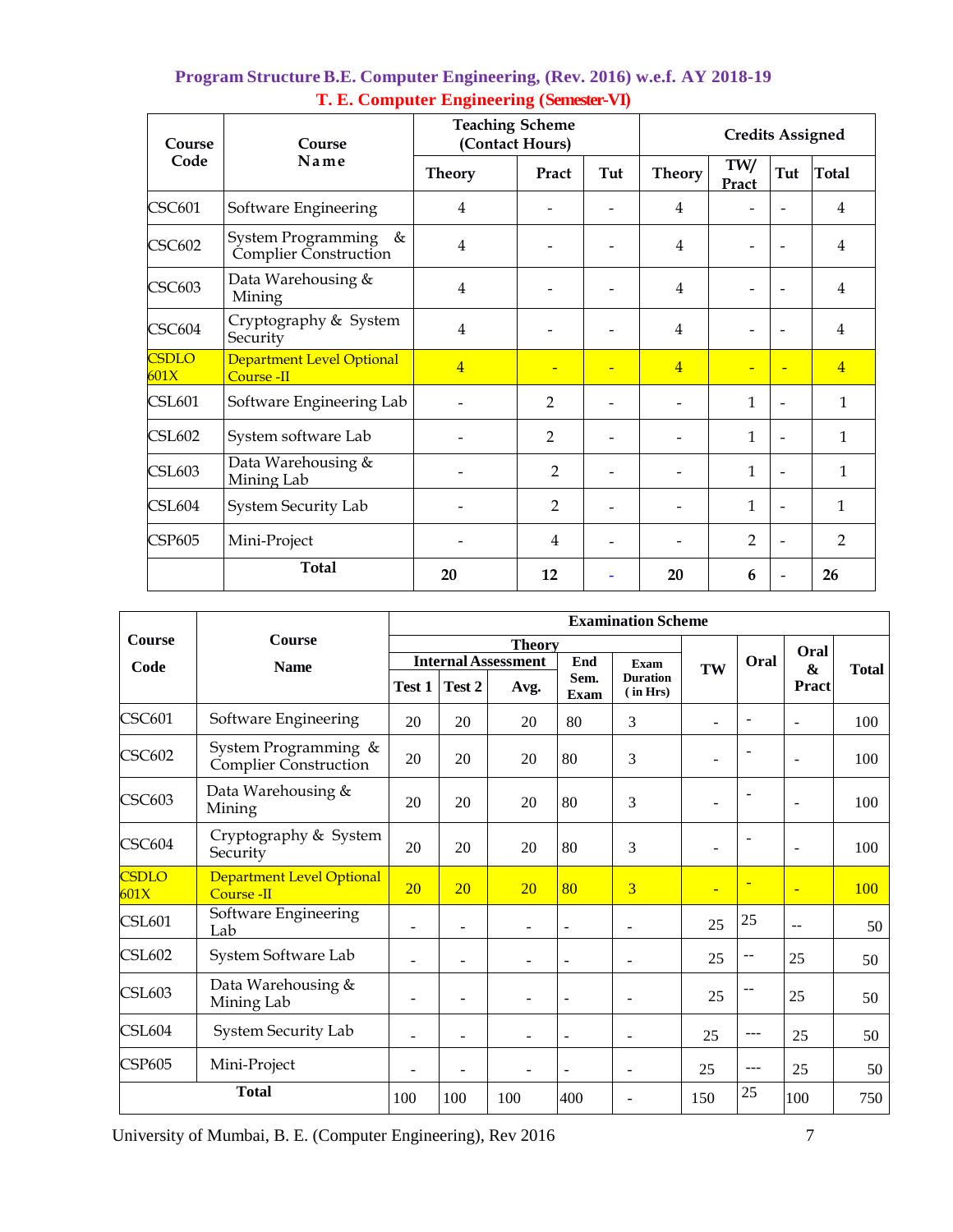| Course               | Course                                                 | <b>Teaching Scheme</b> | (Contact Hours) | <b>Credits Assigned</b> |                          |              |     |                |
|----------------------|--------------------------------------------------------|------------------------|-----------------|-------------------------|--------------------------|--------------|-----|----------------|
| Code                 | Name                                                   | <b>Theory</b>          | Pract           | Tut                     | <b>Theory</b>            | TW/<br>Pract | Tut | <b>Total</b>   |
| <b>CSC701</b>        | Digital Signal & Image<br>Processing                   | $\overline{4}$         |                 |                         | $\overline{4}$           |              |     | 4              |
| <b>CSC702</b>        | Mobile Communication &<br>Computing                    | $\overline{4}$         |                 |                         | $\overline{4}$           |              |     | $\overline{4}$ |
| <b>CSC703</b>        | Artificial Intelligence & Soft<br>Computing            | $\overline{4}$         |                 |                         | $\overline{4}$           |              |     | 4              |
| <b>CSDLO</b><br>701X | <b>Department Level Optional</b><br><b>Course -III</b> | $\overline{4}$         |                 |                         | $\overline{4}$           |              |     | $\overline{4}$ |
| ILO701X              | <b>Institute Level Optional</b><br>Course-I            | 3                      |                 |                         | 3                        |              |     | 3              |
| <b>CSL701</b>        | Digital Signal & Image<br>Processing Lab               |                        | $\overline{2}$  |                         | $\overline{\phantom{a}}$ | $\mathbf{1}$ |     | $\mathbf{1}$   |
| <b>CSL702</b>        | Mobile App. Development.<br>Tech. Lab                  |                        | 2               |                         |                          | $\mathbf{1}$ |     | $\mathbf{1}$   |
| <b>CSL703</b>        | Artificial Intelligence & Soft<br>Computing Lab        |                        | $\overline{2}$  |                         |                          | 1            |     | $\mathbf{1}$   |
| <b>CSL704</b>        | Computational Lab-I                                    |                        | $\overline{2}$  |                         |                          | 1            |     | $\mathbf{1}$   |
| <b>CSP705</b>        | Major Project-I                                        |                        | 6               |                         |                          | 3            |     | 3              |
|                      | <b>Total</b>                                           | 19                     | 14              |                         | 19                       | 7            |     | 26             |

| Program Structure B.E. Computer Engineering, (Rev. 2016) w.e.f. AY 2019-20 |
|----------------------------------------------------------------------------|
| <b>B. E. Computer Engineering (Semester-VII)</b>                           |

|                      |                                                        |                          |                            |                          |                          | <b>Examination Scheme</b>      |                          |                          |                          |              |
|----------------------|--------------------------------------------------------|--------------------------|----------------------------|--------------------------|--------------------------|--------------------------------|--------------------------|--------------------------|--------------------------|--------------|
| <b>Course</b>        | <b>Course</b>                                          |                          |                            | <b>Theory</b>            |                          |                                |                          |                          |                          | <b>Total</b> |
| Code                 | <b>Name</b>                                            |                          | <b>Internal Assessment</b> |                          | End<br>Sem.              | <b>Exam</b><br><b>Duration</b> | TW                       | Oral                     | Oral<br>&<br>Pract       |              |
|                      |                                                        | Test 1                   | Test 2                     | Avg.                     | Exam                     | (in Hrs)                       |                          |                          |                          |              |
| <b>CSC701</b>        | Digital Signal & Image<br>Processing                   | 20                       | 20                         | 20                       | 80                       | 3                              | $\blacksquare$           | $-$                      | $\blacksquare$           | 100          |
| <b>CSC702</b>        | Mobile Communication &<br>Computing                    | 20                       | 20                         | 20                       | 80                       | 3                              | $\blacksquare$           | $-$                      | $\blacksquare$           | 100          |
| <b>CSC703</b>        | Artificial Intelligence & Soft<br>Computing            | 20                       | 20                         | 20                       | 80                       | 3                              | $\overline{\phantom{a}}$ |                          | $\overline{\phantom{a}}$ | 100          |
| <b>CSDLO</b><br>701X | <b>Department Level Optional</b><br><b>Course -III</b> | 20                       | 20                         | 20                       | 80                       | $\overline{3}$                 | ÷                        | $-$                      | $\blacksquare$           | 100          |
| ILO701X              | Institute Level Optional<br>Course-I                   | 20                       | 20                         | 20                       | 80                       | 3                              | $-$                      |                          | $\overline{\phantom{a}}$ | 100          |
| <b>CSL701</b>        | Digital Signal & Image<br>Processing Lab               | $\overline{\phantom{a}}$ |                            | $\overline{\phantom{a}}$ | $\overline{\phantom{a}}$ |                                | 25                       | $-$                      | $-$                      | 25           |
| <b>CSL702</b>        | Mobile App. Development.<br>Tech. Lab                  |                          |                            | $\overline{\phantom{a}}$ | $\overline{a}$           |                                | 25                       |                          | 25                       | 50           |
| <b>CSL703</b>        | Artificial Intelligence & Soft<br>Computing Lab        | $-$                      | ۰                          | $\overline{\phantom{a}}$ | ٠                        |                                | 25                       | 25                       | $-$                      | 50           |
| <b>CSL704</b>        | Computational Lab-I                                    |                          |                            |                          |                          |                                | 25                       | $-$                      | 25                       | 50           |
| <b>CSP705</b>        | Major Project-I                                        | $\overline{\phantom{0}}$ |                            | ٠                        | $\overline{a}$           |                                | 50                       | $\overline{\phantom{a}}$ | 25                       | 75           |
|                      | <b>Total</b>                                           |                          | 100                        | 100                      | 400                      |                                | 150                      | 25                       | 75                       | 750          |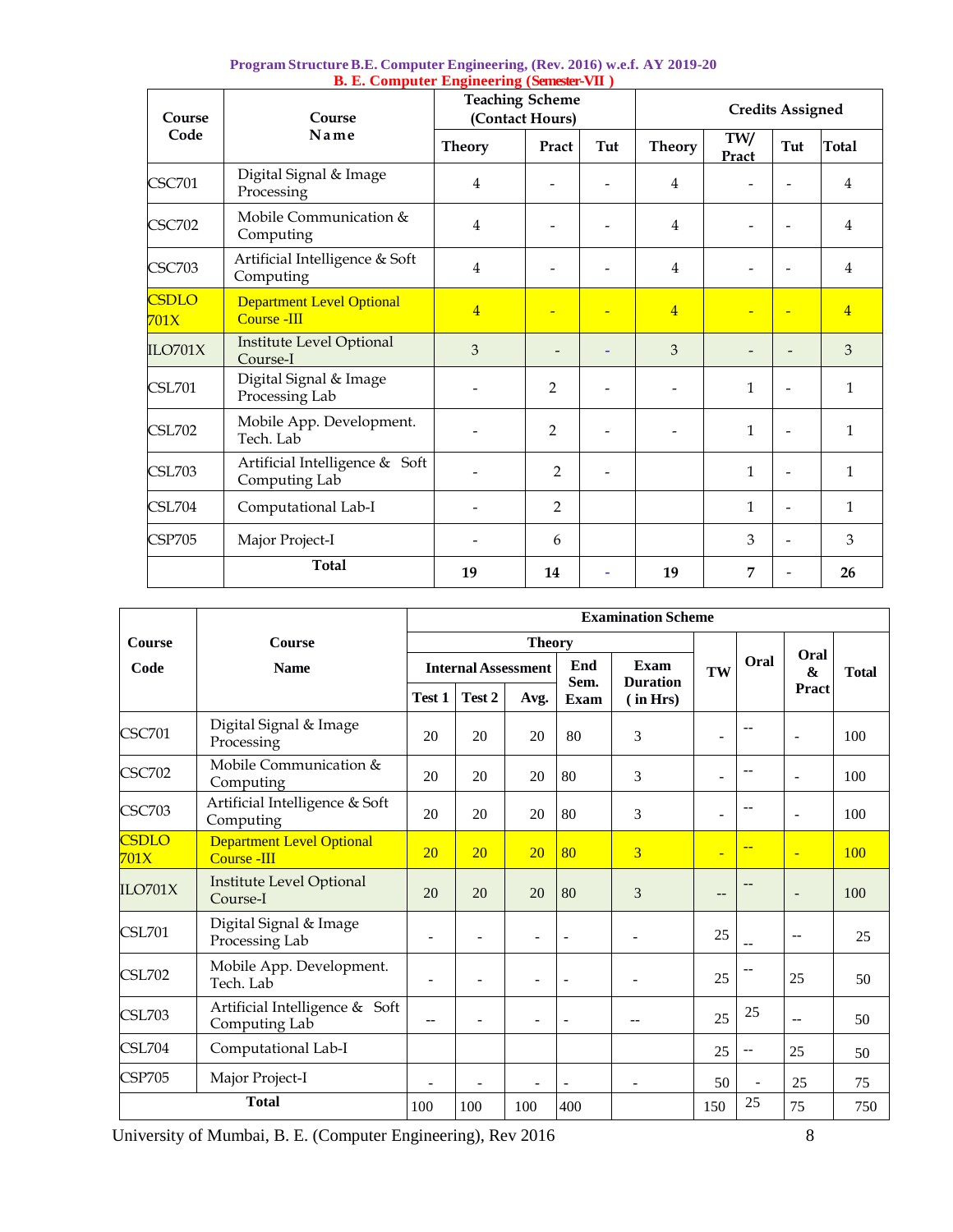| Course               | Course                                                | <b>Teaching Scheme</b> | (Contact Hours)          |     | <b>Credits Assigned</b>  |                |                          |                |  |
|----------------------|-------------------------------------------------------|------------------------|--------------------------|-----|--------------------------|----------------|--------------------------|----------------|--|
| Code                 | Name                                                  | <b>Theory</b>          | Pract                    | Tut | <b>Theory</b>            | TW/<br>Pract   | Tut                      | <b>Total</b>   |  |
| <b>CSC801</b>        | Human Machine<br>Interaction                          | 4                      | $\overline{a}$           |     | $\overline{4}$           |                |                          | 4              |  |
| <b>CSC802</b>        | Distributed Computing                                 | 4                      |                          |     | $\overline{4}$           |                |                          | $\overline{4}$ |  |
| <b>CSDLO</b><br>801X | <b>Department Level Optional</b><br><b>Course -IV</b> | $\overline{4}$         | $\overline{\phantom{0}}$ |     | $\overline{4}$           |                |                          | $\overline{4}$ |  |
| ILO801X              | Institute Level Optional<br>Course-II                 | 3                      | $\overline{\phantom{m}}$ |     | 3                        |                | $\overline{\phantom{0}}$ | 3              |  |
| <b>CSL801</b>        | Human Machine<br><b>Interaction Lab</b>               |                        | 2                        |     | $\overline{\phantom{0}}$ | 1              |                          | 1              |  |
| <b>CSL802</b>        | Distributed Computing<br>Lab                          |                        | $\overline{2}$           |     |                          | 1              |                          | 1              |  |
| <b>CSL803</b>        | Cloud Computing Lab                                   |                        | $\overline{4}$           |     |                          | $\overline{2}$ |                          | $\overline{2}$ |  |
| <b>CSL804</b>        | Computational Lab-II                                  |                        | $\overline{2}$           |     |                          | $\mathbf{1}$   |                          | 1              |  |
| <b>CSP805</b>        | Major Project-II                                      |                        | 12                       |     |                          | 6              | $\overline{\phantom{0}}$ | 6              |  |
|                      | <b>Total</b>                                          | 15                     | 22                       |     | 15                       | 11             |                          | 26             |  |

# **Program Structure B.E. Computer Engineering, (Rev. 2016) w.e.f. AY 2019-20 B. E. Computer Engineering (Semester-VIII)**

|                      |                                                 | <b>Examination Scheme</b> |                            |                |                |                           |                          |                          |                          |              |
|----------------------|-------------------------------------------------|---------------------------|----------------------------|----------------|----------------|---------------------------|--------------------------|--------------------------|--------------------------|--------------|
| <b>Course</b>        | <b>Course</b>                                   |                           | <b>Theory</b>              |                |                |                           |                          |                          | Oral                     |              |
| Code                 | <b>Name</b>                                     |                           | <b>Internal Assessment</b> |                |                | <b>Exam</b><br>End        |                          | Oral                     | &                        | <b>Total</b> |
|                      |                                                 | Test 1                    | Test 2                     | Avg.           | Sem.<br>Exam   | <b>Duratio</b><br>$n$ (in |                          |                          | Pract                    |              |
| <b>CSC801</b>        | Human Machine<br>Interaction                    | 20                        | 20                         | 20             | 80             | 3                         | $\blacksquare$           | $\blacksquare$           |                          | 100          |
| <b>CSC802</b>        | Distributed Computing                           | 20                        | 20                         | 20             | 80             | 3                         | ۰                        | ٠                        |                          | 100          |
| <b>CSDLO</b><br>801X | <b>Department Level Optional</b><br>Course - IV | 20                        | 20                         | 20             | 80             | $\overline{3}$            | Ξ                        | ٠                        | ÷                        | 100          |
| ILO801X              | Institute Level Optional<br>Course-II           | 20                        | 20                         | 20             | 80             | 3                         | $\overline{\phantom{0}}$ | $\overline{\phantom{a}}$ |                          | 100          |
| <b>CSC801</b>        | Human Machine<br>Interaction Lab                |                           |                            |                |                |                           | 25                       | 25                       | $\overline{\phantom{a}}$ | 50           |
| <b>CSL802</b>        | Distributed Computing<br>Lab                    | $\overline{\phantom{0}}$  | $\overline{\phantom{a}}$   | $\blacksquare$ | $\sim$         |                           | 25                       | 25                       |                          | 50           |
| <b>CSL803</b>        | Cloud Computing Lab                             | $\overline{\phantom{0}}$  | ÷.                         | $\blacksquare$ | $\sim$         |                           | 50                       | $\overline{a}$           | 25                       | 75           |
| <b>CSL804</b>        | Computational Lab-II                            | ۰                         | $\blacksquare$             | ٠              | $\blacksquare$ | ۰                         | 50                       | $-$                      | 25                       | 75           |
| <b>CSP805</b>        | Major Project-II                                |                           |                            |                |                |                           | 50                       |                          | 50                       | 100          |
|                      | 100                                             | 100                       | 100                        | 400            |                | 150                       |                          | 100                      | 750                      |              |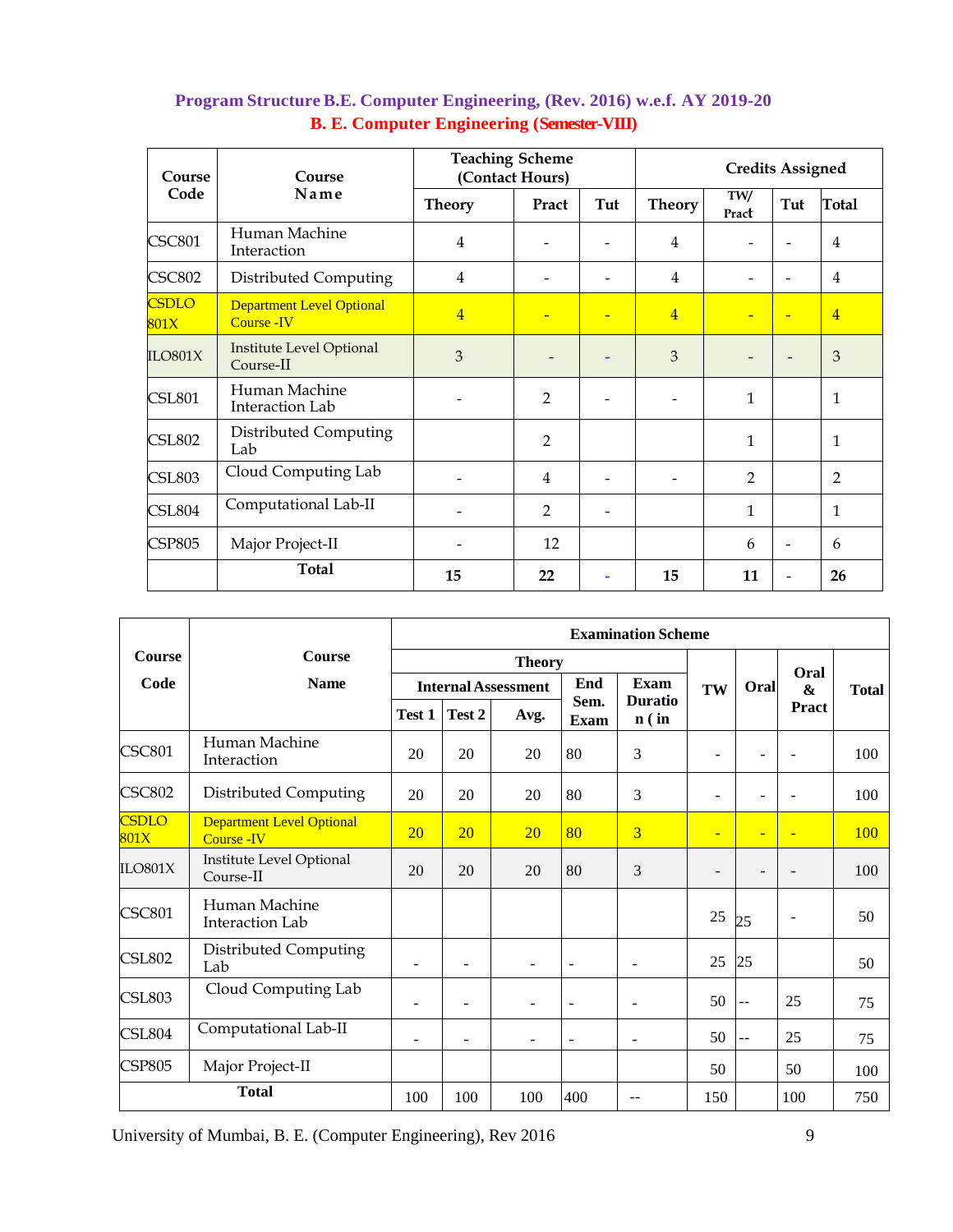| Sem.        | <b>Department Level Optional Course</b><br>(DLOC)                                                                                                   | <b>Institute Level Optional Course</b><br>(ILOC)                                                                                                                                                                                                                                                                                                                        |
|-------------|-----------------------------------------------------------------------------------------------------------------------------------------------------|-------------------------------------------------------------------------------------------------------------------------------------------------------------------------------------------------------------------------------------------------------------------------------------------------------------------------------------------------------------------------|
| V           | CSDLO5011: Multimedia System<br>CSDLO5012: Advance Operating System<br>CSDLO5013: Advance Algorithm                                                 |                                                                                                                                                                                                                                                                                                                                                                         |
| VI          | CSDLO6021: Machine Learning<br>CSDLO6022: Advance Database System<br>CSDLO6023: Enterprise Resource Planning<br>CSDLO6024: Advance Computer Network | -------------                                                                                                                                                                                                                                                                                                                                                           |
| VII         | CSDLO7031: Advance System Security &<br><b>Digital Forensics</b><br>CSDLO7032: Big Data & Analytics<br>CSDLO7033: Robotics                          | ILO7011. Product Lifecycle Management<br>ILO7012. Reliability Engineering<br>ILO7013. Management Information<br>System<br>ILO7014. Design of Experiments<br>ILO7015. Operation Research<br>ILO7016. Cyber Security and Laws<br>ILO7017. Disaster Management &<br><b>Mitigation Measures</b><br>ILO7018. Energy Audit and Management<br>ILO7019. Development Engineering |
| <b>VIII</b> | DLO8011: High Performance Computing<br>DLO8012: Natural Language Processing<br>DLO8013: Adhoc Wireless Network                                      | ILO8021. Project Management<br>ILO8022. Finance Management<br>ILO8023. Entrepreneurship Development<br>and Management<br>ILO8024. Human Resource Management<br>ILO8025. Professional Ethics and CSR<br>ILO8026. Research Methodology<br>ILO8027. IPR and Patenting<br>ILO8028. Digital Business Management<br>ILO8029. Environmental Management                         |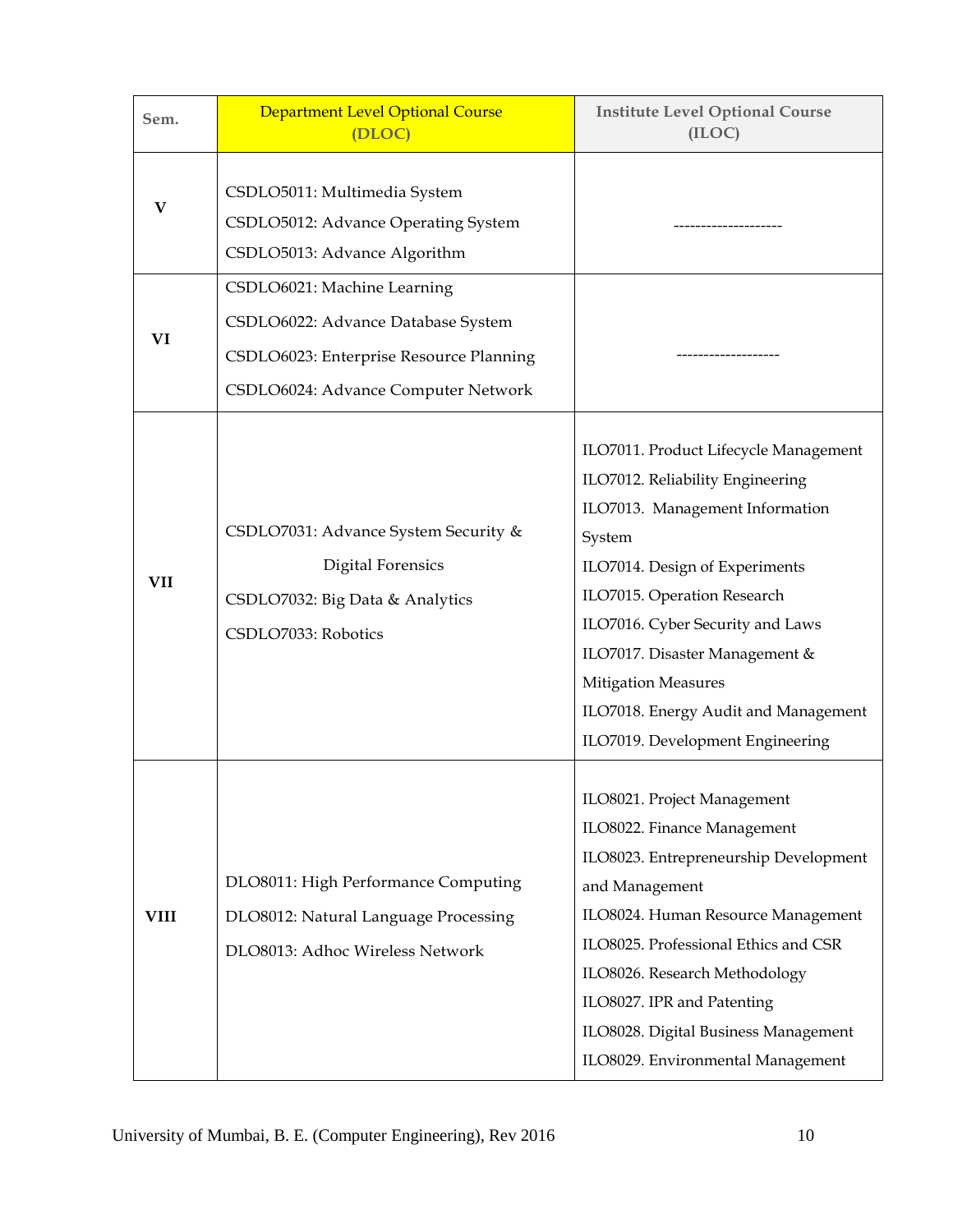| <b>Course Code</b> | <b>Course Name</b>             | <b>Credits</b> |
|--------------------|--------------------------------|----------------|
| <b>CSC301</b>      | <b>Applied Mathematics-III</b> |                |

## **Course objectives:**

- 1. To understand the concept of complex variables, C-R equations, harmonic functions and its conjugate and mapping in complex plane.
- 2. To learn the complex mapping, standard mappings, cross ratios and fixed point.
- 3. To learn the Laplace Transform, Inverse Laplace Transform of various functions, its application and Z-transform.
- 4. To understand the concept of Fourier Series, its complex form and enhance the problem solving skill.

**Course outcomes:** On successful completion of course learner will be able to:

- 1. Understand complex variable theory, application of harmonic conjugate to get orthogonal trajectories and analytic function.
- 2. Plot the image of the curve by a complex transformation from z-plane to w-plane.
- 3. Expand the periodic function by using Fourier series and complex form of Fourier series.
- 4. Understand the concept of Laplace transform and inverse Laplace transform of various functions and its application to solve ordinary differential equations.
- 5. Apply the concept of Z- transformation and its inverse of the given sequence.
- 6. Apply the concept of Correlation and Regression to the engineering problems.

| <b>Module</b> | Unit | <b>Topics</b>                                                                                                                     | Hrs. |  |  |  |  |
|---------------|------|-----------------------------------------------------------------------------------------------------------------------------------|------|--|--|--|--|
| No.           | No.  |                                                                                                                                   |      |  |  |  |  |
| 1.0           |      | <b>Laplace Transform</b>                                                                                                          | 09   |  |  |  |  |
|               | 1.1  | <b>Laplace Transform of Standard Functions:</b>                                                                                   |      |  |  |  |  |
|               |      | Introduction, Definition of Laplace transform, Laplace transform of                                                               |      |  |  |  |  |
|               |      | 1, $e^{at}$ sin(at), $\cos(at)$ , sinh(at), $\cosh(at)$ , $t^n$ erf (t), Heavi-side                                               |      |  |  |  |  |
|               |      | unit step, dirac-delta function, LT of periodic function.                                                                         |      |  |  |  |  |
|               | 1.2  | <b>Properties of Laplace Transform:</b><br>Linearity, first shifting property, second shifting property,                          |      |  |  |  |  |
|               |      | multiplication by $t^n$ , division by $t$ , Laplace Transform of<br>derivatives and integrals, change of scale property. (without |      |  |  |  |  |
|               |      | proof)                                                                                                                            |      |  |  |  |  |
| 2.0           |      | <b>Inverse Laplace Transform</b>                                                                                                  | 08   |  |  |  |  |
|               | 2.1  | Inverse Laplace Transform by Partial fraction method, Convolution                                                                 |      |  |  |  |  |
|               |      | theorem                                                                                                                           |      |  |  |  |  |
|               | 2.2  | Application to solve initial and boundary value problem involving                                                                 |      |  |  |  |  |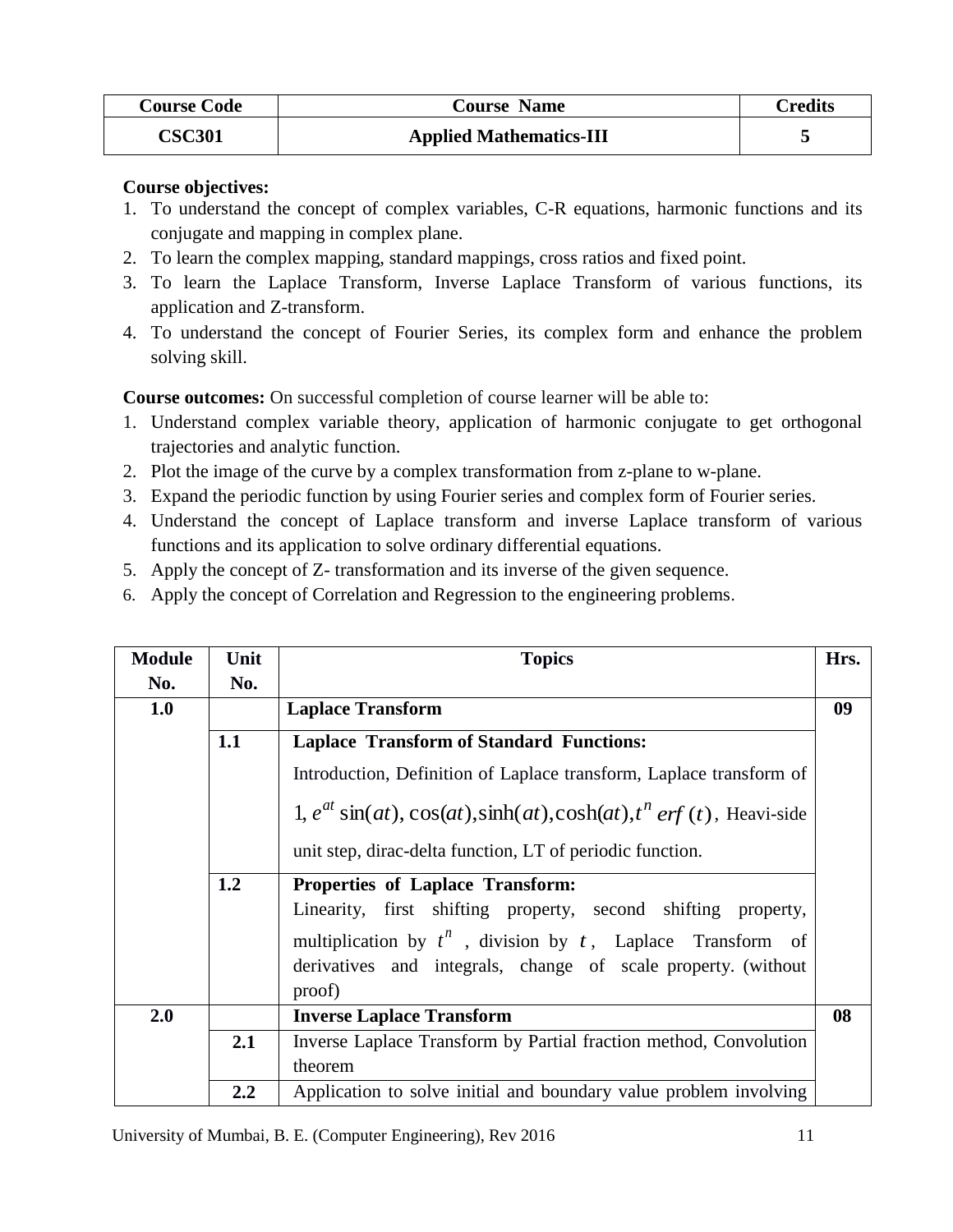|     |     | ordinary differential equations with one dependent variable and          |    |
|-----|-----|--------------------------------------------------------------------------|----|
|     |     | constant coefficients.                                                   |    |
| 3.0 |     | <b>Fourier Series</b>                                                    | 10 |
|     | 3.1 | Dirichlet's conditions, Fourier series of periodic functions with        |    |
|     |     | period $2\pi$ and $2L$ , Fourier series for even and odd functions.      |    |
|     | 3.2 | Half range sine and cosine Fourier series, Parsevel's                    |    |
|     |     | identities (without proof)                                               |    |
|     | 3.3 | Complex form of Fourier series, Orthogonal and Orthonormal set of        |    |
|     |     | functions.                                                               |    |
| 4.0 |     | <b>Complex Variable &amp; mapping</b>                                    | 09 |
|     | 4.1 | Functions of a complex variable, Analytic functions, Cauchy-             |    |
|     |     | Riemann equations in Cartesian co-ordinates & Polar co-ordinates.        |    |
|     | 4.2 | Harmonic functions, Analytic method and Milne Thomson methods            |    |
|     |     | to find f(z), Orthogonal trajectories.                                   |    |
|     | 4.3 | Mapping: Conformal mapping, bilinear transformations, cross              |    |
|     |     | ratio, fixed points, bilinear transformation of straight lines and       |    |
|     |     | circles.                                                                 |    |
| 5.0 |     | Z-transform                                                              | 06 |
|     | 5.1 | Z-transform of standard functions such as $Z(a^n)$ , $Z(n^p)$ .          |    |
|     | 5.2 | Properties of Z-transform : Linearity, Change of scale, Shifting         |    |
|     |     | property, Multiplication of K, Initial and final value, Convolution      |    |
|     |     | theorem (without proof)                                                  |    |
|     | 5.3 | Inverse Z transform: Binomial Expansion and Method of Partial            |    |
|     |     | fraction                                                                 |    |
| 6.0 |     | <b>Correlation &amp; regression, Curve Fitting</b>                       | 10 |
|     | 6.1 | Scattered diagrams, Karl Pearson's coefficient of correlation,           |    |
|     |     | covariance, Spearman's Rank correlation(non-repeated and repeated        |    |
|     |     |                                                                          |    |
|     |     | ranks)                                                                   |    |
|     | 6.2 | Regression coefficient & Lines of Regression.                            |    |
|     | 6.3 | Fitting of curves: Least square method. Fitting of the straight line     |    |
|     |     | $y = a + bx$ , parabolic curve $y = a + bx + cx^2$ , & exponential curve |    |
|     |     | $y = ab^x$                                                               |    |

# **Text Books:**

- 1. Higher Engineering Mathematics by Grewal B. S. 38<sup>th</sup> edition, Khanna Publication 2005.
- 2. Advanced Engineering Mathematics by Kreyszig E.  $9<sup>th</sup>$  edition, John Wiley.
- 3. A Text Book of Applied Mathematics Vol. I & II by P.N.Wartilar &
- 4. J.N.Wartikar, Pune, Vidyarthi Griha Prakashan., Pune.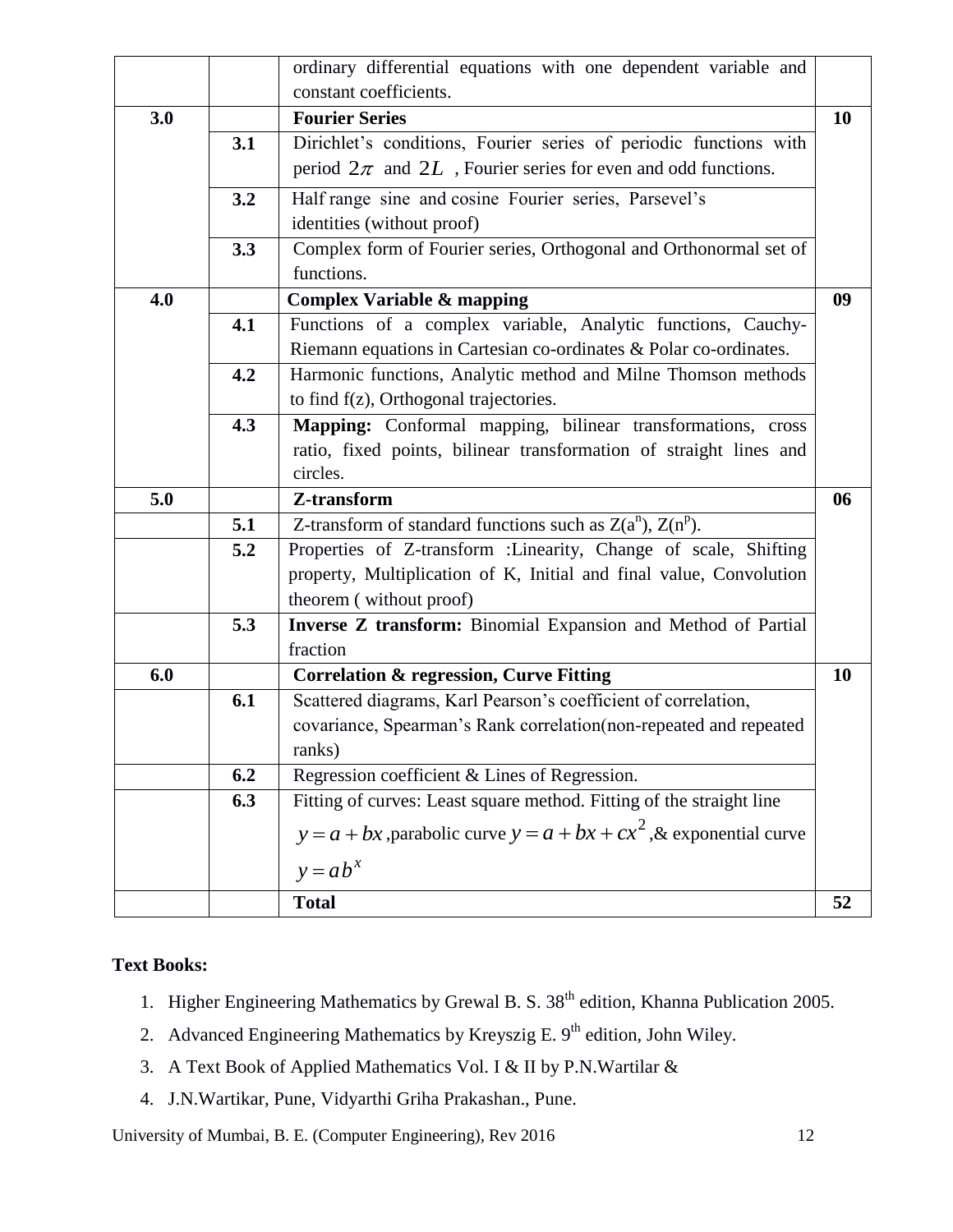#### **Reference Books:**

- 1. Advanced Engg. Mathematics by C. Ray Wylie & Louis Barrett.TMH International Edition.
- 2. Mathematical Methods of Science and Engineering by Kanti B. Datta, Cengage Learning.
- 3. Integral Transforms and their Engineering Applications by Dr. B. B. Singh, Synergy Knowledgewar.
- 4. Laplace Transforms by Murry R. Spieget, Schaun"s out line series-McGraw Hill Publication.

#### **Assessment:**

#### **Internal Assessment:**

Assessment consists of two class tests of 20 marks each. The first class test is to be conducted when approx. 40% syllabus is completed and second class test when additional 40% syllabus is completed. Duration of each test shall be one hour.

#### **End Semester Theory Examination**:

- 1 Question paper will comprise of 6 questions, each carrying 20 marks.
- 2. The students need to solve total 4 questions.
- 3. Question No.1 will be compulsory and based on entire syllabus.
- 4. Remaining question (Q.2 to Q.6) will be selected from all the modules.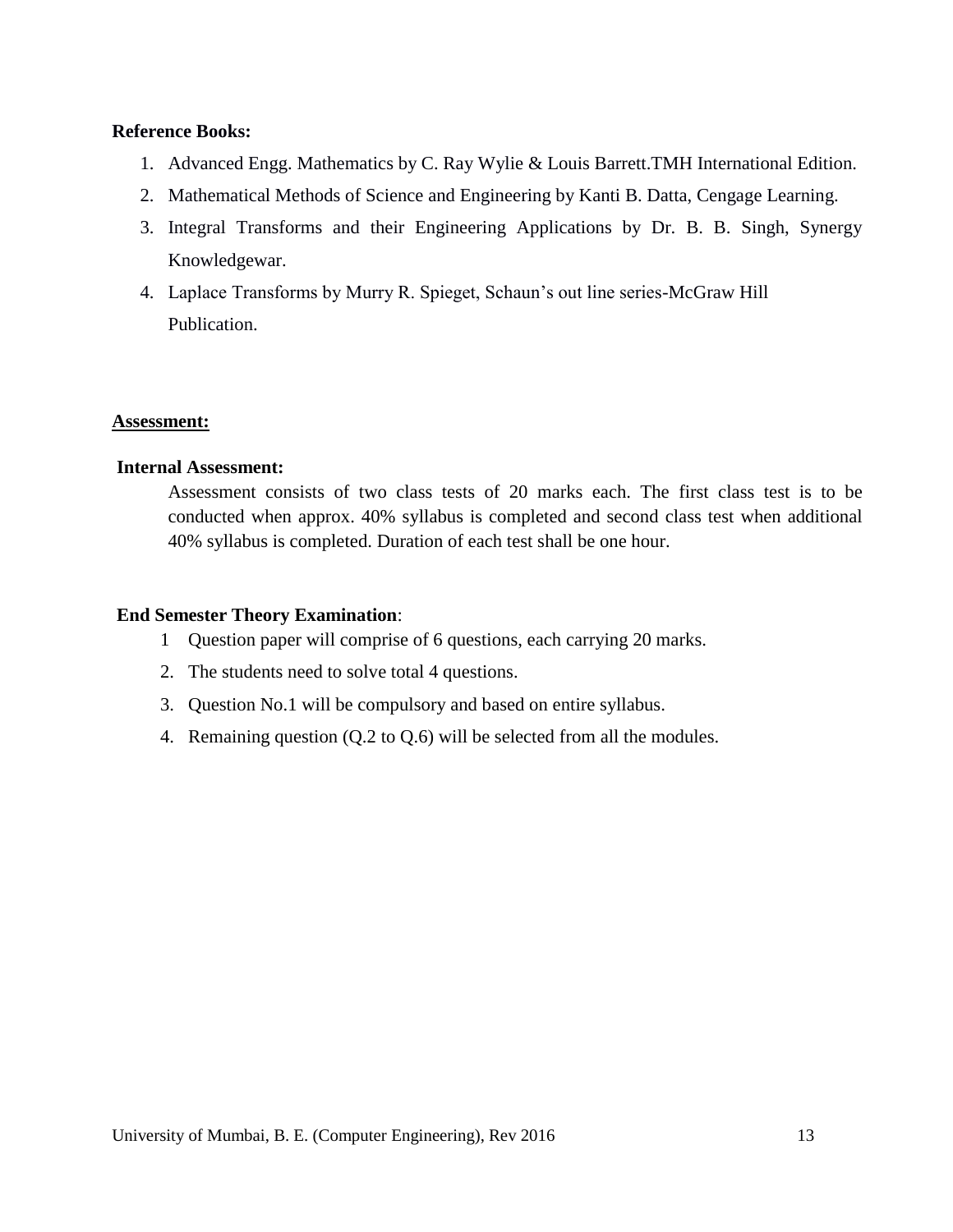| <b>Course Code</b> | <b>Course Name</b>                       | <b>Credits</b> |
|--------------------|------------------------------------------|----------------|
| <b>CSC302</b>      | <b>Digital Logic Design and Analysis</b> |                |

## **Course Objectives:**

- 1. To introduce the fundamental concepts and methods for design of digital circuits and a pre-requisite for computer organization and architecture, microprocessor systems.
- 2. To provide the concept of designing Combinational and sequential circuits.
- 3. To provide basic knowledge of how digital building blocks are described in VHDL.

**Course Outcomes:** At the end of the course student should be able-

- 1. To understand different number systems and their conversions.
- 2. To analyze and minimize Boolean expressions.
- 3. To design and analyze combinational circuits.
- 4. To design and analyze sequential circuits
- 5. To understand the basic concepts of VHDL.
- 6. To study basics of TTL and CMOS Logic families.

| <b>Module</b>  | <b>Detailed Content</b>                                                     |   |  |  |  |
|----------------|-----------------------------------------------------------------------------|---|--|--|--|
|                | <b>Number Systems and Codes</b>                                             |   |  |  |  |
|                | Introduction to number system and conversions: Binary, Octal, Decimal       |   |  |  |  |
| 1              | and Hexadecimal number Systems, Binary arithmetic: addition,                |   |  |  |  |
|                | subtraction (1's and 2's complement), multiplication and division.          |   |  |  |  |
|                | Octal and Hexadecimal arithmetic: Addition and Subtraction (7's and 8's     | 8 |  |  |  |
|                | complement method for octal) and (15's and 16's complement method           |   |  |  |  |
|                | for Hexadecimal).                                                           |   |  |  |  |
|                | Codes: Gray Code, BCD Code, Excess-3 code, ASCII Code.                      |   |  |  |  |
|                | Error Detection and Correction: Hamming codes.                              |   |  |  |  |
|                | <b>Boolean Algebra and Logic Gates:</b>                                     |   |  |  |  |
|                | Theorems and Properties of Boolean Algebra, Boolean functions,              |   |  |  |  |
|                | Boolean function reduction using Boolean laws, Canonical forms,             |   |  |  |  |
| $\overline{2}$ | Standard SOP and POS form.                                                  | 8 |  |  |  |
|                | Basic Digital gates: NOT, AND, OR, NAND, NOR, EXOR, EX-                     |   |  |  |  |
|                | NOR, positive and negative logic, K-map method 2 variable, 3 variable,      |   |  |  |  |
|                | 4 variable, Don't care condition, Quine-McClusky Method, NAND-              |   |  |  |  |
|                | <b>NOR Realization.</b>                                                     |   |  |  |  |
|                | <b>Combinational Logic Design:</b>                                          |   |  |  |  |
|                | Introduction, Half and Full Adder, Half subtractor Full Subtractor, Four    |   |  |  |  |
| 3              | Bit Ripple adder, look ahead carry adder, 4 bit adder subtractor, one digit | 8 |  |  |  |
|                | <b>BCD</b><br>Multiplexer, Multiplexer tree, Demultiplexer,<br>Adder,       |   |  |  |  |
|                | Demultiplexer tree, Encoders Priority encoder, Decoders, One bit, Two       |   |  |  |  |
|                | bit, 4-bit Magnitude Comparator, ALU IC 74181.                              |   |  |  |  |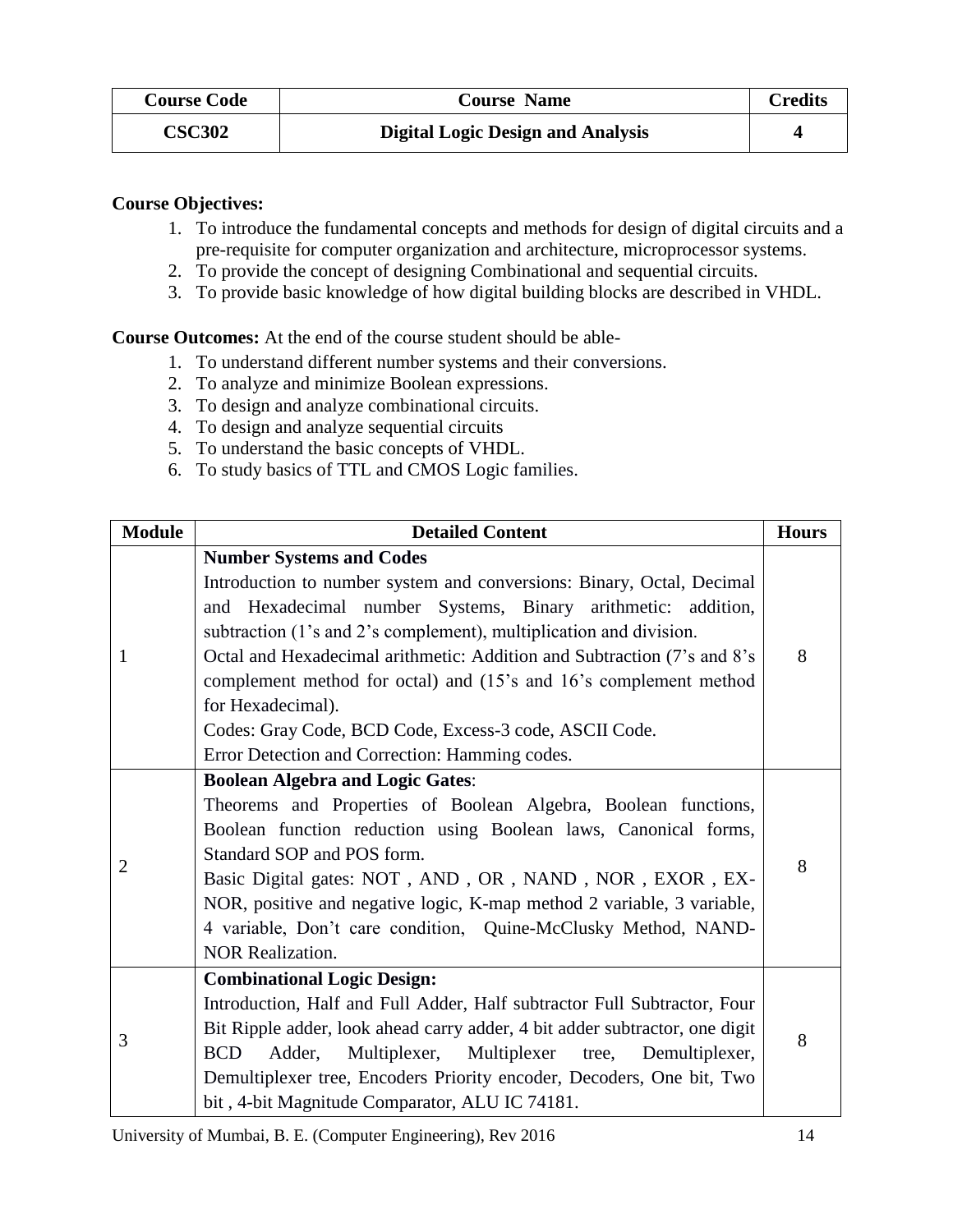|                | <b>Sequential Logic Design:</b>                                          |    |  |  |
|----------------|--------------------------------------------------------------------------|----|--|--|
|                | Introduction: SR latch, Concepts of Flip Flops: SR, D, J-K, T, Truth     |    |  |  |
|                | Tables and Excitation Tables of all types, Race around condition, Master |    |  |  |
|                | Slave J-K Flip Flops, Timing Diagram, Flip-flop conversion, State        |    |  |  |
| $\overline{4}$ | machines, state diagrams, State table, concept of Moore and Mealy        | 15 |  |  |
|                | machine.                                                                 |    |  |  |
|                | Counters: Design of Asynchronous and Synchronous Counters, Modulus       |    |  |  |
|                | of the Counters, UP- DOWN counter, Shift Registers: SISO, SIPO,          |    |  |  |
|                | PIPO, PISO Bidirectional Shift Register, Universal Shift Register, Ring  |    |  |  |
|                | and twisted ring/Johnson Counter, sequence generator.                    |    |  |  |
|                | <b>Introduction to VHDL:</b>                                             |    |  |  |
| 5              | Introduction: Fundamental building blocks Library, Entity, Architecture, |    |  |  |
|                | Modeling Styles, Concurrent and sequential statements, simple design     |    |  |  |
|                | examples for combinational circuits and sequential circuits.             |    |  |  |
|                | <b>Digital Logic Families:</b>                                           |    |  |  |
| 6              | Introduction: Terminologies like Propagation Delay,<br>Power             | 3  |  |  |
|                | Consumption, Fan in and Fan out, current and voltage parameters, noise   |    |  |  |
|                | margin, with respect to TTL and CMOS Logic and their comparison          |    |  |  |

#### **Text Books:**

- 1. R. P. Jain, "Modern Digital Electronics", Tata McGraw Hill.
- 2. M. Morris Mano, "Digital Logic and computer Design", PHI.
- 3. Norman Balabanian, "Digital Logic Design Principles", Wiley.
- 4. J. Bhasker." VHDL Primer", Pearson Education.

#### **Reference Books:**

- 1. Donald p Leach, Albert Paul Malvino,"Digital principles and Applications",Tata McGraw
- 2. Yarbrough John M. , "Digital Logic Applications and Design ", Cengage Learning.
- 3. Douglas L. Perry, "VHDL Programming by Example", Tata McGraw Hill.

**Internal Assessment:** Assessment consists of two class tests of 20 marks each. The first class test is to be conducted when approx. 40% syllabus is completed and second class test when additional 40% syllabus is completed. Duration of each test shall be one hour.

#### **Theory Examination:**

- 1 Question paper will comprise of 6 questions, each carrying 20 marks.
- 2. The students need to solve total 4 questions.
- 3. Question No.1 will be compulsory and based on entire syllabus.
- 4. Remaining question (Q.2 to Q.6) will be selected from all the modules.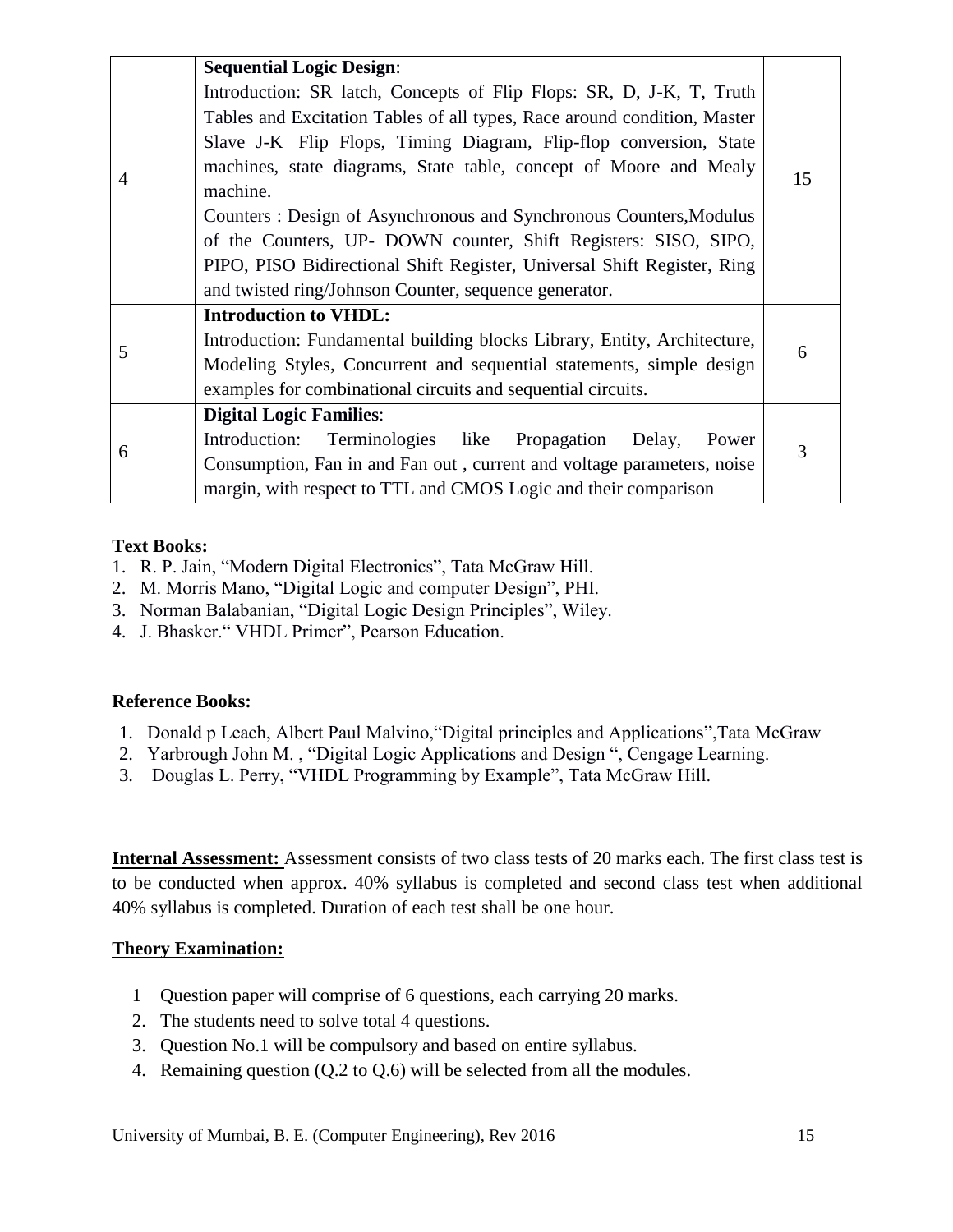| <b>Course Code</b> | <b>Course Name</b>          | Credits |
|--------------------|-----------------------------|---------|
| <b>CSC303</b>      | <b>Discrete Mathematics</b> |         |

## **Course Objectives:**

- 1. Cultivate clear thinking and creative problem solving.
- 2. Thoroughly train in the construction and understanding of mathematical proofs. Exercise common mathematical arguments and proof strategies.
- 3. Thoroughly prepare for the mathematical aspects of other Computer Engineering courses

**Course Outcomes:** At the end of the course student will be able to

- 1. Understand the notion of mathematical thinking, mathematical proofs and to apply them in problem solving.
- 2. Ability to reason logically.
- 3. Ability to understand relations, Diagraph and lattice..
- 4. Ability to understand use of functions, graphs and their use in programming applications.
- 5. Understand use of groups and codes in Encoding-Decoding
- 6. Apply discrete structures into other computing problems such as formal specification, verification, artificial intelligence, cryptography, Data Analysis and Data Mining etc.

## **Prerequisite: Basic Mathematics**

| Sr. No.        | <b>Module</b>                        | <b>Detailed Content</b>                                                                                                                                                                                                                                                                                                            | <b>Hours</b> |
|----------------|--------------------------------------|------------------------------------------------------------------------------------------------------------------------------------------------------------------------------------------------------------------------------------------------------------------------------------------------------------------------------------|--------------|
| $\mathbf{1}$   | Set Theory                           | Sets, Venn diagrams, Operations on Sets<br>$\bullet$<br>Laws of set theory, Power set and Products<br>$\bullet$<br>Partitions of sets, The Principle of Inclusion and<br>$\bullet$                                                                                                                                                 |              |
|                |                                      | Exclusion                                                                                                                                                                                                                                                                                                                          |              |
| $\overline{2}$ | Logic                                | Propositions and logical operations, Truth tables<br>$\bullet$<br>Equivalence, Implications<br>Laws of logic, Normal Forms<br>Predicates and Quantifiers<br>$\bullet$<br><b>Mathematical Induction</b><br>$\bullet$                                                                                                                | 8            |
| 3              | Relations<br>and<br><b>Functions</b> | Relations, Paths and Digraphs<br>٠<br>Properties and types of binary relations<br>$\bullet$<br>Operations on relations, Closures, Warshall's<br>algorithm<br>Equivalence and partial ordered relations,<br>Poset, Hasse diagram and Lattice<br>Functions: Types of functions - Injective,<br>$\bullet$<br>Surjective and Bijective | 12           |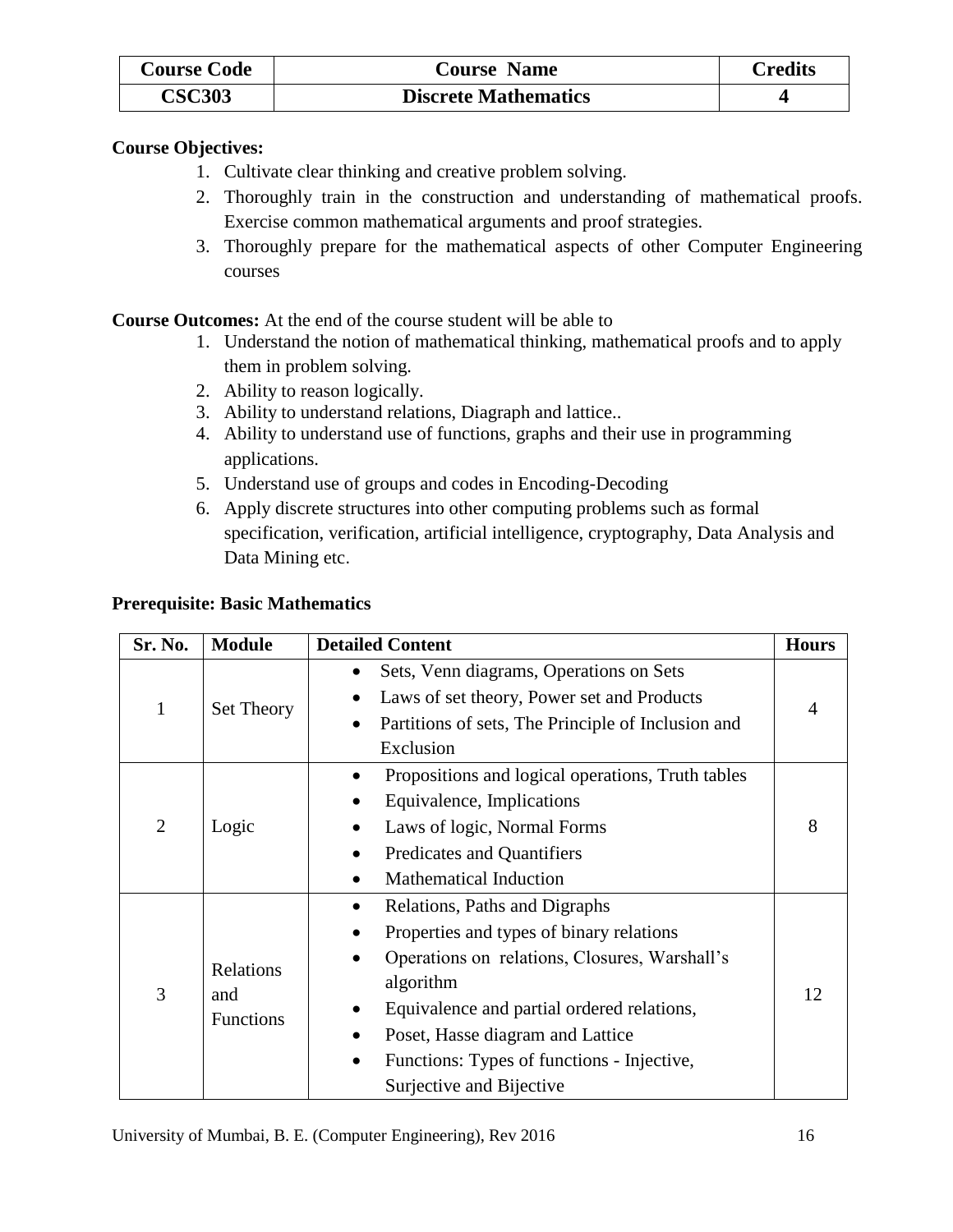|                |                   | Composition of functions, Identity and Inverse               |                             |
|----------------|-------------------|--------------------------------------------------------------|-----------------------------|
|                |                   | function                                                     |                             |
|                |                   | Pigeon-hole principle                                        |                             |
|                |                   | Permutations, Combinations<br>$\bullet$                      |                             |
|                |                   | Elements of Probability, Discrete Probability and            |                             |
|                |                   | <b>Conditional Probability</b>                               |                             |
| $\overline{4}$ | Counting          | Generating Functions and Recurrence Relations                | 6                           |
|                |                   | <b>Recursive Functions</b>                                   |                             |
|                |                   | Introduction to Functional Programming                       |                             |
|                |                   | Definitions, Paths and circuits: Eulerian and<br>$\bullet$   |                             |
| 5              | Graphs            | Hamiltonian                                                  |                             |
|                |                   |                                                              | Types of graphs, Sub Graphs |
|                |                   | Isomorphism of graphs                                        |                             |
|                |                   | Algebraic structures with one binary operation:<br>$\bullet$ |                             |
|                | Algebraic         | semigroup, monoid and group, Abelian group                   |                             |
|                | <b>Structures</b> | Isomorphism, Homomorphism and Automorphism                   | 8                           |
| 6              | and Coding        | Cyclic groups, Normal subgroups,                             |                             |
|                | Theory            | Codes and group codes                                        |                             |
|                |                   |                                                              |                             |

## **Text Books:**

- 1. BernadKolman, Robert Busby, Sharon Cutler Ross, Nadeem-ur-Rehman, "Discrete Mathematical Structures", Pearson Education.
- 2. C.L.Liu, Elements of Discrete Mathematics, second edition 1985, McGraw-Hill BookCompany. Reprinted 2000.
- 3. K.H.Rosen, Discrete Mathematics and applications, fifth edition 2003, TataMcGraw Hill publishing Company.
- 4. D.E. Rydeheard University of Manchester , R.M. Burstall, University of Edinburgh "Computational Category Theory".

## **Reference Books:**

- 1. Y N Singh, "Discrete Mathematical Structures", Wiley-India.
- 2. J .L.Mott, A.Kandel, T.P .Baker, Discrete Mathematics for Computer Scientists and Mathematicians, second edition 1986, Prentice Hall of India.
- 3. J. P. Trembley, R. Manohar "Discrete Mathematical Structures with Applications to Computer Science", TataMcgraw-Hill.
- 4. Seymour Lipschutz , Marc Lars Lipson," Discrete Mathematics" Schaum"sOutline, McGraw Hill Education.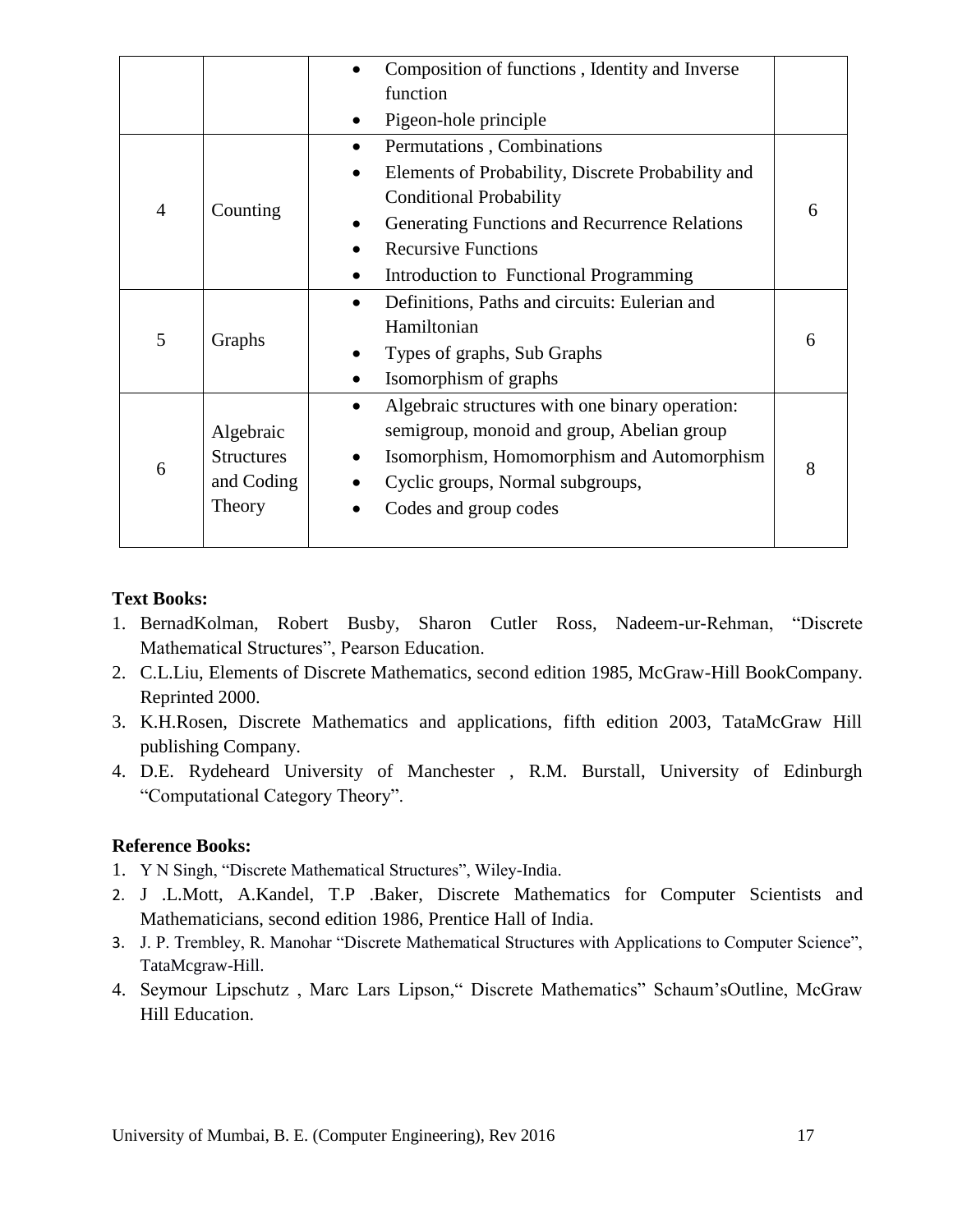## **Internal Assessment:**

Assessment consists of two class tests of 20 marks each. The first class test is to be conducted when approx. 40% syllabus is completed and second class test when additional 40% syllabus is completed. Duration of each test shall be one hour.

## **Theory Examination:**

- 1. Question paper will comprise of 6 questions, each carrying 20 marks.
- 2. The students need to solve total 4 questions.
- 3. Question No.1 will be compulsory and based on entire syllabus.
- 4. Remaining question (Q.2 to Q.6) will be selected from all the modules.

**\*\* Tutorial lecture can be conducted for each unit and min 10 problems on the covered unit can be given to the students for practice.**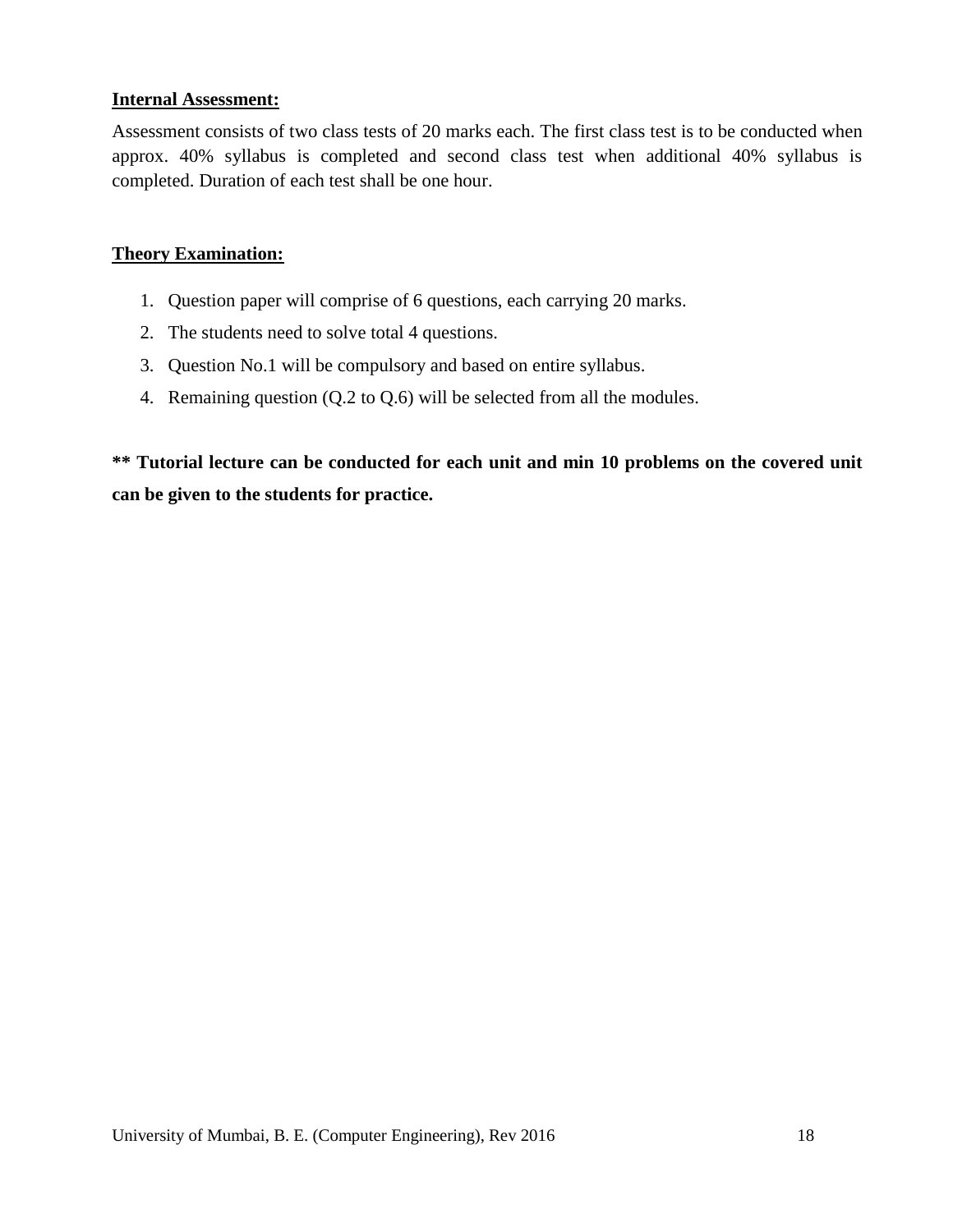| <b>Course Code</b> | <b>Course Name</b>                                        | <b>Credits</b> |
|--------------------|-----------------------------------------------------------|----------------|
| <b>CSC304</b>      | <b>Electronic Circuits and Communication Fundamentals</b> | Δ              |

## **Course Objectives:**

- 1. To develop the knowledge of semiconductor devices and circuits, and explain their use in communication applications.
- 2. To inculcate circuit analysis capabilities in students.
- 3. To gain knowledge in electronic devices and circuits that is useful in real life applications.
- 4. To understand the fundamental concepts of electronic communication and their use in computer applications.

**Course Outcomes:** At the end of the course student should be able

- 1. To understand the use of semiconductor devices in circuits and analyze them.
- 2. To understand importance of oscillators and power amplifiers in communication system.
- 3. To understand basic concepts of operational amplifier and their applications.
- 4. To understand the fundamental concepts of electronic communication
- 5. To apply knowledge of electronic devices and circuits to communication applications.
- 6. To study basic concepts of information theory.

## **Prerequisite: Basic electrical engineering**

| <b>Module</b>  | <b>Detailed Content</b>                                                                                                                                                                                                                                                                                                                    | <b>Hours</b> |
|----------------|--------------------------------------------------------------------------------------------------------------------------------------------------------------------------------------------------------------------------------------------------------------------------------------------------------------------------------------------|--------------|
| $\mathbf{1}$   | <b>Electronic Circuits: Bipolar junction transistor.</b><br>Input and Output characteristics, Types of Biasing - Fixed bias, self-bias,<br>voltage divider bias, DC load line and significance, CE amplifier using re<br>model, (Analysis based Numericals)                                                                                | 08           |
| $\overline{2}$ | <b>Power Amplifiers:</b><br>Introduction, Class A and Class C power amplifier.<br>Oscillators: Introduction, Barkhausen criteria, Colpitts oscillator and Crystal<br>oscillator                                                                                                                                                            | 04           |
| 3              | <b>Electronic Circuits: Operational Amplifier and its applications</b><br>Op-amp – block diagram, parameters and characteristics, applications-<br>Inverting and Non inverting amplifier, Summing Amplifier (Numerical),<br>Difference amplifier, Basic Integrator and Differentiator, Comparator, Zero<br>Crossing Detector (only theory) | 10           |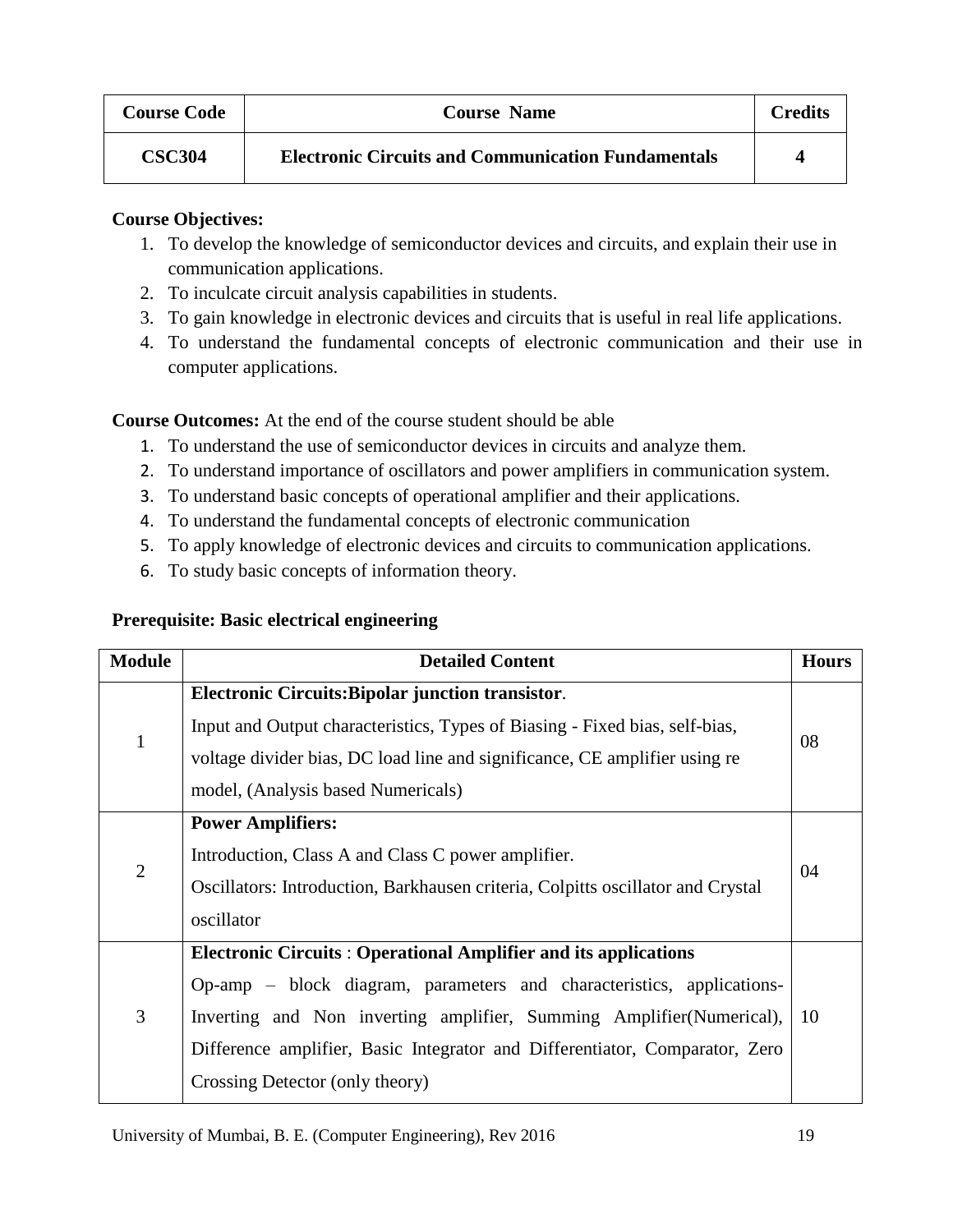|                | <b>Communication Fundamentals: Analog Communication</b>                    |    |
|----------------|----------------------------------------------------------------------------|----|
|                | Block diagram and elements of analog communication systems, Theory of      |    |
|                | amplitude modulation and types of AM (Numerical)                           |    |
|                | Generation of DSB SC using diode based balanced modulator, Generation of   |    |
| $\overline{4}$ | SSB using phase shift method, Introduction of FM, and its mathematical     | 10 |
|                | representation, Statement of Carson's Rule Comparison of AM, FM, Block     |    |
|                | diagram of AM transmitter (HLM and LLM)                                    |    |
|                | Block diagram of AM Superheterodyne receiver.                              |    |
|                | <b>Pulse Modulation and Multiplexing.</b>                                  |    |
|                | Statement of Sampling Theorem, Generation and detection of PAM, PWM,       |    |
| 5              | PPM, PCM, DM and ADM.                                                      | 10 |
|                | Principle of TDM using PCM and FDM                                         |    |
| 6              | <b>Communication Fundamentals: Information theory.</b>                     |    |
|                | Amount of information, average information, information rate, Statement of | 06 |
|                | Shannon's theorem, channel capacity (Numericals)                           |    |
|                |                                                                            |    |

## **Text Books:**

- 1. Robert Boylestad, "Electronic Devices and circuit Theory", Prentice Hall.
- 2. D Roy Choudhury, 'Linear integrated Circuits' New Age International Ltd
- 3. G. Kennedy, B. Davis, S R M Prasanna, "Electronic Communication Systems", McGraw Hill, 5th Edition.
- 4. Wayne Tomasi, "Electronic Communication Systems (fundamentals through advanced)", Pearson Education, 4th Edition.
- 5. K. Sam Shanmugam,' Digital and analog communication systems', Wiley.

#### **Reference Books:**

- 1. Donald Neamen, "Electronic Circuit Analysis and Design", Tata McGraw Hill,2nd Edition.
- 2. K. R. Botkar, "Integrated Circuits", Khanna Publishers, 9th Edition
- 3. Simon Haykin, "Digital Communication systems", Wiley.
- 4. David Bell, "Electronic Devices and Circuits", Oxford, 5th Edition.
- 5. Ramakant A. Gayakwad, "Op-amp and linear integrated circuits", PHI, 3rd edition.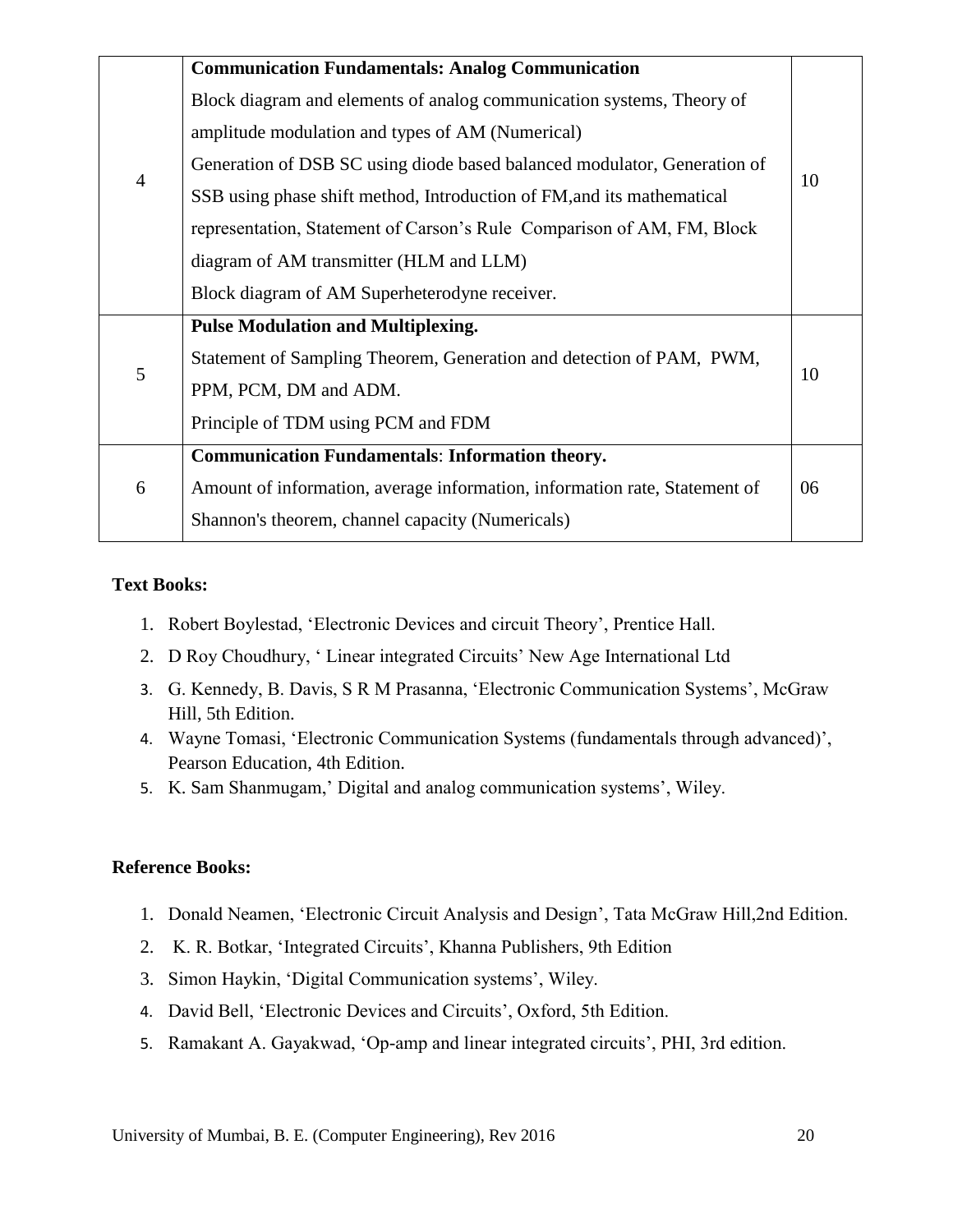#### **Internal Assessment**

Assessment consists of two class tests of 20 marks each. The first class test is to be conducted when approx. 40% syllabus is completed and second class test when additional 40% syllabus is completed. Duration of each test shall be one hour.

## **Theory Examination:**

- 2 Question paper will comprise of 6 questions, each carrying 20 marks.
- 5. The students need to solve total 4 questions.
- 6. Question No.1 will be compulsory and based on entire syllabus.
- 7. Remaining question (Q.2 to Q.6) will be selected from all the modules.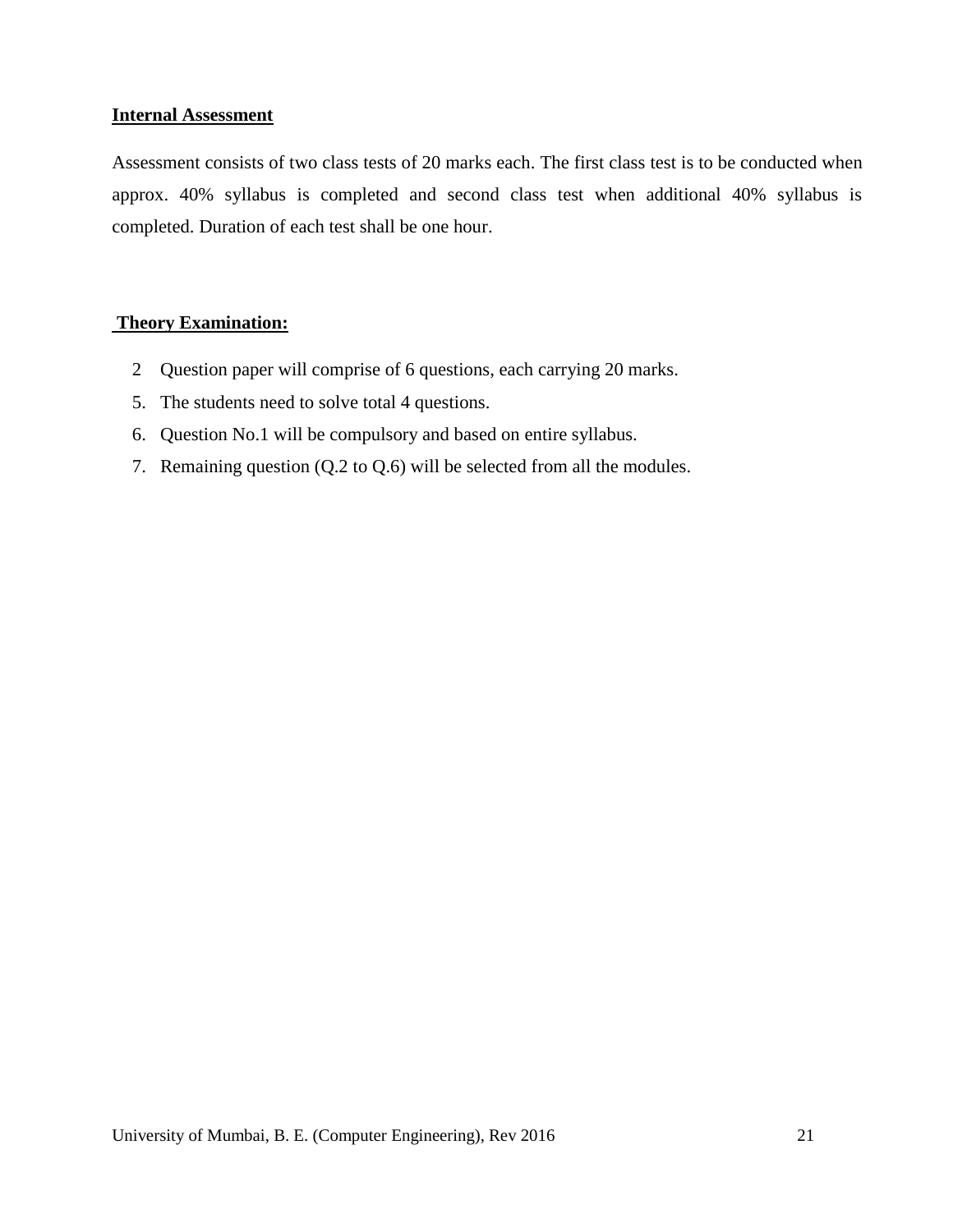| Course Code   | Course Name            | Credits |
|---------------|------------------------|---------|
| <b>CSC305</b> | <b>Data Structures</b> |         |

#### **Course Objectives:**

- 1. To teach various storage mechanisms of data.
- 2. To design and implement various data structures.
- 3. To introduce various techniques for representation of the data in the real world.
- 4. To teach different sorting techniques.
- 5. To teach different searching techniques.

## **Course Outcomes:**

- 1. Students will be able to implement various linear and nonlinear data structures.
- 2. Students will be able to handle operations like insertion, deletion, searching and traversing on various data structures.
- 3. Students will be able to select appropriate sorting technique for given problem.
- 4. Students will be able to select appropriate searching technique for given problem.
- 5. Students will be able to apply the learned concepts in various domains like DBMS and Compiler Construction.
- 6. Students will be able to choose appropriate data structure for specified problem domain.

| <b>Module</b> | <b>Detailed Content</b>                                                   | <b>Hours</b> |
|---------------|---------------------------------------------------------------------------|--------------|
| 01            | <b>Introduction to Data Structures</b>                                    | 03           |
|               | Introduction, Types of Data Structures – Linear and Nonlinear,            |              |
|               | Operations on Data Structures, Concept of ADT, Arrays.                    |              |
| 02            | <b>Stack and Queues</b>                                                   | 10           |
|               | Introduction, ADT of Stack, Operations on Stack, Array Implementation     |              |
|               | of Stack, Applications of Stack – Well form-ness of Parenthesis, Infix to |              |
|               | Postfix Conversion and Postfix Evaluation, Recursion.                     |              |
|               | ADT of Queue, Operations on Queue, Array Implementation of Queue,         |              |
|               | Circular Queue, Priority Queue, Double Ended Queue, Applications of       |              |
|               | Queue.                                                                    |              |
| 03            | <b>Linked List</b>                                                        | 10           |
|               | Introduction, Representation of Linked List, Linked List v/s Array,       |              |
|               | Implementation of Linked List, Linked Implementation of Stack and         |              |
|               | Queue, Circular Linked List, Doubly Linked List, Application -            |              |
|               | Polynomial Representation and Addition.                                   |              |
| 04            | <b>Trees</b>                                                              | 12           |
|               | Introduction, Tree Terminologies, Binary Tree, Representation, Types of   |              |
|               | Binary Tree, Binary Tree Traversals, Binary Search Tree, Implementation   |              |
|               | of Binary Search Tree, Applications – Expression Tree, Huffman            |              |
|               | Encoding.                                                                 |              |
|               | Search Trees – AVL, B Tree, B+ Tree, Splay Tree and Trie.                 |              |

# **Prerequisite**: C Programming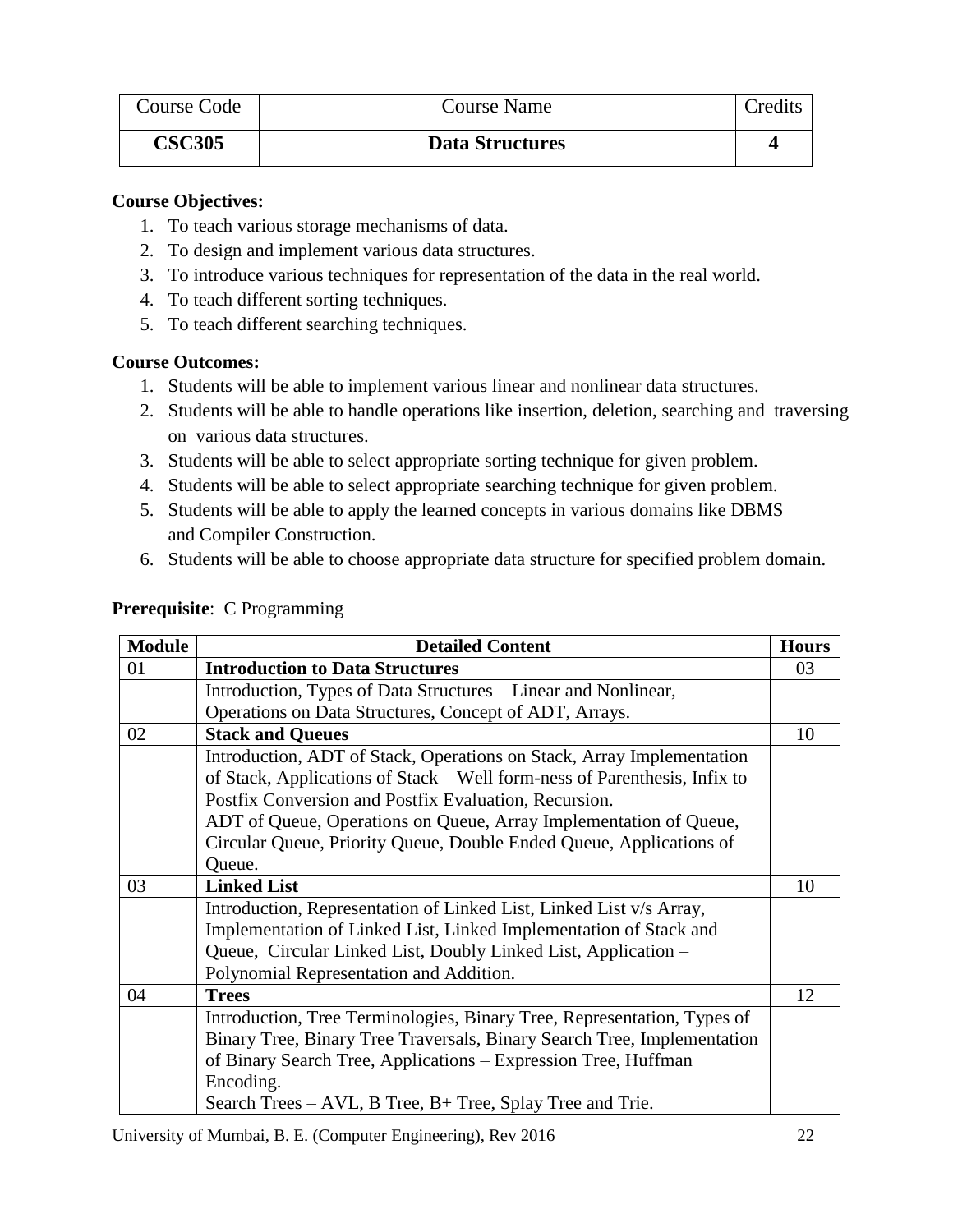| 05 | <b>Graphs</b>                                                          |  |
|----|------------------------------------------------------------------------|--|
|    | Introduction, Graph Terminologies, Representation, Graph Traversals -  |  |
|    | Depth First Search (DFS) and Breadth First Search (BFS), Application – |  |
|    | <b>Topological Sorting</b>                                             |  |
| 06 | <b>Sorting and Searching</b>                                           |  |
|    | Introduction, Bubble Sort, Insertion Sort, Merge Sort, Quick Sort.     |  |
|    | Linear Search, Binary Search, Hashing - Concept, Hash Functions,       |  |
|    | <b>Collision Handling Techniques.</b>                                  |  |

## **Text Books:**

- **1.** Data Structures using C, Reema Thareja, Oxford
- 2. Data Structures using C and C++, Rajesh K Shukla, Wiley India
- 3. Data Structures Using C, Aaron M Tenenbaum, Yedidyah Langsam, Moshe J Augenstein, Pearson
- 4. Data Structures: A Pseudocode Approach with C, Richard F. Gilberg & Behrouz A., Forouzan, Second Edition, CENGAGE Learning
- 5. Introduction to Data Structure and Its Applications, JeanPaul Tremblay, P. G. Sorenson

#### **Reference Books:**

- 1. C & Data Structures, Prof. P.S. Deshpande, Prof. O.G. Kakde, DreamTech press.
- 2. Data Structure Using C, Balagurusamy.
- 3. Data Structures Using C, ISRD Group, Second Edition, Tata McGraw-Hill.
- 4. Data Structures, Adapted by: GAV PAI, Schaum"s Outlines.

#### **Internal Assessment:**

Assessment consists of two class tests of 20 marks each. The first class test is to be conducted when approx. 40% syllabus is completed and second class test when additional 40% syllabus is completed. Duration of each test shall be one hour.

#### **End Semester Theory Examination**:

- 1 Question paper will comprise of 6 questions, each carrying 20 marks.
- 2. The students need to solve total 4 questions.
- 3. Question No.1 will be compulsory and based on entire syllabus.
- 4. Remaining question (Q.2 to Q.6) will be selected from all the modules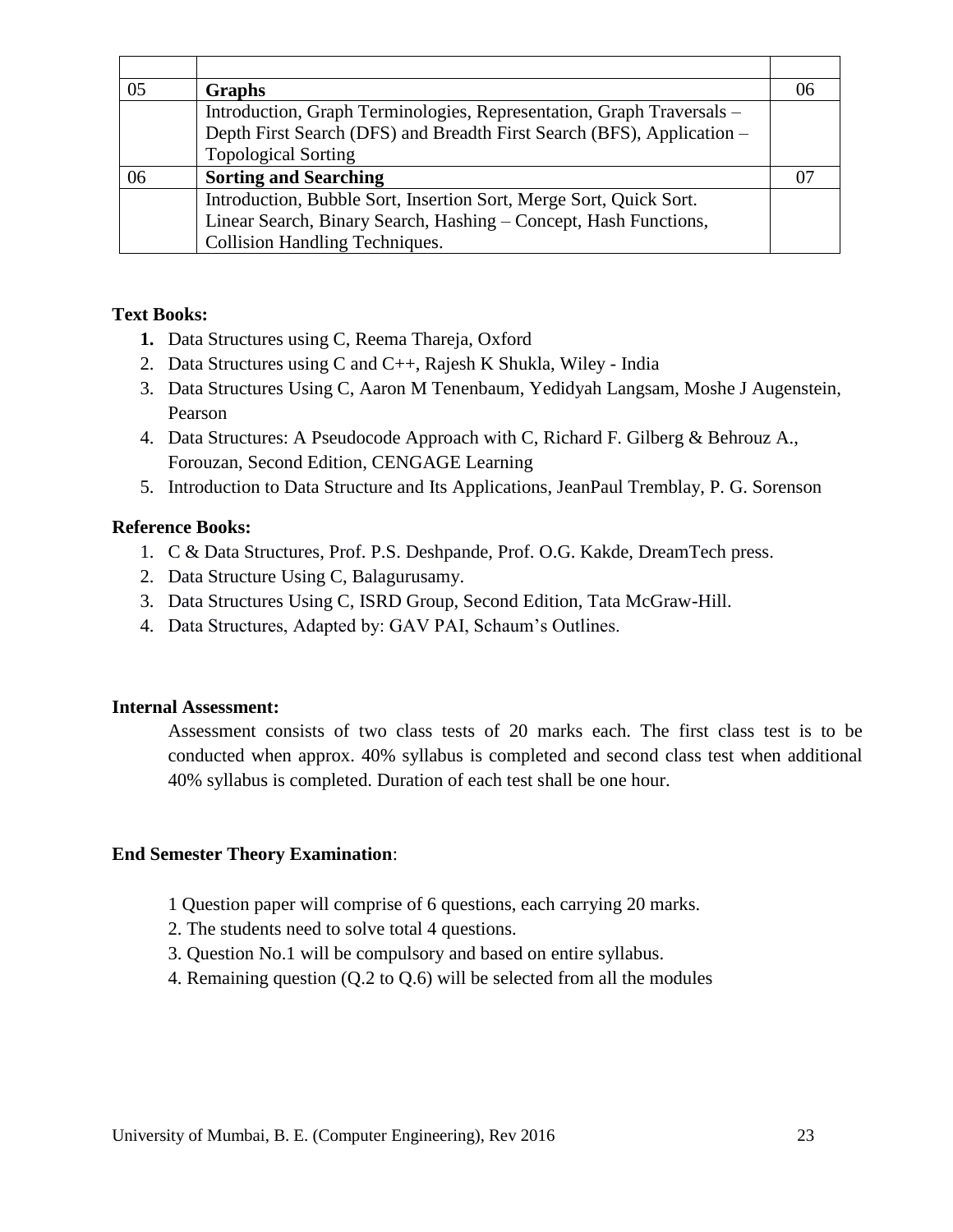| Lab Code      | Lab Name                  | Credits |
|---------------|---------------------------|---------|
| <b>CSL301</b> | <b>Digital System Lab</b> |         |

#### **Lab Outcome:**

- 1. Understand the basics of various digital components.
- 2. Understand the principles of design of combinational logic and sequential logic circuits using basic components.
- 3. Recognize the importance of digital systems in computer architecture.
- 4. Design and simulate the basic digital circuit.

## **Description**

Experiments with Logic Building Blocks using SSI/MSI, Experiments on Design and/or use Minimization tools. Use of VHDL and simulation in Logic Design. Experiment on design using

MSI and/or PLDs tools.

## **Suggested List of Experiments:**

| Sr. No.        | Title of Experiments                                                                                                |
|----------------|---------------------------------------------------------------------------------------------------------------------|
| $\mathbf{1}$   | To study and verify the truth table of various logic gates using ICs and realize<br>Boolean expressions using gates |
| $\overline{2}$ | To realize basic gates using universal gates                                                                        |
| $\overline{4}$ | To realize binary to gray code and gray code to binary converter.                                                   |
| 5              | To realize parity generator and detector.                                                                           |
| 6              | To realize arithmetic circuits<br>i) Half adder<br>ii) Full adder<br>iii) Half subtractor iv) Full subtractor       |
| 7              | To realize 2 bit magnitude comparator.                                                                              |
| 8              | To Study multiplexer IC and realization of full adder using multiplexer IC                                          |
| 9              | To Study decoder IC and realization of combinational logic using decoder IC                                         |
| 10             | Study of flip-flops using IC's                                                                                      |
| 11             | To realize asynchronous 3 bit up counter.                                                                           |
| 12             | To realize shift registers using flip flops                                                                         |
| 13             | To realize basic gates using VHDL                                                                                   |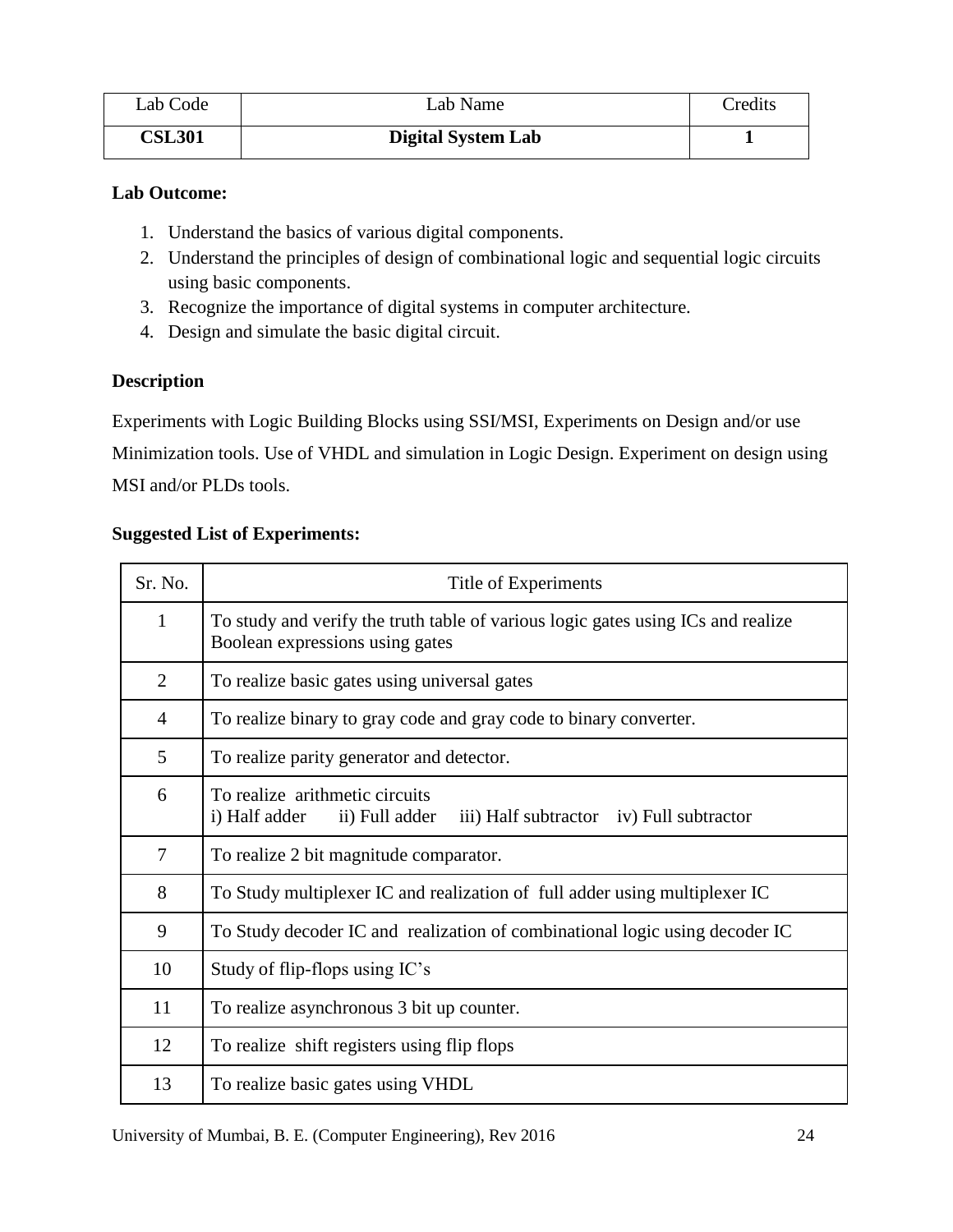| To realize 4:1 multiplexer using VHDL |
|---------------------------------------|
| To realize 4 bit counter using VHDL   |

# **Term Work:**

Laboratory work will be based on above syllabus with minimum 10 experiments to be incorporated.

**Oral & Practical exam** will be based on the above and CSC302: Digital Logic Design and Analysis syllabus.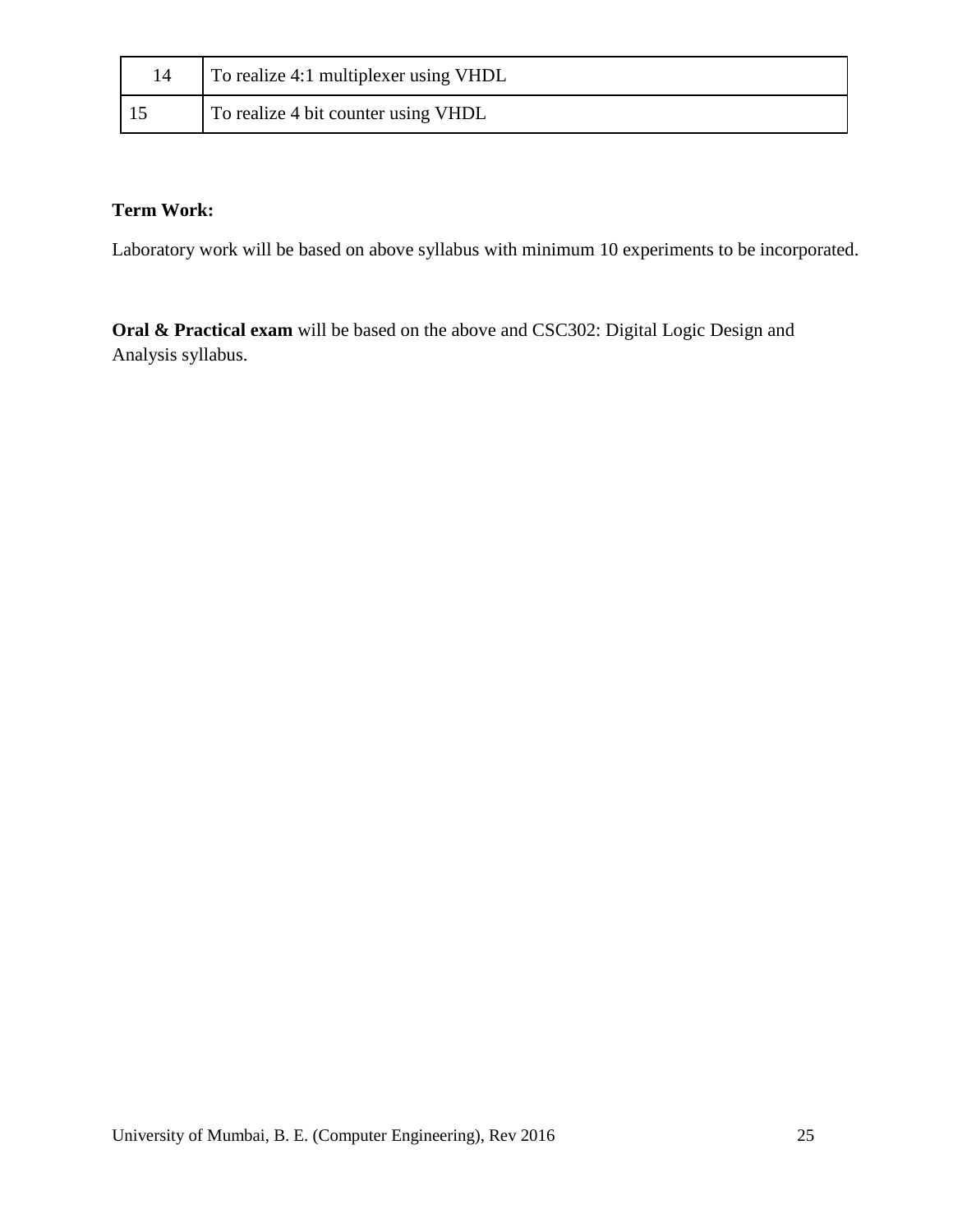| Lab Code      | Lab Name                     | Credits |
|---------------|------------------------------|---------|
| <b>CSL302</b> | <b>Basic Electronics Lab</b> |         |

## **Lab Outcome:**

- 1. Understand the basics of various semiconductor devices, electronic components and instruments.
- 2. Understand the working of electronic circuits using components
- 3. Recognize the importance of electronic circuits in electronic communications.
- 4. Study the fundamental concepts of various modulation methods.

## **Description**

Experiments with semiconductor devices, ICs, electronic component and various measuring instruments. Study experiments on various modulation methods.

## **Suggested List of Experiments:**

| Sr. No.        | <b>List Experiments</b>                                           |
|----------------|-------------------------------------------------------------------|
| 1              | Study of electronic components and measuring instruments.         |
| $\overline{2}$ | Implementation of single stage BJTamplifier.                      |
| 3              | Implementation of oscillators.                                    |
| $\overline{4}$ | Implementation of inverting, non inverting amplifier using IC741. |
| 5              | Implementation of adder and subtractor using IC 741.              |
| 6              | Implementation of differentiator using IC741.                     |
| 7              | Implementation of integrator using IC741.                         |
| 8              | Modulation and Demodulation of AM.                                |
| 9              | Study of super heterodyne receiver                                |
| 10             | Modulation and Demodulation PAM.                                  |
| 11             | Modulation and Demodulation PWM.                                  |
| 12             | Modulation and Demodulation PPM.                                  |
| 13             | Modulation and Demodulation PCM.                                  |
| 14             | Study of TDM.                                                     |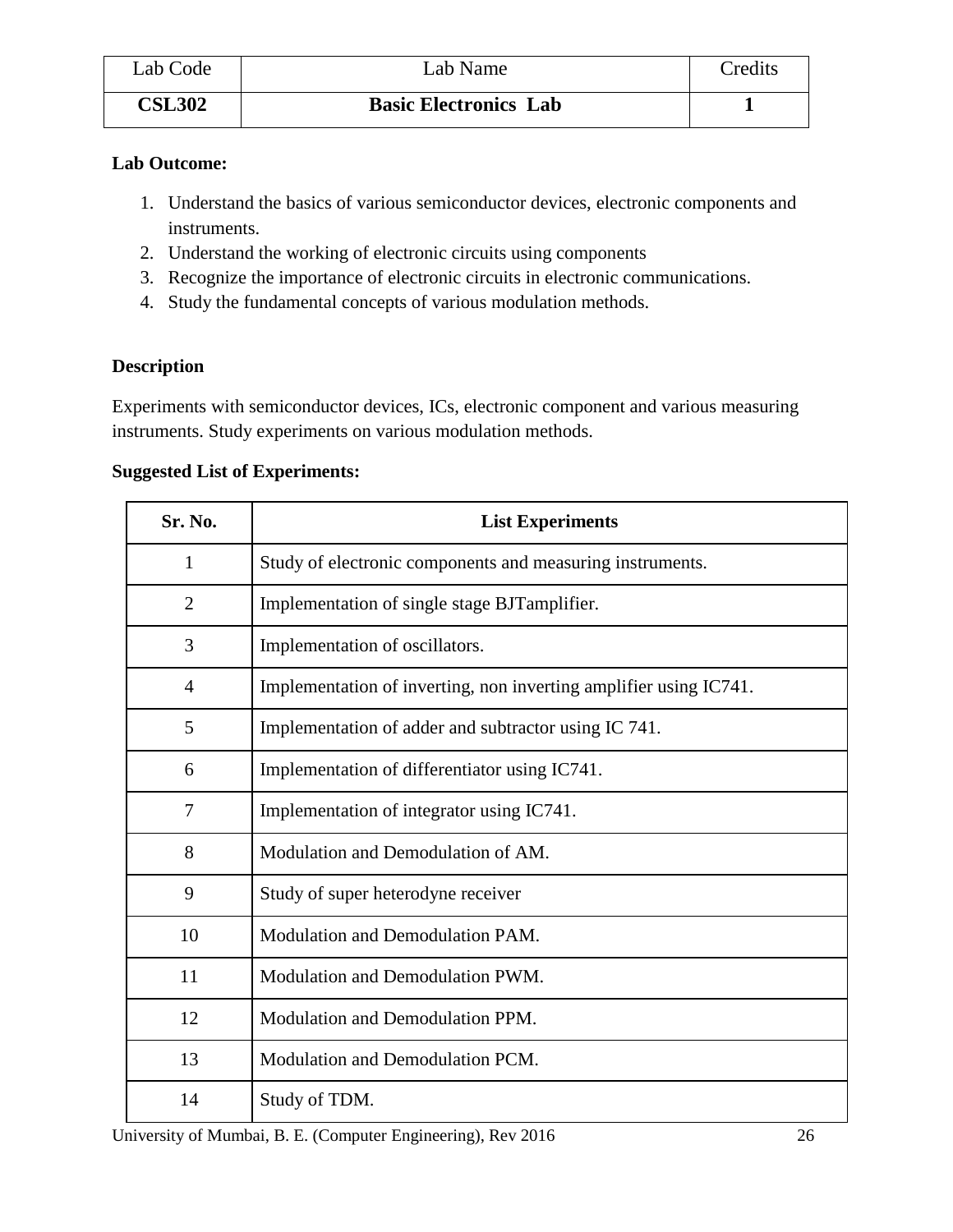| ⊥J | Study of FDM.                  |
|----|--------------------------------|
| 16 | <b>SPICE</b> based simulation. |

## **Term Work:**

Laboratory work will be based on above syllabus with minimum 10 experiments to be incorporated.

**Oral exam** will be based on the above mentioned experiment list and CSC304: Electronic circuits and communication fundamentals syllabus.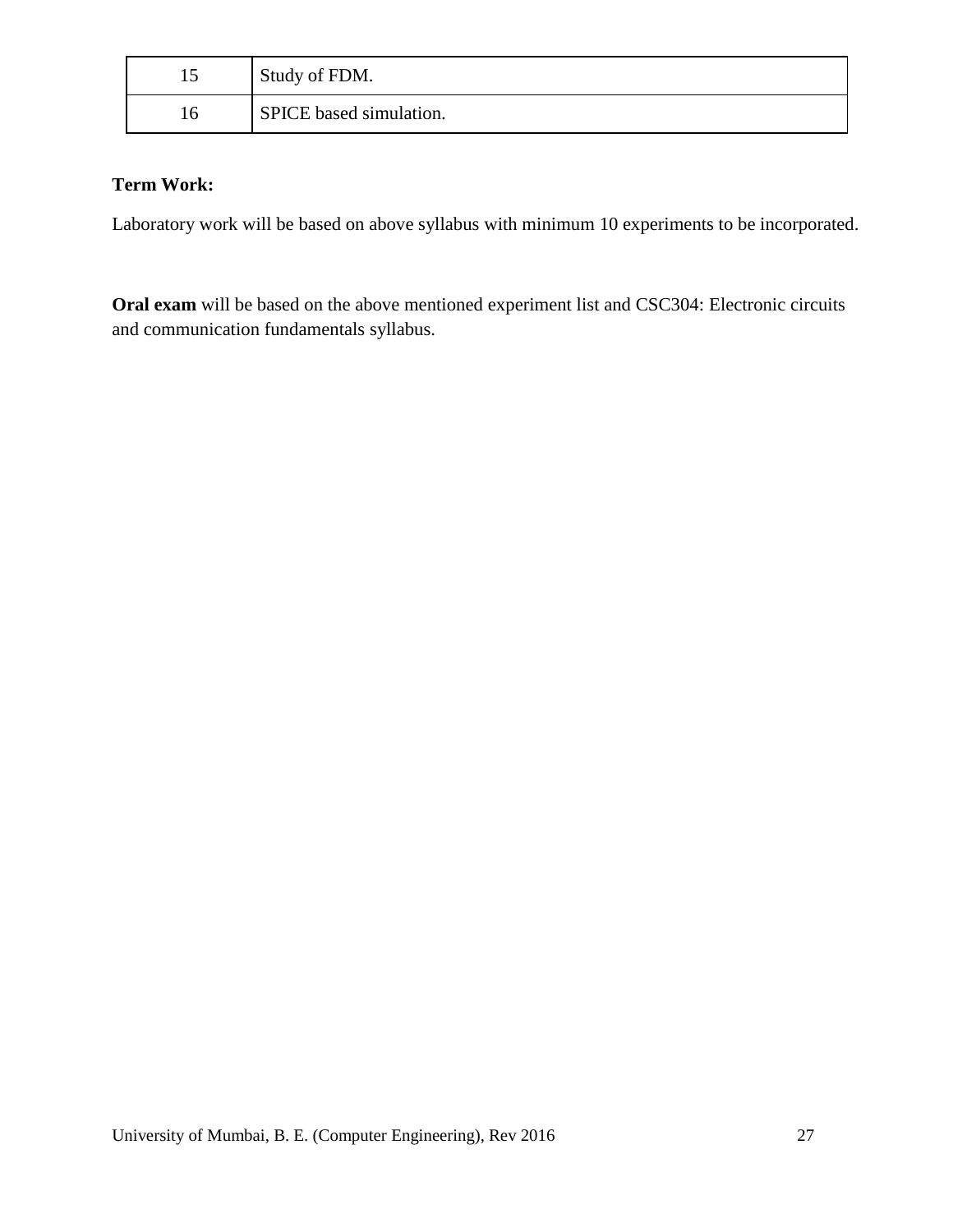| Lab Code      | $\text{\textsterling}ab$ Name | redits <sup>-</sup> |
|---------------|-------------------------------|---------------------|
| <b>CSL303</b> | Data Structures Lab           |                     |

#### **Lab outcomes:**

- 1. Students will be able to implement various linear and nonlinear data structures.
- 2. Students will be able to handle operations like insertion, deletion, searching and traversing on various data structures.

**Description**: Experiments based on creating and manipulating various data structures.

## **Suggested Experiments**:

Students are required to complete at least 12 experiments. Star (\*) marked experiments are compulsory.

\*1) Array Implementation of Stack.

\*2) Conversion of Infix to Postfix.

- 3) Evaluation of Postfix Expression.
- 4) Check continuity of different types of parenthesis using stack.
- 5) Array Implementation of Queue.
- \*6) Array Implementation of Circular Queue.
- 7) Array Implementation of Priority Queue
- \*8) Implementation of Singly Linked List
- 9) Linked Implementation of Stack
- 10) Linked Implementation of Queue.
- 11) Implementation of Circular Linked List.
- 12) Implementation of Doubly Linked List.
- \*13) Implement Binary Search Tree.
- 14) Implementation of Bubble Sort.
- 15) Implementation of Insertion Sort.
- 16) Implementation of Merge Sort.
- \*17) Implementation of Quick Sort.
- \*18) Implementation of Binary Search.
- 19) Implementation of Hashing.
- 20) Implementation of Depth First Search and Breadth First Search.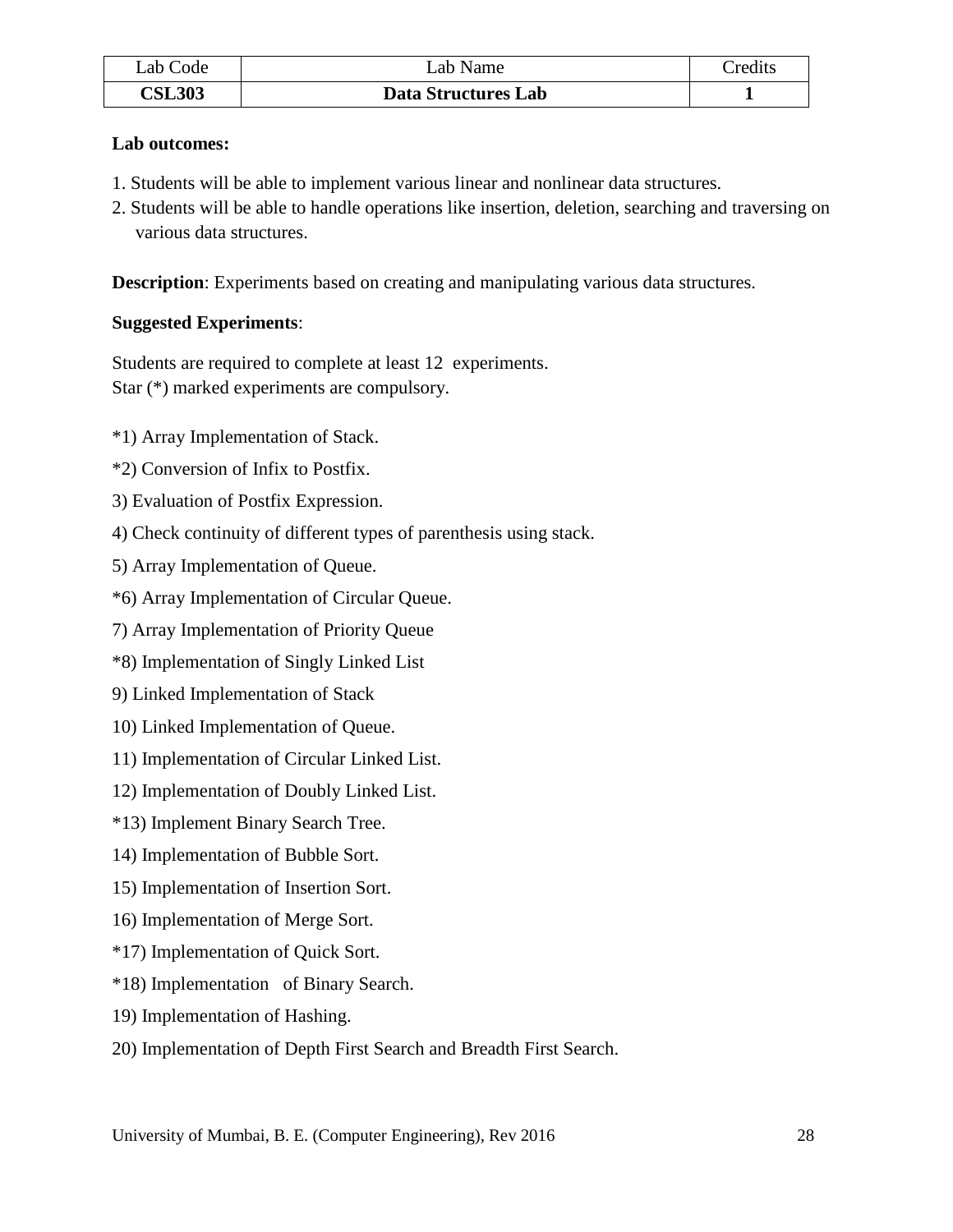# **Term Work:**

- 1. Term work should consist of at least 10 experiments.
- 2. Journal must include at least 2 assignments.
- 3. A case study should be conducted using a Mini Project by taking a good problem definition and complete the following phases.
	- a. Decomposing the problem into modules
	- b. Identifying the best suited data structure for solving the sub problems with justification
	- c. Define algorithms for various identified functions
	- d. Implement the modules
- 4. The final certification and acceptance of term work ensures that satisfactory performance of laboratory work and minimum passing marks in term work.
- 5. Term Work:

Total 25 Marks = (Experiments: 10 mark + Mini Project: 05 mark + Assignments: 05 mark)

**Practical and oral** examination will be based on the above syllabus.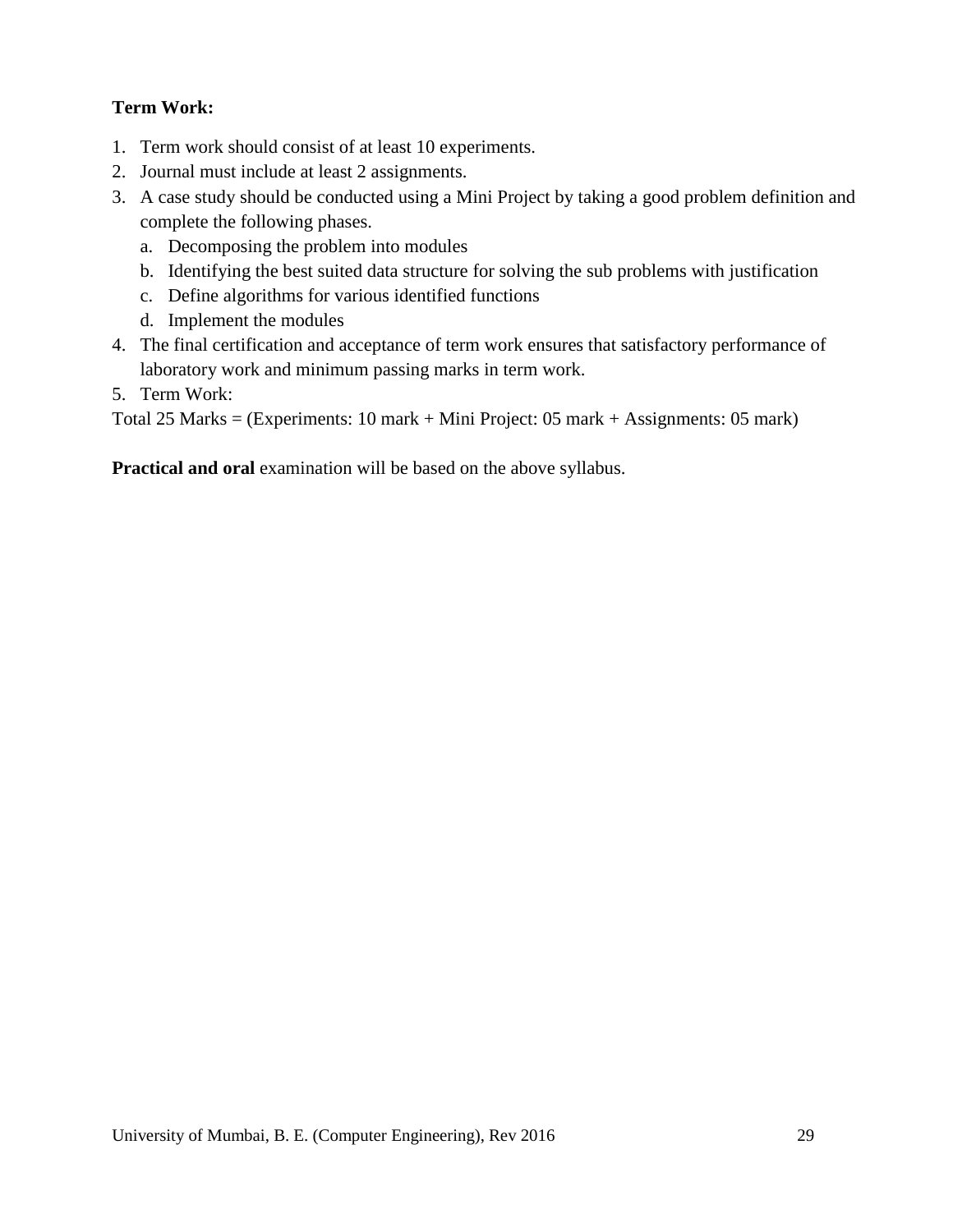| <b>Lab Code</b> | <b>Lab Name</b>        | $\gamma$ redits |
|-----------------|------------------------|-----------------|
| <b>CSL304</b>   | <b>OOPM</b> (JAVA) Lab |                 |

#### **Course Objective:**

- 1. To learn the object oriented programming concepts.
- 2. To study various java programming concept like multithreading, exception handling, packages etc.
- 3. To explain components of GUI based programming.

## **Course Outcomes: At the end of the course Student should be able:**

- 1. To apply fundamental programming constructs.
- 2. To illustrate the concept of packages, classes and objects.
- 3. To elaborate the concept of strings, arrays and vectors.
- 4. To implement the concept of inheritance and interfaces.
- 5. To implement the notion of exception handling and multithreading.
- 6. To develop GUI based application.

#### **Prerequisite:** Structured Programming Approach

| Sr. No.        | Module                 | <b>Detailed Content</b>                                         | Hours |
|----------------|------------------------|-----------------------------------------------------------------|-------|
| 1              | Introduction to        | 1.1 OOP Concepts: Object, Class, Encapsulation,                 | 02    |
|                | <b>Object Oriented</b> | Abstraction, Inheritance, Polymorphism.                         |       |
|                | Programming            | 1.2 Features of Java, JVM                                       |       |
|                |                        | 1.3 Basic Constructs/Notions: Constants, variables and data     |       |
|                |                        | types, Operators and Expressions, Revision of                   |       |
|                |                        | Branching and looping                                           |       |
| 2              | Classes, Object and    | 2.1 Class, Object, Method.                                      | 05    |
|                | Packages               | 2.2 Constructor, Static members and methods                     |       |
|                |                        | 2.3 Passing and returning Objects                               |       |
|                |                        | 2.4Method Overloading                                           |       |
|                |                        | 2.5 Packages in java, creating user defined packages, access    |       |
|                |                        | specifiers.                                                     |       |
| 3              | Array, String and      | 3.1 Arrays, Strings, String Buffer                              | 04    |
|                | Vector                 | 3.2 Wrapper classes, Vector                                     |       |
| $\overline{4}$ | Inheritance and        | 4.1Types of Inheritance, super keyword, Method Overriding,      | 03    |
|                | Interface              | abstract class and abstract method, final keyword,              |       |
|                |                        | 4.2 Implementing interfaces, extending interfaces               |       |
| 5              | Exception              | 5.1 Error vs Exception, try, catch, finally, throw, throws,     | 04    |
|                | Handling and           | creating own exception                                          |       |
|                | Multithreading         | 5.2 Thread lifecycle, Thread class methods, creating threads,   |       |
|                |                        | Synchronization                                                 |       |
| 6              | GUI programming        | 6.1 Applet: Applet life cycle, Creating applets, Graphics class | 08    |
|                | in JAVA                | methods, Font and Color class, parameter passing.               |       |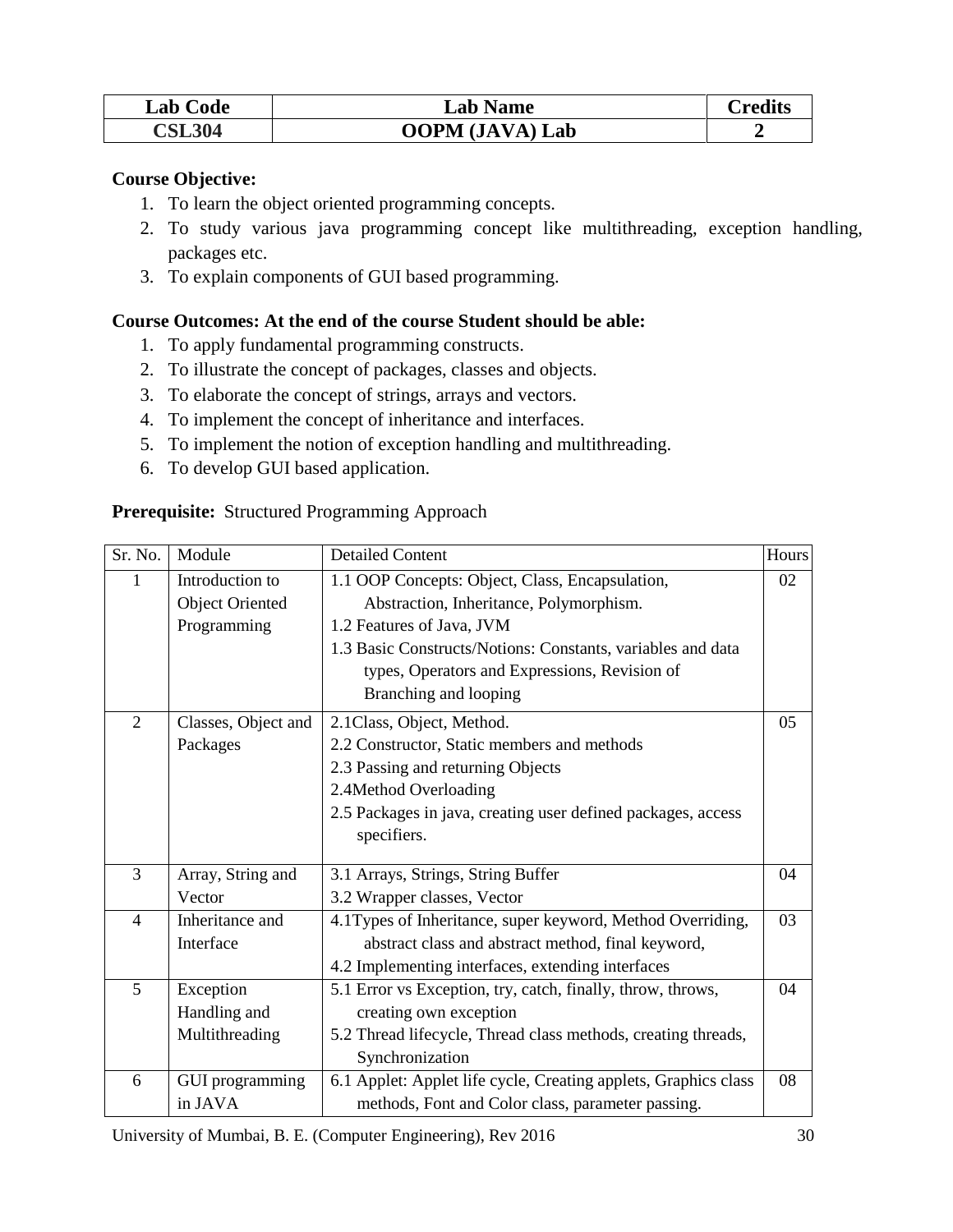| 6.2 Event Handling: Event classes and event listener   |  |
|--------------------------------------------------------|--|
| 6.3 Introduction to AWT: Working with windows, Using   |  |
| AWT controls- push Buttons, Label, Text Fields, Text   |  |
| Area, Check Box, and Radio Buttons.                    |  |
| 6.4 Programming using JDBC: Introduction to JDBC, JDBC |  |
| Drivers & Architecture.                                |  |

## **Text books:**

- 1. Herbert Schildt, "JAVA: The Complete Reference", Ninth Edition, Oracle Press.
- 2. Sachin Malhotra and Saurabh Chaudhary, "Programming in Java", Oxford University Press, 2010

## **Reference Books:**

- 1. Ivor Horton, "Beginning JAVA", Wiley India.
- 2. DietalandDietal, 'Java: How to Program', 8/e, PHI
- 3. "JAVA Programming", Black Book, Dreamtech Press.
- 4. 'Learn to Master Java programming', Staredusolutions

## **Digital Material:**

- 1. [www.nptelvideos.in](http://www.nptelvideos.in/)
- 2. [www.w3schools.com](http://www.w3schools.com/)
- 3. [http://spoken-tutorial.org](http://spoken-tutorial.org/)
- 4. [www.staredusolutions.org](http://www.staredusolutions.org/)

## **Suggested List of Programming Assignments/Laboratory Work:**

| 1. | Program on various ways to accept data through keyboard and unsigned right shift<br>operator.      |
|----|----------------------------------------------------------------------------------------------------|
| 2. | Program on branching, looping, labelled break and labelled continue.                               |
| 3. | Program to create class with members and methods, accept and display details for single<br>object. |
| 4. | Program on constructor and constructor overloading                                                 |
| 5. | Program on method overloading                                                                      |
| 6. | Program on passing object as argument and returning object                                         |
| 7. | Program on creating user defined package                                                           |
| 8. | Program on 1D array                                                                                |
| 9. | Program on 2D array                                                                                |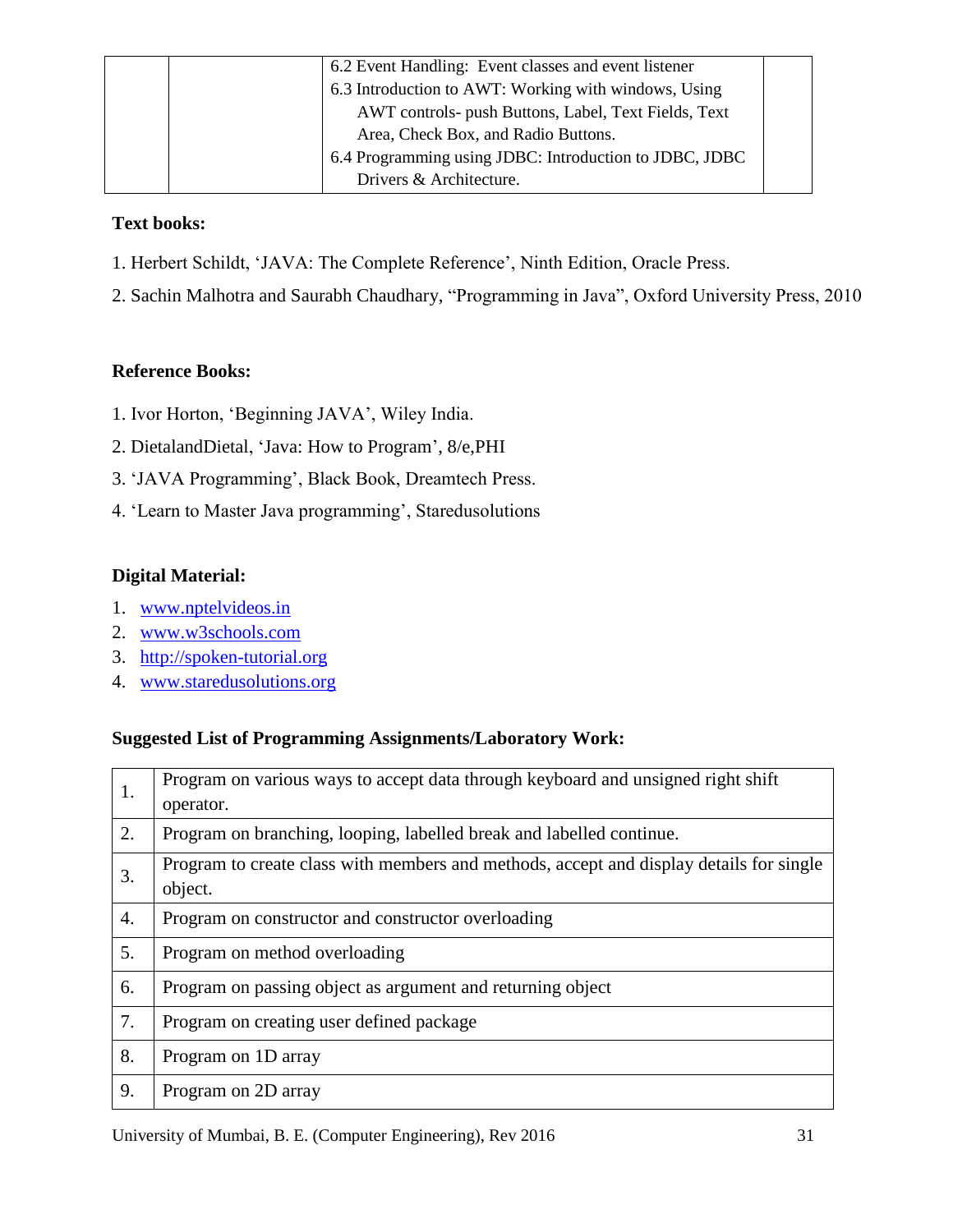| 10. | Program on String                                                            |
|-----|------------------------------------------------------------------------------|
| 11. | Program on StringBuffer                                                      |
| 12. | Program on Vector                                                            |
| 13. | Program on single and multilevel inheritance (Use super keyword)             |
| 14. | Program on abstract class                                                    |
| 15. | Program on interface demonstrating concept of multiple inheritance           |
| 16. | Program on dynamic method dispatch using base class and interface reference. |
| 17. | Program to demonstrate try, catch, throw, throws and finally.                |
| 18. | Program to demonstrate user defined exception                                |
| 19. | Program on multithreading                                                    |
| 20. | Program on concept of synchronization                                        |
| 21. | Program on Applet to demonstrate Graphics, Font and Color class.             |
| 22. | Program on passing parameters to applets                                     |
| 23. | Program to create GUI application without event handling using AWT controls  |
| 24. | Program to create GUI application with event handling using AWT controls     |
| 25. | Mini Project based on content of the syllabus. (Group of 2-3 students)       |

## **Term Work:**

Students will submit term work in the form of journal that will include:

- 1. At least 16-18 programs and mini project
- 2. Two assignments covering whole syllabus

**Term Work:** 50 Marks (Total Marks) = 20 marks (Experiments) +

20 marks (Mini Project) +

05 marks (Assignments) +

05 marks (Attendance)

**Practical and oral** examination will be based on suggested practical list and entire syllabus.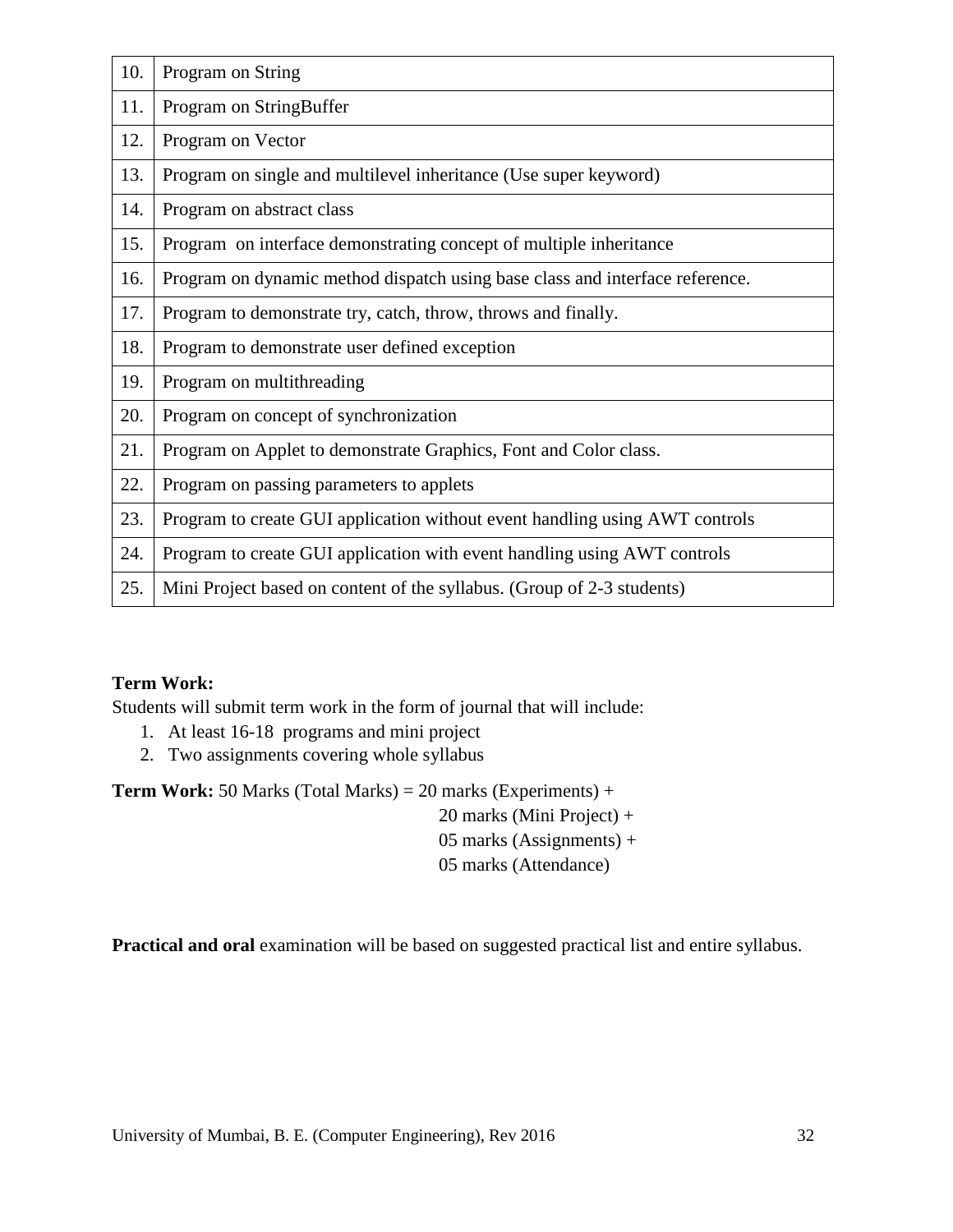| Course Code   | Course Name                   | <b>Tredits</b> |
|---------------|-------------------------------|----------------|
| <b>CSC401</b> | <b>Applied Mathematics-IV</b> |                |

**Course Objectives:** The objectives of this course are to teach the students:

- 1. Matrix theory, and it"s application to find the matrix function. Present methods of computing and using Eigen values and Eigen vectors.
- 2. Set up and directly evaluate contour integrals Cauchy"s integral theorem and formula in basic and extended form. Present Taylor and Laurent's series to find singularities zero's and poles also presents residues theory
- 3. Theory of probability, Baye"s Theorem, Expectation and Moments and it"s application.
- 4. Probability distribution such as Binomial, Poisson and Normal distribution with their properties.
- 5. Sampling theory and it"s application for small and large sample and Optimization techniques.

## **Course Outcomes:**

- 1. Students in this course will be able to apply the method of solving complex integration, computing residues & evaluate various contour integrals.
- 2. Demonstrate ability to manipulate matrices and compute Eigen values and Eigen vectors.
- 3. Apply the concept of probability distribution to the engineering problems.
- 4. Apply the concept of sampling theory to the engineering problems.
- 5. Use matrix algebra with its specific rules to solve the system of linear equation, using concept of Eigen value and Eigen vector to the engineering problems.
- 6. Apply the concept of Linear & Non-Linear Programming Problem to the engineering problems.

| <b>Module</b> | Unit | <b>Topics</b>                                                                               | Hrs. |
|---------------|------|---------------------------------------------------------------------------------------------|------|
| No.           | No.  |                                                                                             |      |
| 1.0           |      | <b>Complex Integration</b>                                                                  | 10   |
|               | 1.1  | Complex Integration – Line Integral, Cauchy's Integral theorem                              |      |
|               |      | for simply                                                                                  |      |
|               |      | connected regions, Cauchy's Integral formula (without proof)                                |      |
|               | 1.2  | Taylor's and Laurent's series (without proof)                                               |      |
|               | 1.3  | Zeros, poles of f(z), Residues, Cauchy's Residue theorem.                                   |      |
|               | 1.4  | Applications of Residue theorem to evaluate Integrals of the type                           |      |
|               |      | $2\pi$<br>$\int_{0}^{2\pi} f(\cos\theta, \sin\theta) d\theta$ , $\int_{0}^{\infty} f(x) dx$ |      |
|               |      |                                                                                             |      |
| 2.0           |      | <b>Matrices</b>                                                                             | 10   |
|               | 2.1  | Eigen values and Eigen vectors.                                                             |      |
|               | 2.2  | Cayley-Hamilton theorem (without proof)                                                     |      |
|               | 2.3  | Similar matrices, diagonalisable matrix.                                                    |      |
|               | 2.4  | Derogatory and non-derogatory matrices, Functions of square<br>matrix.                      |      |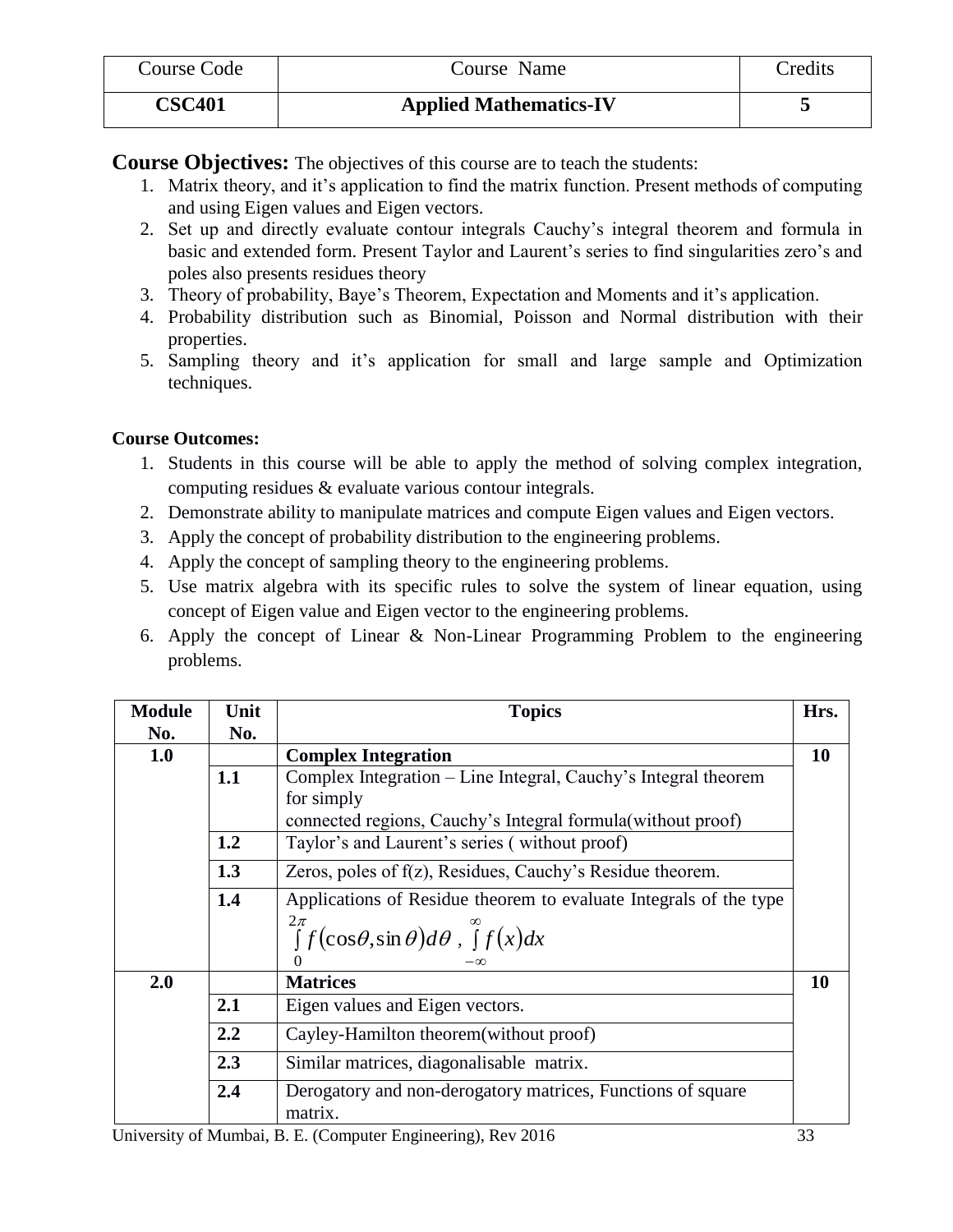| 3.0 |     | Probability                                                          | 10 |  |  |  |
|-----|-----|----------------------------------------------------------------------|----|--|--|--|
|     | 3.1 | Baye's Theorem                                                       |    |  |  |  |
|     | 3.2 | <b>Random Variables:</b> Discrete & continuous random variables,     |    |  |  |  |
|     |     | Variance, Probability Density<br>expectation,<br>Function<br>&       |    |  |  |  |
|     |     | Cumulative Density Function.                                         |    |  |  |  |
|     | 3.3 | Moments & Moment generating function.                                |    |  |  |  |
|     | 3.4 | Probability distribution: Binomial distribution, Poisson &           |    |  |  |  |
|     |     | Normal distribution. (For detail study)                              |    |  |  |  |
| 4.0 |     | <b>Sampling Theory (Large Sample test)</b>                           | 06 |  |  |  |
|     | 4.1 | Sampling Distribution, Test of Hypothesis, Level of significance,    |    |  |  |  |
|     |     | Critical region, One Tailed and Two Tailed test,                     |    |  |  |  |
|     | 4.2 | Test of significant for Large Samples:-Means of the samples and      |    |  |  |  |
|     |     | test of significant of means of two large samples.                   |    |  |  |  |
| 5.0 |     | <b>Sampling Theory (Small Sample test)</b>                           | 06 |  |  |  |
|     | 5.1 | Test of significant for small samples:- Students t- distribution for |    |  |  |  |
|     |     | dependent and independent samples                                    |    |  |  |  |
|     | 5.2 | Chi square test:- Test of goodness of fit and independence of        |    |  |  |  |
|     |     | attributes, Contingency table.                                       |    |  |  |  |
| 6.0 |     | <b>Mathematical Programming</b>                                      | 10 |  |  |  |
|     | 6.1 | Types of solution, Standard and Canonical form of LPP, Basic         |    |  |  |  |
|     |     | and feasible solutions, simplex method.                              |    |  |  |  |
|     | 6.2 | Artificial variables, Big -M method (method of penalty).             |    |  |  |  |
|     | 6.3 | Duality and Dual simplex method.                                     |    |  |  |  |
|     | 6.4 | Non Linear Programming Problems with equality constrains and         |    |  |  |  |
|     |     | inequality Constrains (two or three variables with one constrains)   |    |  |  |  |
|     |     | (No formulation, No Graphical method).                               |    |  |  |  |
|     |     | <b>Total</b>                                                         | 52 |  |  |  |

## **Text Books:**

- 1. Higher Engineering Mathematics by Grewal B. S. 38<sup>th</sup> edition, Khanna Publication 2005.
- 2. Operation Research by Hira & Gupta,S Chand.
- 3. A Text Book of Applied Mathematics Vol. I & II by P.N.Wartilar &
- 4. J.N.Wartikar, Pune, Vidyarthi Griha Prakashan., Pune.
- 5. Probability and Statistics for Engineering, Dr. J Ravichandran, Wiley-India.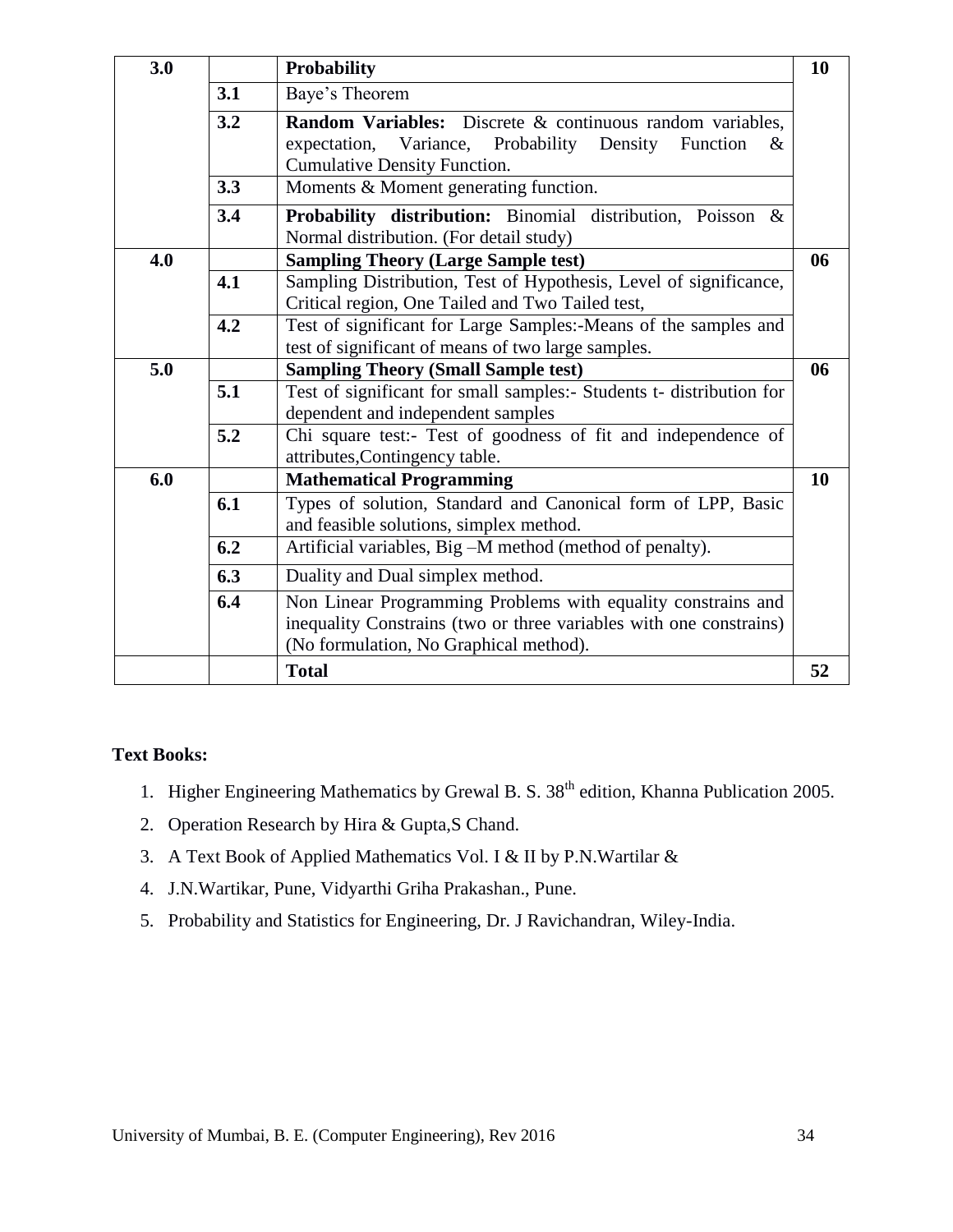#### **Reference Books:**

- 1. Probability & Statistics with reliability by Kishor s. Trivedi, Wiley India.
- 2. Advanced Engg. Mathematics by C. Ray Wylie & Louis Barrett.TMH International Edition.
- 3. Mathematical Methods of Science and Engineering by Kanti B. Datta, Cengage Learning.
- 4. Advanced Engineering Mathematics by Kreyszig E.  $9<sup>th</sup>$  edition, John Wiley.
- 5. Operations Research by S.D. Sharma Kedar Nath, Ram Nath & Co. Meerat.
- 6. Engineering optimization (Theory and Practice) by Singiresu S.Rao, New Age International publication.

#### **Assessment:**

#### **Internal Assessment:**

Assessment consists of two class tests of 20 marks each. The first class test is to be conducted when approx. 40% syllabus is completed and second class test when additional 40% syllabus is completed. Duration of each test shall be one hour.

#### **End Semester Theory Examination**:

- 1. Question paper will comprise of 6 questions, each carrying 20 marks.
- 2. The students need to solve total 4 questions.
- 3. Question No.1 will be compulsory and based on entire syllabus.
- 4. Remaining question (Q.2 to Q.6) will be selected from all the modules.

## **In question paper, weightage of each module will be proportional to number of respective lecture hours as mentioned in the syllabus.**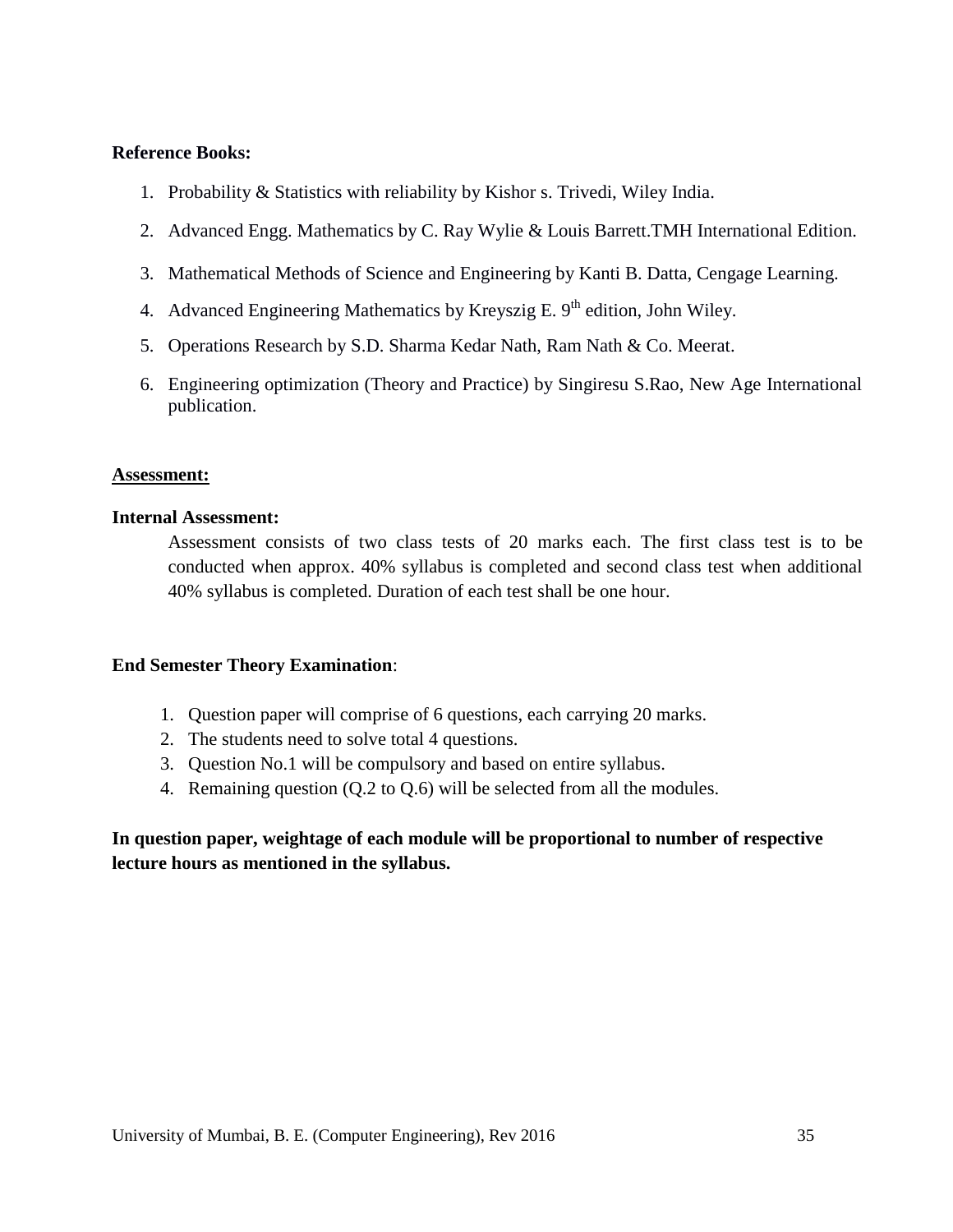| Course Code   | Course Name                   | Credits |
|---------------|-------------------------------|---------|
| <b>CSC402</b> | <b>Analysis of Algorithms</b> |         |

## **Course Objectives:**

- 4. To provide mathematical approach for Analysis of Algorithms
- 5. To solve problems using various strategies
- 6. To analyse strategies for solving problems not solvable in polynomial time.

**Course Outcomes:** At the end of the course student will be able to

- 1. Analyze the running time and space complexity of algorithms.
- 2. Describe, apply and analyze the complexity of divide and conquer strategy.
- 3. Describe, apply and analyze the complexity of greedy strategy.
- 4. Describe, apply and analyze the complexity of dynamic programming strategy.
- 5. Explain and apply backtracking, branch and bound and string matching techniques to deal with some hard problems.
- 6. Describe the classes P, NP, and NP-Complete and be able to prove that a certain problem is NP-Complete.

**Prerequisites:** Students should be familiar with concepts of Data structure and discrete structures.

| <b>Module</b>  | <b>Detailed Content</b>                                                    | <b>Hours</b> |
|----------------|----------------------------------------------------------------------------|--------------|
|                | Introduction to analysis of algorithm                                      |              |
|                | Performance analysis, space and time complexity                            |              |
|                | Growth of function - Big -Oh , Omega, Theta notation                       |              |
|                | Mathematical background for algorithm analysis,                            |              |
|                | Analysis of selection sort, insertion sort.                                |              |
|                | <b>Recurrences:</b>                                                        |              |
| 1              | -The substitution method                                                   | 12           |
|                | -Recursion tree method                                                     |              |
|                | -Master method                                                             |              |
|                | <b>Divide and Conquer Approach:</b>                                        |              |
|                | General method                                                             |              |
|                | Analysis of Merge sort, Analysis of Quick sort, Analysis of Binary search, |              |
|                | Finding minimum and maximum algorithm and analysis, Strassen's matrix      |              |
|                | multiplication                                                             |              |
|                | <b>Dynamic Programming Approach:</b>                                       |              |
|                | <b>General Method</b>                                                      |              |
|                | Multistage graphs                                                          |              |
|                | single source shortest path                                                |              |
| $\overline{2}$ | all pair shortest path                                                     | 08           |
|                | Assembly-line scheduling                                                   |              |
|                | $0/1$ knapsack                                                             |              |
|                | Travelling salesman problem                                                |              |
|                | Longest common subsequence                                                 |              |
| 3              | <b>Greedy Method Approach:</b>                                             | 06           |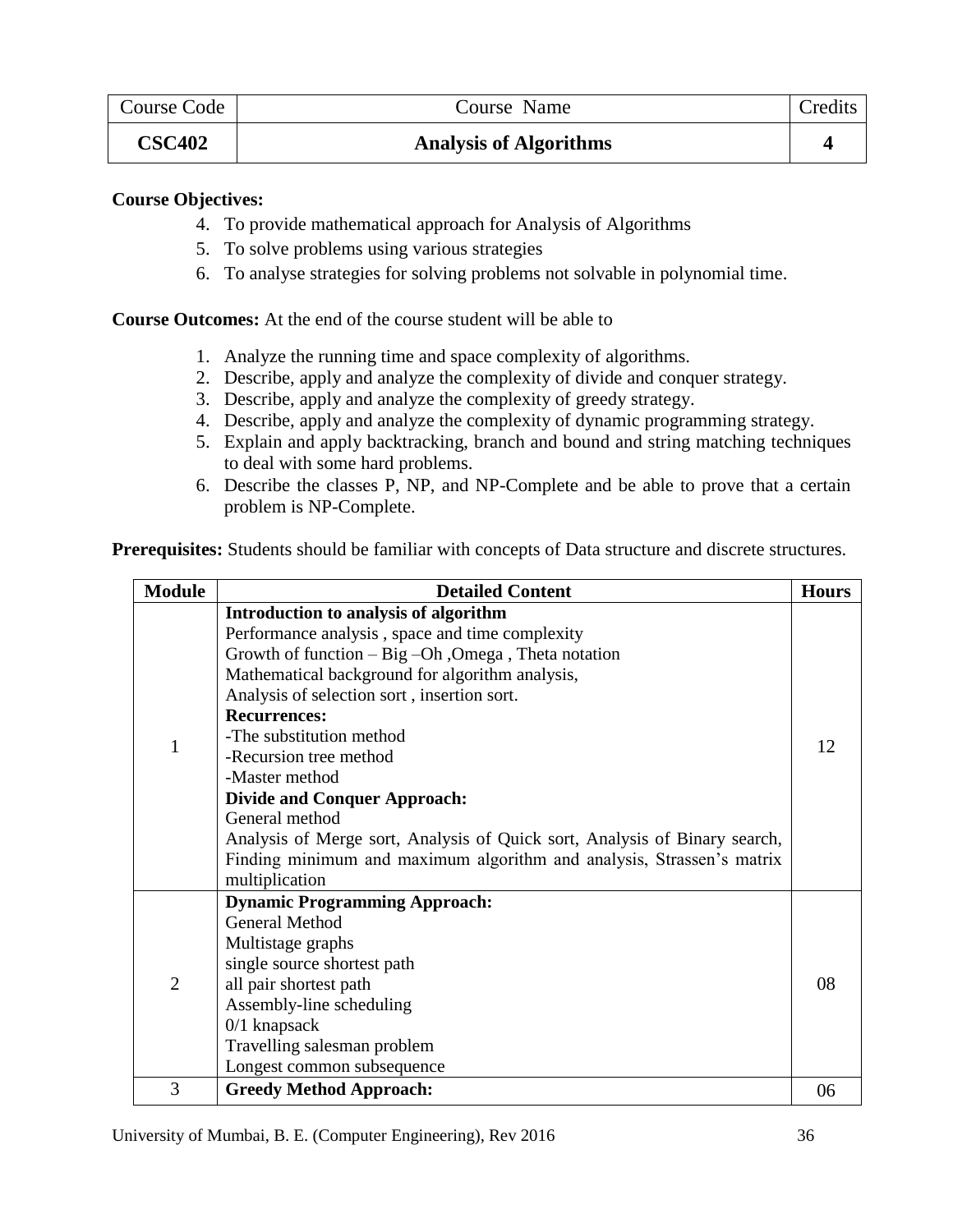|                | <b>General Method</b>                                    |    |
|----------------|----------------------------------------------------------|----|
|                | Single source shortest path                              |    |
|                | Knapsack problem                                         |    |
|                | Job sequencing with deadlines                            |    |
|                | Minimum cost spanning trees-Kruskal and prim's algorithm |    |
|                | Optimal storage on tapes                                 |    |
|                | <b>Backtracking and Branch-and-bound:</b>                |    |
|                | <b>General Method</b>                                    |    |
|                | 8 queen problem(N-queen problem)                         |    |
| $\overline{4}$ | Sum of subsets                                           | 08 |
|                | Graph coloring                                           |    |
|                | 15 puzzle problem,                                       |    |
|                | Travelling salesman problem.                             |    |
|                | <b>String Matching Algorithms:</b>                       |    |
|                | The naïve string matching Algorithms                     |    |
| 5              | The Rabin Karp algorithm                                 | 06 |
|                | String matching with finite automata                     |    |
|                | The knuth-Morris-Pratt algorithm                         |    |
|                | Non-deterministic polynomial algorithms:                 |    |
|                | Polynomial time,                                         |    |
|                | Polynomial time verification                             |    |
| 6              | NP Completeness and reducibility                         | 08 |
|                | NP Completeness proofs                                   |    |
|                | <b>Vertex Cover Problems</b>                             |    |
|                | Clique Problems                                          |    |

## **Text Books:**

- 1. T.H.coreman , C.E. Leiserson,R.L. Rivest, and C. Stein, "Introduction to algorithms", 2nd edition , PHI publication 2005.
- 2. Ellis horowitz , Sartaj Sahni , S. Rajsekaran. "Fundamentals of computer algorithms" University Press

## **Reference Books:**

- 1. Sanjoy Dasgupta, Christos Papadimitriou, Umesh Vazirani, "Algorithms", Tata McGraw- Hill Edition.
- 2. S. K. Basu, "Design Methods and Analysis of Algorithm", PHI.
- 3. John Kleinberg, Eva Tardos, "Algorithm Design", Pearson.
- 4. Michael T. Goodrich, Roberto Tamassia, "Algorithm Design", Wiley Publication.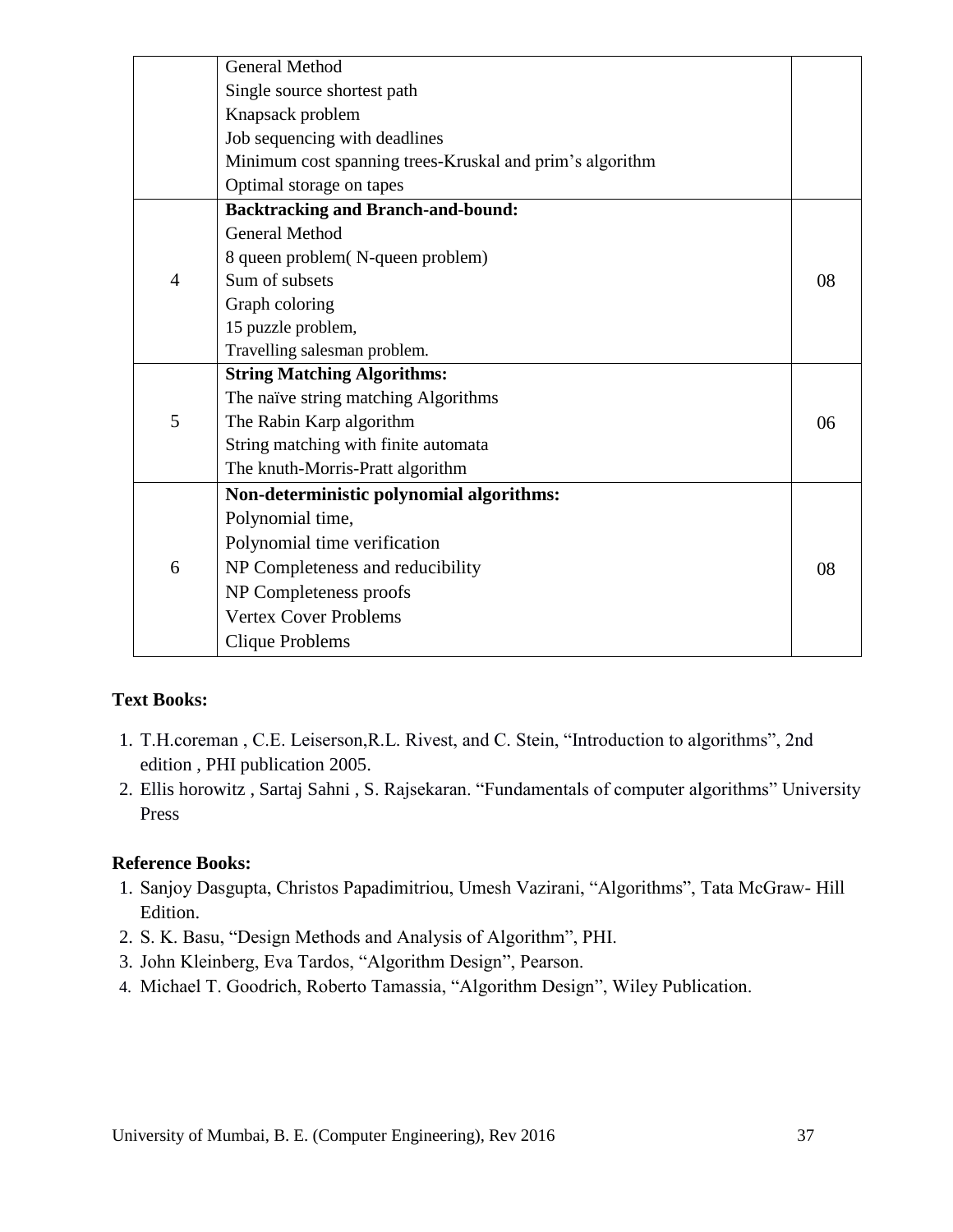## **Assessment:**

## **Internal Assessment:**

Assessment consists of two class tests of 20 marks each. The first class test is to be conducted when approx. 40% syllabus is completed and second class test when additional 40% syllabus is completed. Duration of each test shall be one hour.

## **End Semester Theory Examination**:

- 1. Question paper will comprise of 6 questions, each carrying 20 marks.
- 2. The students need to solve total 4 questions.
- 3. Question No.1 will be compulsory and based on entire syllabus.
- 4. Remaining question (Q.2 to Q.6) will be selected from all the modules**..**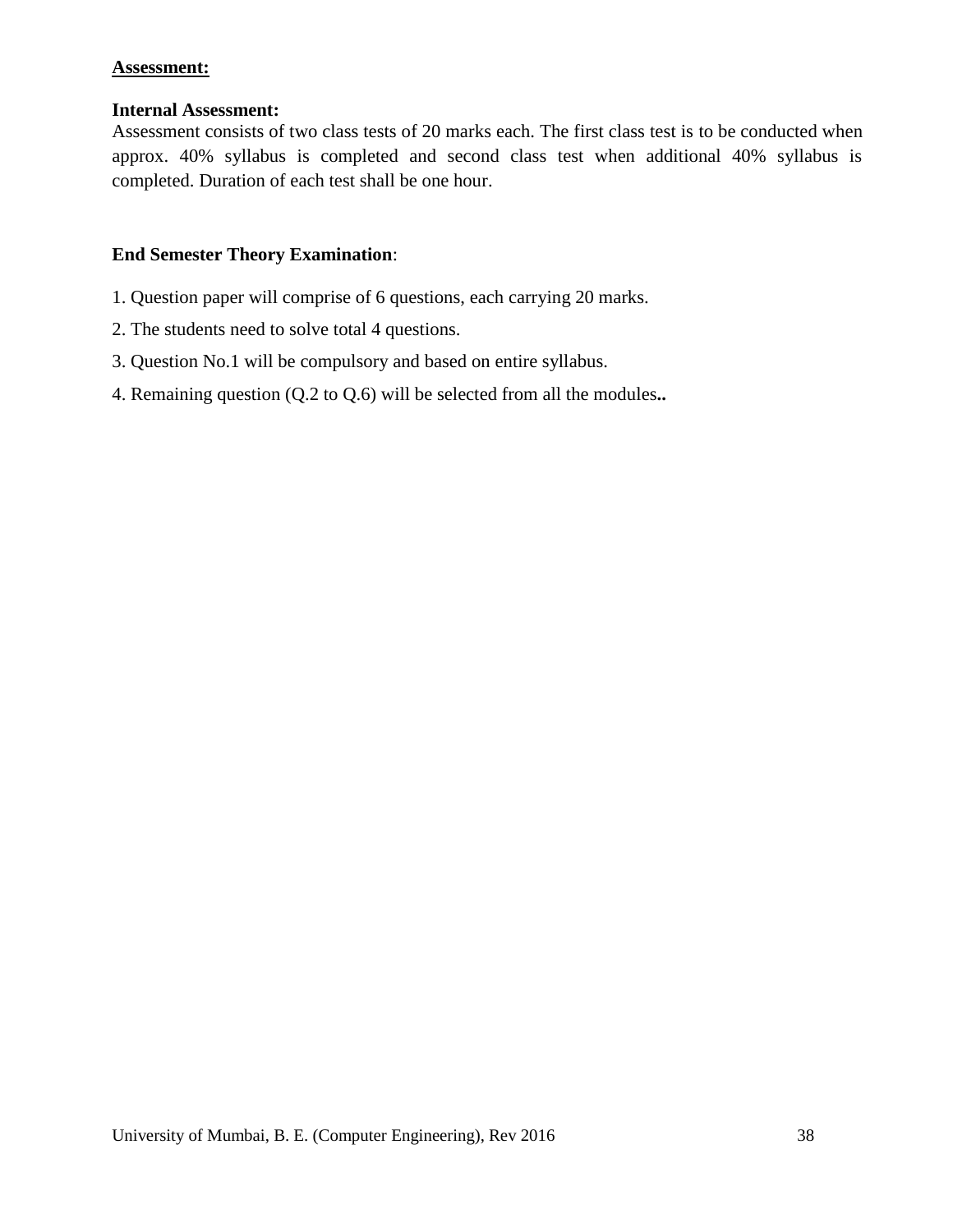#### **Course Objectives:**

- 1. To have a thorough understanding of the basic structure and operation of a digital computer.
- 2. To discuss in detail the operation of the arithmetic unit including the algorithms & implementation of fixed-point and floating-point addition, subtraction, multiplication & division.
- 3. To study the different ways of communicating with I/O devices and standard I/O interfaces.
- 4. To study the hierarchical memory system including cache memories and virtual memory.

**Course Outcomes:** At the end of the course student should be able-

- 1. To describe basic structure of the computer system.
- 2. To demonstrate the arithmetic algorithms for solving ALU operations.
- 3. To describe instruction level parallelism and hazards in typical processor pipelines.
- 4. To describe superscalar architectures, multi-core architecture and their advantages
- 5. To demonstrate the memory mapping techniques.
- 6. To Identify various types of buses, interrupts and I/O operations in a computer system

**Prerequisite:** Digital Logic Design and Application

| Sr. No.        | <b>Module</b>                                           | <b>Detailed Content</b>                                                                                                                                                                                                                                                                                                                                                                                                                                                                                                                                                                        | <b>Hours</b> |
|----------------|---------------------------------------------------------|------------------------------------------------------------------------------------------------------------------------------------------------------------------------------------------------------------------------------------------------------------------------------------------------------------------------------------------------------------------------------------------------------------------------------------------------------------------------------------------------------------------------------------------------------------------------------------------------|--------------|
| 1              | Introduction                                            | Overview of Computer Architecture & Organization<br>Introduction<br>Basic organization of computer<br>Block level description of the functional units.<br>Data Representation and Arithmetic Algorithms:<br>Integer Data computation: Addition, Subtraction.<br>Multiplication: unsigned multiplication, Booth's<br>algorithm.<br>Division of integers: Restoring and non restoring<br>$\bullet$<br>division<br>Floating point representation. IEEE 754 floating<br>$\bullet$<br>point number representation.<br>Floating point arithmetic: Addition, Subtraction,<br>Multiplication, Division | 08           |
| $\overline{2}$ | <b>Processor</b><br>Organization<br>and<br>Architecture | Von Neumann model, Harvard Architecture<br>Register Organization, Instruction formats,<br>addressing modes, instruction cycle. Instruction<br>interpretation and sequencing.<br><b>ALU</b> and Shifters<br>Basic pipelined datapath and control, Data<br>dependences, data hazards, Branch hazards, delayed<br>branches, branch prediction<br>Performance measures – CPI, speedup, efficiency,<br>throughput and Amdahl's law                                                                                                                                                                  | 10           |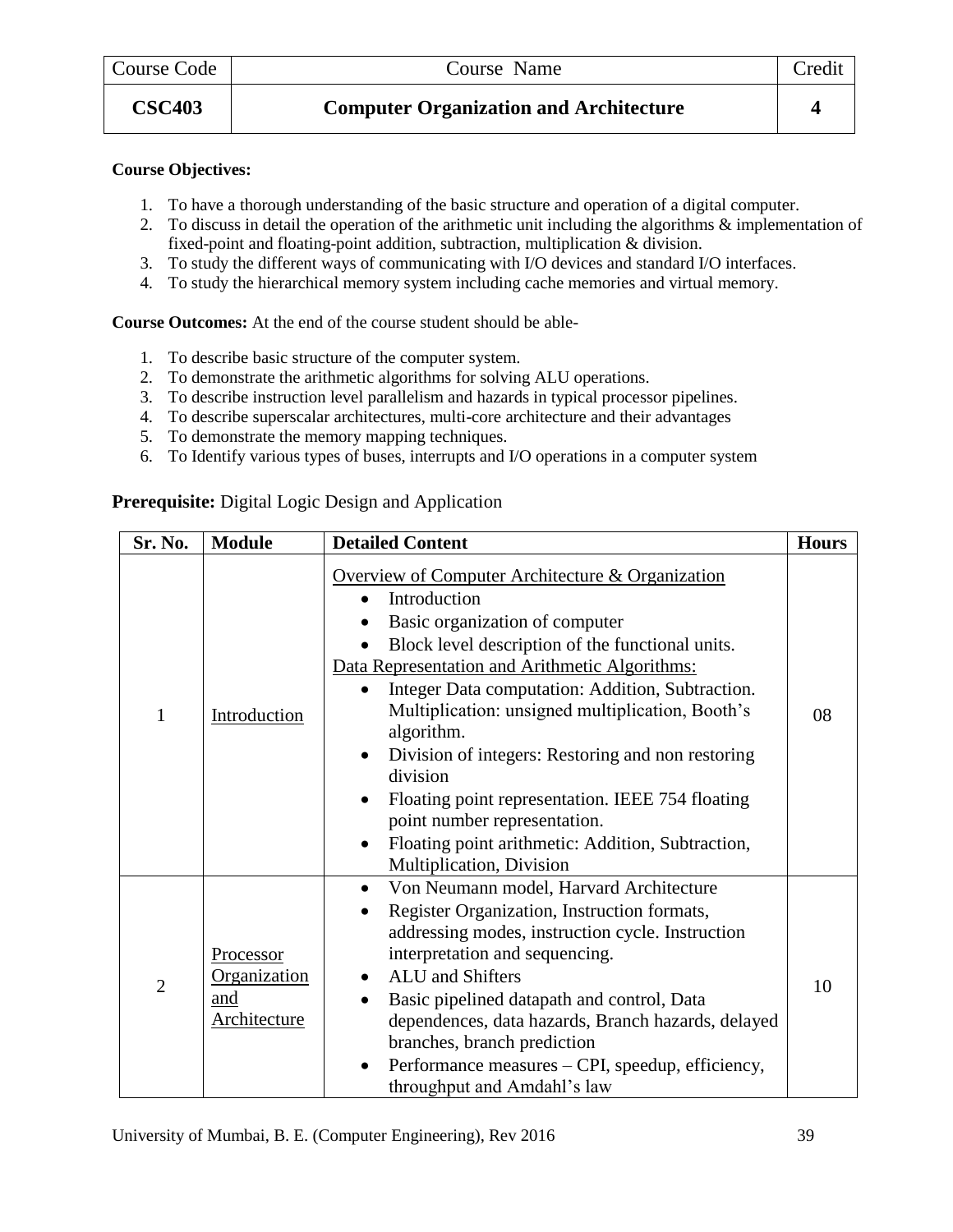| 3              | Control Unit<br>Design                         | Hardwired control unit design methods: State table,<br>delay element, sequence counter with examples like<br>control unit for multiplication and division<br>Microprogrammed control Unit: Microinstruction<br>sequencing and execution. Micro operations,<br>Wilkie's microprogrammed Control Unit, Examples<br>on microprograms                                                                                                                                                             | 08 |
|----------------|------------------------------------------------|-----------------------------------------------------------------------------------------------------------------------------------------------------------------------------------------------------------------------------------------------------------------------------------------------------------------------------------------------------------------------------------------------------------------------------------------------------------------------------------------------|----|
| $\overline{4}$ | Memory<br>Organization                         | Classifications of primary and secondary memories.<br>$\bullet$<br>Types of RAM (SRAM, DRAM, SDRAM, DDR,<br>SSD) and ROM, Characteristics of memory,<br>Memory hierarchy: cost and performance<br>measurement.<br>Virtual Memory: Concept, Segmentation and<br>Paging, Address translation mechanism.<br>Interleaved and Associative memory.<br>Cache memory Concepts, Locality of reference,<br>$\bullet$<br>design problems based on mapping techniques.<br>Cache Coherency, Write Policies | 12 |
| 5              | $\rm LO$<br>Organization<br>and<br>Peripherals | Common I/O device types and characteristics<br>$\bullet$<br>Types of data transfer techniques: Programmed I/O,<br>Interrupt driven I/O and DMA.<br>Introduction to buses, Bus arbitration and multiple<br>bus hierarchy<br>Interrupt types, Interrupts handling<br>$\bullet$                                                                                                                                                                                                                  | 06 |
| 6              | Advanced<br>Processor<br>Principles            | Introduction to parallel processing, Flynn's<br>$\bullet$<br>Classification<br>Concepts of superscalar architecture, out-of-order<br>execution, speculative execution, multithreaded<br>processor, VLIW, data flow computing.<br>Introduction to Multi-core processor architecture                                                                                                                                                                                                            | 08 |

## **Text Books:**

- 1. William Stallings, "Computer Organization and Architecture: Designing for Performance", Pearson Publication, 10<sup>th</sup> Edition, 2013
- 2. John P. Hayes, "Computer Architecture and Organization", McGraw-Hill, 1988
- 3. B. Govindarajulu, "Computer Architecture and Organization: Design Principles and Applications", Second Edition, McGraw-Hill (India),

# **Reference Books:**

- 1. Andrew S. Tanenbaum "Structured Computer Organization", Pearson, Sixth Edition
- 2. Morris Mano. "Computer System Architecture" Pearson Publication, 3<sup>rd</sup> Edition, 2007
- 3. Kai Hwang, Fayé Alayé Briggs. "Computer architecture and parallel processing", McGraw-Hill
- 4. P. Pal Chaudhuri. "Computer Organization and Design" Prentice Hall India, 2004
- 5. Dr. M. Usha, T.S. Shrikant. "Computer System Architecture and Organization" Wiley India, 2014.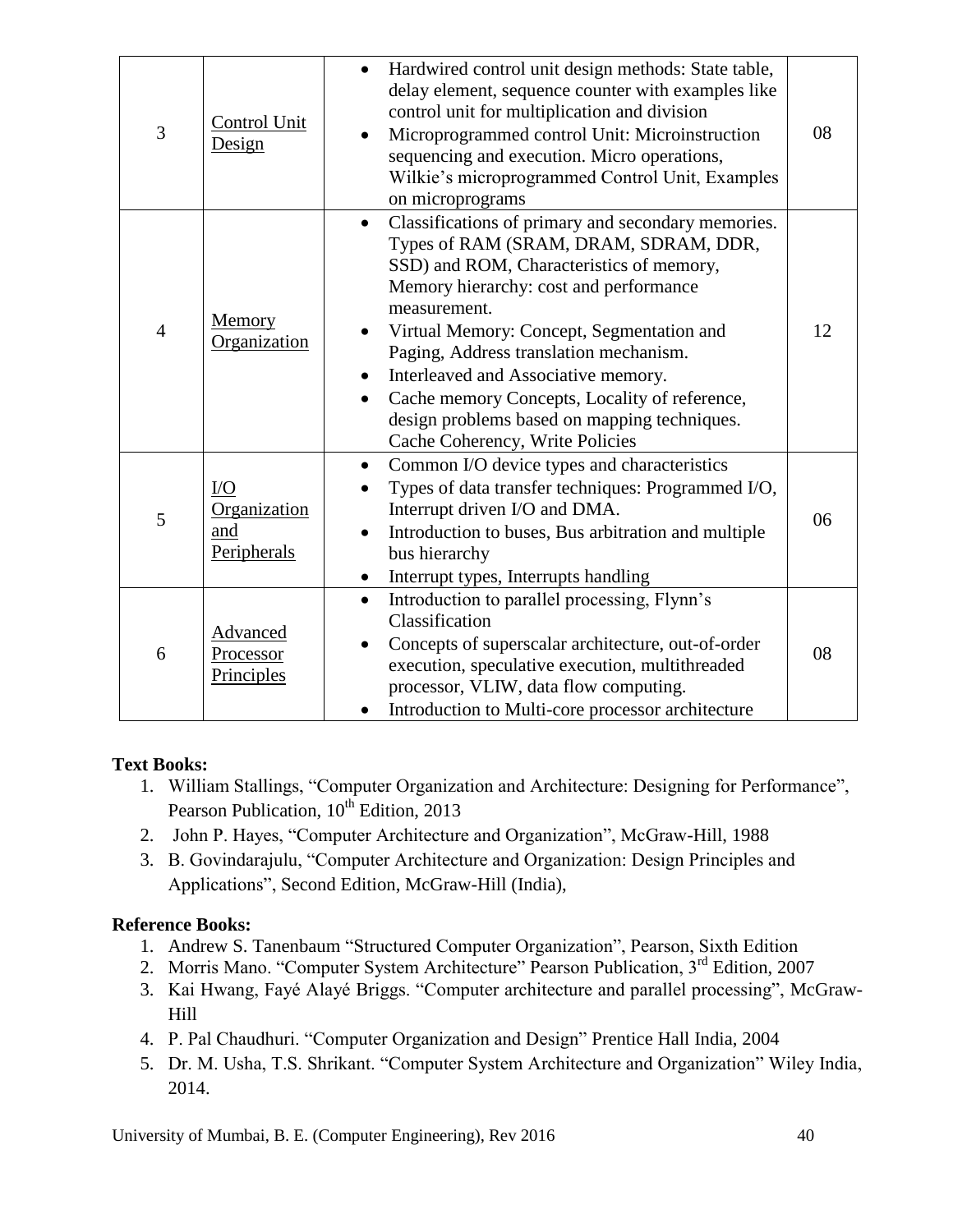#### **Internal Assessment:**

Assessment consists of two class tests of 20 marks each. The first class test is to be conducted when approx. 40% syllabus is completed and second class test when additional 40% syllabus is completed. Duration of each test shall be one hour.

## **End Semester Theory Examination**:

- 1. Question paper will comprise of 6 questions, each carrying 20 marks.
- 2. The students need to solve total 4 questions.
- 3. Question No.1 will be compulsory and based on entire syllabus.
- 4. Remaining question (Q.2 to Q.6) will be selected from all the modules.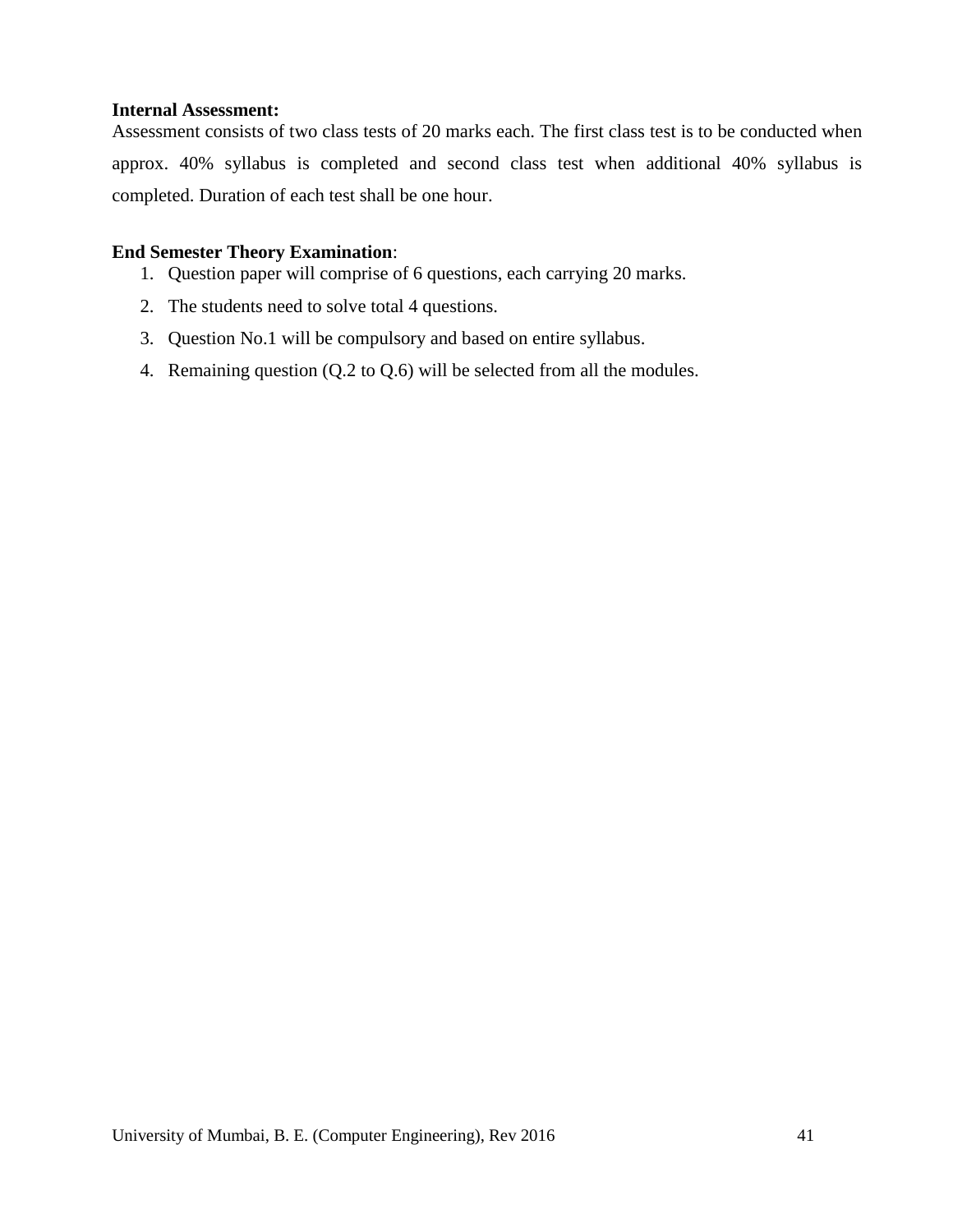| Course Code   | Course Name              | redits_ |
|---------------|--------------------------|---------|
| <b>CSC404</b> | <b>Computer Graphics</b> |         |

#### **Course Objectives**

- 1 To equip students with the fundamental knowledge and basic technical competence in the field of computer graphics.
- 2 To emphasize on implementation aspect of Computer Graphics Algorithms.
- 3 To prepare the student for advance areas like Image Processing or Computer Vision or Virtual Reality and professional avenues in the field of Computer Graphics.

**Course Outcomes** : At the end of the course , the students should be able to

- 1 Understand the basic concepts of Computer Graphics.
- 2 Demonstrate various algorithms for scan conversion and filling of basic objects and their comparative analysis.
- 3 Apply geometric transformations, viewing and clipping on graphical objects.
- 4 Explore solid model representation techniques and projections.
- 5 Understand visible surface detection techniques and illumination models.

## **Prerequisite:** Knowledge of C Programming, Basic Data Structures and Mathematics**.**

| <b>Module</b><br>N <sub>0</sub> | <b>Detail Syllabus</b>                                                                                                                                                                                                                                                                                                                                                                                                                                                                                                                 | <b>Hours</b> |
|---------------------------------|----------------------------------------------------------------------------------------------------------------------------------------------------------------------------------------------------------------------------------------------------------------------------------------------------------------------------------------------------------------------------------------------------------------------------------------------------------------------------------------------------------------------------------------|--------------|
|                                 | <b>Introduction and Overview of Graphics System:</b>                                                                                                                                                                                                                                                                                                                                                                                                                                                                                   | 03           |
| $\mathbf{1}$                    | Definition and Representative uses of computer graphics, classification of<br>$\bullet$<br>application areas, Overview of coordinate systems , definition of scan<br>conversion, rasterization and rendering.<br>Raster scan & random scan displays, Flat Panel displays like LCD and LED,<br>$\bullet$<br>architecture of raster graphics system with display processor, architecture of<br>random scan systems.                                                                                                                      |              |
|                                 | <b>Output Primitives:</b>                                                                                                                                                                                                                                                                                                                                                                                                                                                                                                              | 12           |
| $\overline{2}$                  | Scan conversions of point, line, circle and ellipse : DDA algorithm and<br>$\bullet$<br>Bresenham algorithm for line drawing, midpoint algorithm for circle,<br>midpoint algorithm for ellipse drawing (Mathematical derivation for above<br>algorithms is expected)<br>Aliasing, Antialiasing techniques like Pre and post filtering, super sampling<br>$\bullet$<br>, and pixel phasing ).<br>Filled Area Primitive: Scan line Polygon Fill algorithm, Inside outside tests,<br>$\bullet$<br>Boundary Fill and Flood fill algorithm. |              |
| 3                               | <b>Two Dimensional Geometric Transformations</b>                                                                                                                                                                                                                                                                                                                                                                                                                                                                                       | 06           |
|                                 | Basic transformations: Translation, Scaling, Rotation<br>Matrix representation and Homogeneous Coordinates<br>Composite transformation<br>Other transformations: Reflection and Shear<br>Raster method for transformation.                                                                                                                                                                                                                                                                                                             |              |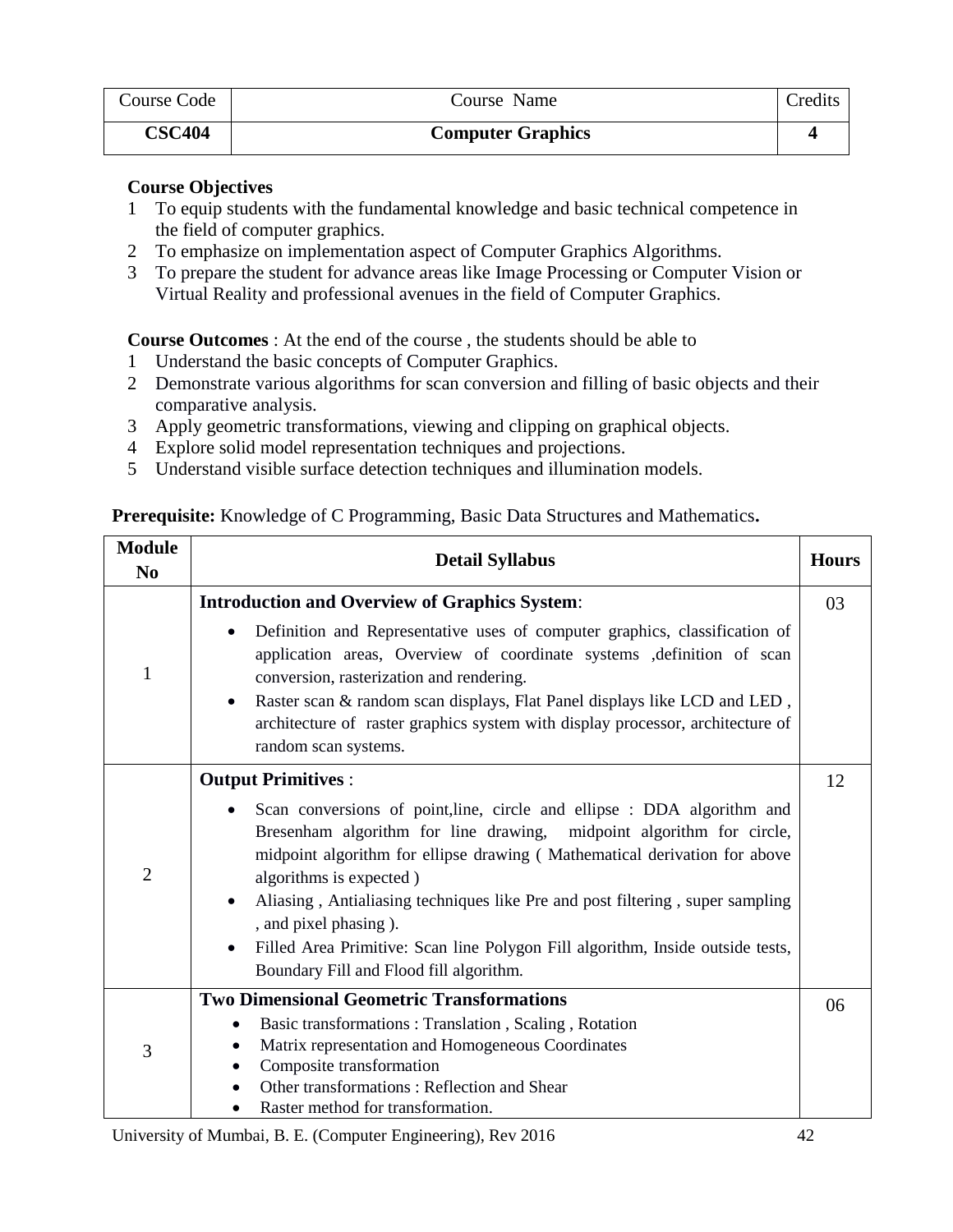|                | <b>Two Dimensional Viewing and Clipping</b>                                            | 08 |
|----------------|----------------------------------------------------------------------------------------|----|
|                | Viewing transformation pipeline and Window to Viewport coordinate                      |    |
|                | transformation                                                                         |    |
| $\overline{4}$ | Clipping operations – Point clipping, Line clipping algorithms: Cohen –<br>$\bullet$   |    |
|                | Sutherland, Midpoint subdivision, Liang - Barsky, Polygon Clipping                     |    |
|                | Algorithms: Sutherland - Hodgeman, Weiler - Atherton.                                  |    |
|                | Three Dimensional Object Representations, Geometric Transformations                    |    |
|                |                                                                                        | 12 |
|                | and 3D Viewing                                                                         |    |
|                | Boundary Representation and Space partitioning representation: Polygon<br>$\bullet$    |    |
|                | Surfaces, Bezier Curve, Bezier Surface, B-Spline Curve, Sweep                          |    |
|                | Representation, Constructive Solid Geometry , Octree, Fractal-Geometry :               |    |
| 5              | Fractal Dimension, Koch Curve.                                                         |    |
|                | 3D Transformations :Translation, Rotation, Scaling and Reflection.<br>٠                |    |
|                | Composite transformations: Rotation about an arbitrary axis<br>$\bullet$               |    |
|                | 3D transformation pipeline                                                             |    |
|                | Projections - Parallel, Perspective.(Matrix Representation)<br>٠                       |    |
|                | 3D clipping.                                                                           |    |
|                | <b>Visible Surface Detection</b>                                                       | 04 |
|                | Classification of Visible Surface Detection algorithm                                  |    |
|                | <b>Back Surface detection method</b><br>$\bullet$                                      |    |
| 6              | Depth Buffer method<br>٠                                                               |    |
|                | Depth Sorting method                                                                   |    |
|                | Scan line method                                                                       |    |
|                | Area Subdivision method                                                                |    |
|                | <b>Illumination Models and Surface Rendering</b>                                       | 03 |
|                | Basic Illumination Models: Diffused reflection, Phong Specular reflection<br>$\bullet$ |    |
| 7              | Model                                                                                  |    |
|                | Halftone and Dithering techniques<br>$\bullet$                                         |    |
|                | Polygon Rendering: Constant shading, Gouraud Shading, Phong Shading.                   |    |
|                |                                                                                        |    |

## **Text Books:**

- 1. "Computer Graphics" C version by Hearn & Baker,  $2<sup>nd</sup>$  Edition, Pearson
- 2. "Computer Graphics Principles and Practice in C , 2nd Edition ,James D. Foley, Andries van Dam, Steven K Feiner, John F. Hughes, Pearson .
- 3. "Computer Graphics", by Rajesh K. Maurya, Wiley India Publication.
- 4. "Computer Graphics " , by Samit Bhattacharya , Oxford Publication.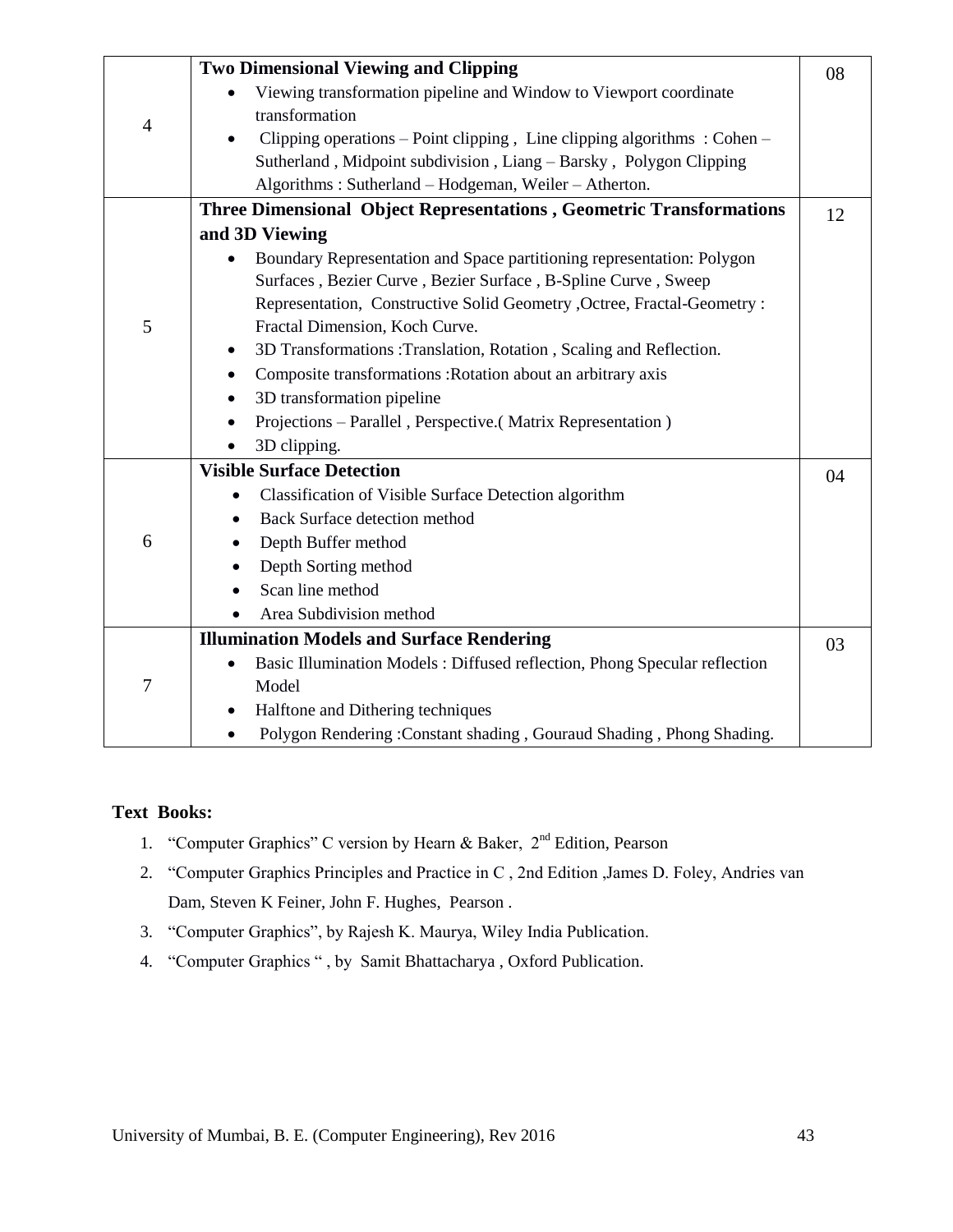#### **Reference Books:**

- 1. "Procedural Elements for Computer Graphics " by D. Rogers , Tata McGraw-Hill Publications.
- 2. "Computer Graphics" , by Zhigang Xiang , Roy Plastock , Schaum"s Outlines McGraw-Hill Education
- 3. "Computer Graphics using OpenGL" , by F.S.Hill , Jr. ,Third edition, Pearson Publications.

#### **Assessment:**

#### **Internal Assessment:**

Assessment consists of two class tests of 20 marks each. The first class test is to be conducted when approx. 40% syllabus is completed and second class test when additional 40% syllabus is completed. Duration of each test shall be one hour.

#### **End Semester Theory Examination**:

- 1. Question paper will comprise of 6 questions, each carrying 20 marks.
- 2. The students need to solve total 4 questions.
- 3. Question No.1 will be compulsory and based on entire syllabus.
- 4. Remaining question (Q.2 to Q.6) will be selected from all the modules.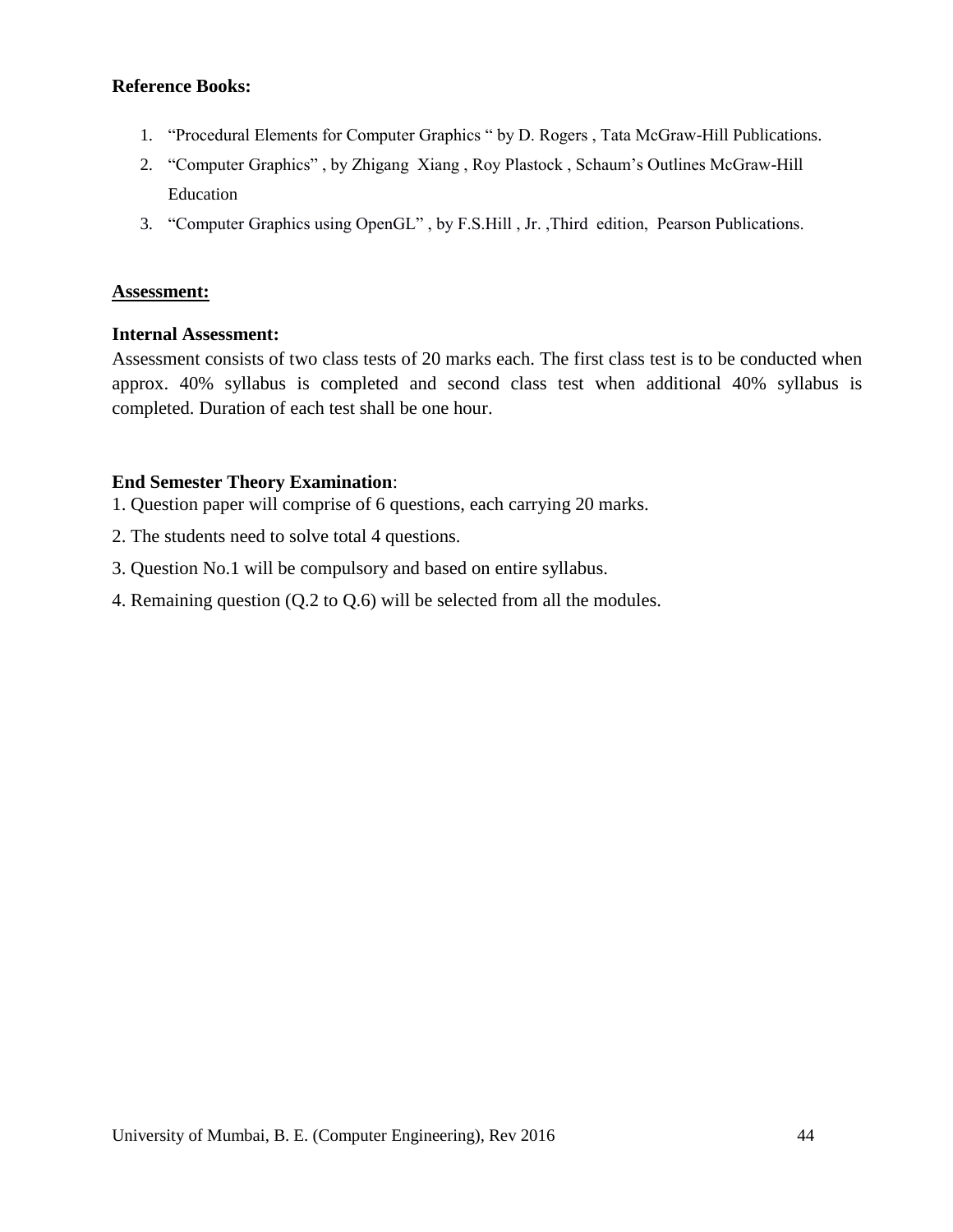## **Course Objectives:**

- 1. To introduce basic concepts and functions of operating systems.
- 2. To understand the concept of process, thread and resource management.
- 3. To understand the concepts of process synchronization and deadlock.
- 4. To understand various Memory, I/O and File management techniques.

**Course Outcomes:** At the end of the course student should be able to

- 1. Understand role of Operating System in terms of process, memory, file and I/O management.
- 2. Apply and analyse the concept of a process, thread, mutual exclusion and deadlock.
- 3. Evaluate performance of process scheduling algorithms and IPC.
- 4. Apply and analyse the concepts of memory management techniques.
- 5. Evaluate the performance of memory allocation and replacement techniques.
- 6. Apply and analyze different techniques of file and I/O management.

## **Prerequisite:** Computer Organization & Architecture

| <b>Sr No</b>   | <b>Module</b>                                        | <b>Detailed Content</b>                                                                                                                                                                                                                                                                                                                                                                                                                                                                                                                                        | <b>Hours</b> |
|----------------|------------------------------------------------------|----------------------------------------------------------------------------------------------------------------------------------------------------------------------------------------------------------------------------------------------------------------------------------------------------------------------------------------------------------------------------------------------------------------------------------------------------------------------------------------------------------------------------------------------------------------|--------------|
| 1              | <b>Operating</b><br><b>System</b><br><b>Overview</b> | Operating System Objectives and Functions, The<br>Evolution of Operating Systems, OS Design<br>Considerations for Multiprocessor and Multicore<br>architectures, Operating system structures, System<br>Calls, Linux Kernel and Shell.                                                                                                                                                                                                                                                                                                                         |              |
| $\overline{2}$ | <b>Process Concept</b><br>and Scheduling             | <b>Process:</b> Concept of a Process, Process<br>States,<br>Description, Process Control<br>Block,<br>Process<br>Operations on Processes.<br><b>Threads:</b> Definition and Types, Concept<br>of<br>Multithreading, Multicore processors and threads.<br><b>Scheduling:</b> Uniprocessor Scheduling - Types of<br>Scheduling: Preemptive and, Non-preemptive,<br>Scheduling Algorithms: FCFS, SJF, SRTN, Priority<br>based, Round Robin, Multilevel Queue scheduling.<br>Introduction to Thread Scheduling, Multiprocessor<br>Scheduling and Linux Scheduling. | 8 hrs        |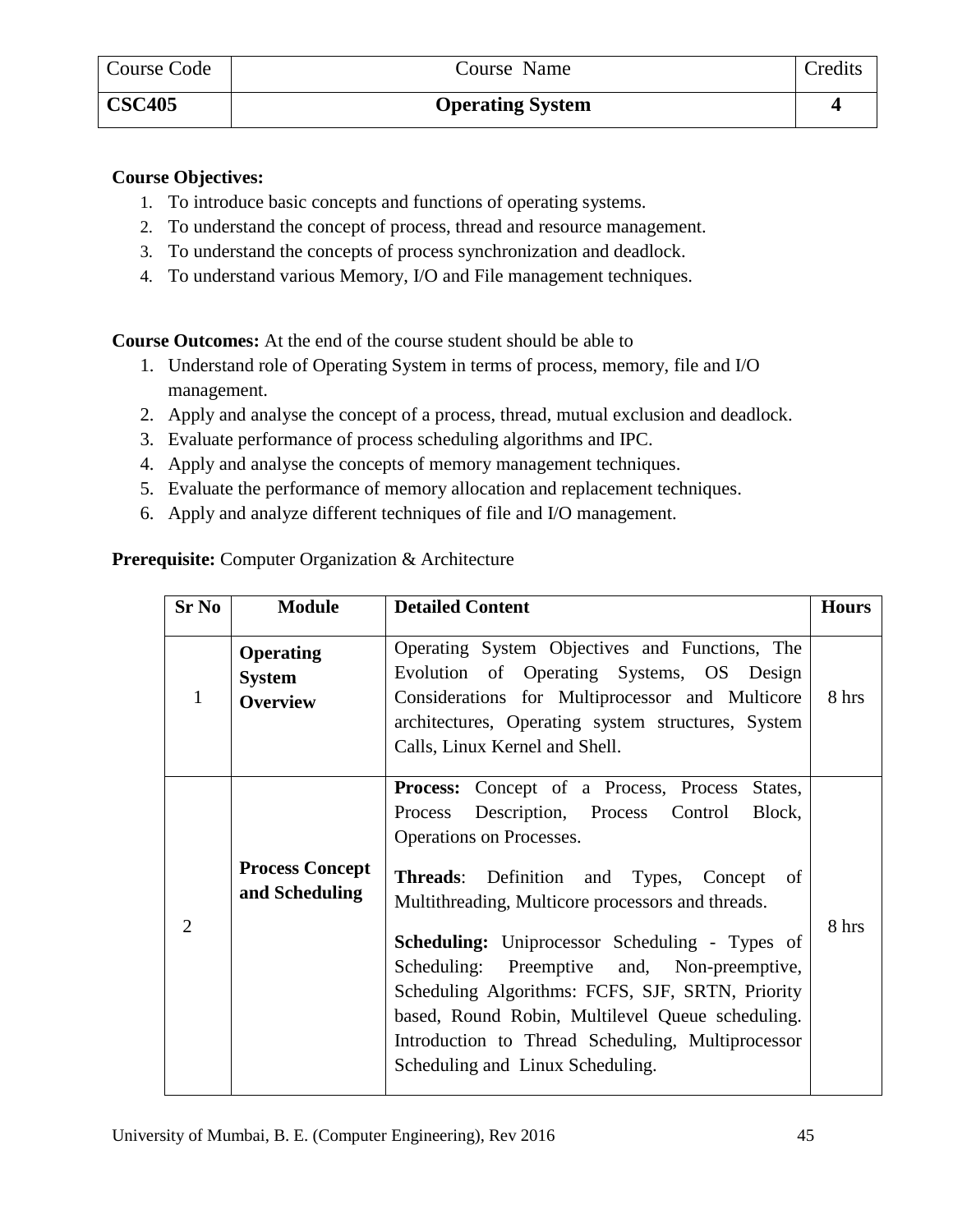| 3              | Synchronization<br>and Deadlocks         | <b>Concurrency:</b> Principles of Concurrency, Inter-<br>Process Communication, Process/Thread<br>Synchronization.<br><b>Mutual Exclusion: Requirements, Hardware Support,</b><br>Operating System Support (Semaphores and Mutex),<br>Programming Language Support (Monitors), Classical<br>synchronization problems: Readers/Writers Problem,<br>Producer and Consumer problem.<br>Principles of Deadlock: Conditions and Resource<br>Allocation Graphs, Deadlock Prevention, Deadlock<br>Avoidance: Banker's Algorithm for Single & Multiple<br>Resources, Deadlock Detection and Recovery. Dining<br>Philosophers Problem. | 12 hrs |
|----------------|------------------------------------------|-------------------------------------------------------------------------------------------------------------------------------------------------------------------------------------------------------------------------------------------------------------------------------------------------------------------------------------------------------------------------------------------------------------------------------------------------------------------------------------------------------------------------------------------------------------------------------------------------------------------------------|--------|
| $\overline{4}$ | <b>Memory</b><br><b>Management</b>       | <b>Memory</b><br><b>Management:</b><br>Memory<br>Management<br>Requirements,<br>Partitioning:<br>Memory<br>Fixed<br>Partitioning,<br>Dynamic<br>Partitioning,<br>Memory<br>Allocation Strategies: Best-Fit, First Fit, Worst Fit,<br>Next Fit, Buddy System, Relocation.<br>Paging,<br>Segmentation.<br>Virtual Memory: Hardware and Control Structures,<br>Demand Paging, Structure of Page Tables, Copy on<br>Write, Page Replacement Strategies: FIFO, Optimal,<br>LFU, Approximation,<br>LRU,<br>Counting<br>Based.<br>Allocation of frames, Thrashing.                                                                   | 8 hrs  |
| 5              | <b>File</b><br><b>Management</b>         | File Management: Overview, File Organization and<br>Access, File Directories, File Sharing, Secondary<br>Storage Management, Linux Virtual File System.                                                                                                                                                                                                                                                                                                                                                                                                                                                                       | 6 hrs  |
| 6              | <b>Input/Output</b><br><b>Management</b> | I/O Management and Disk Scheduling: I/O<br>Devices, Organization of the I/O Function, Operating<br>System Design Issues, I/O Buffering, Disk Scheduling<br>algorithm: FCFS, SSTF, SCAN, CSCAN, LOOK, C-<br>LOOK. Disk Management, Disk Cache, Linux I/O.                                                                                                                                                                                                                                                                                                                                                                      | 6 hrs  |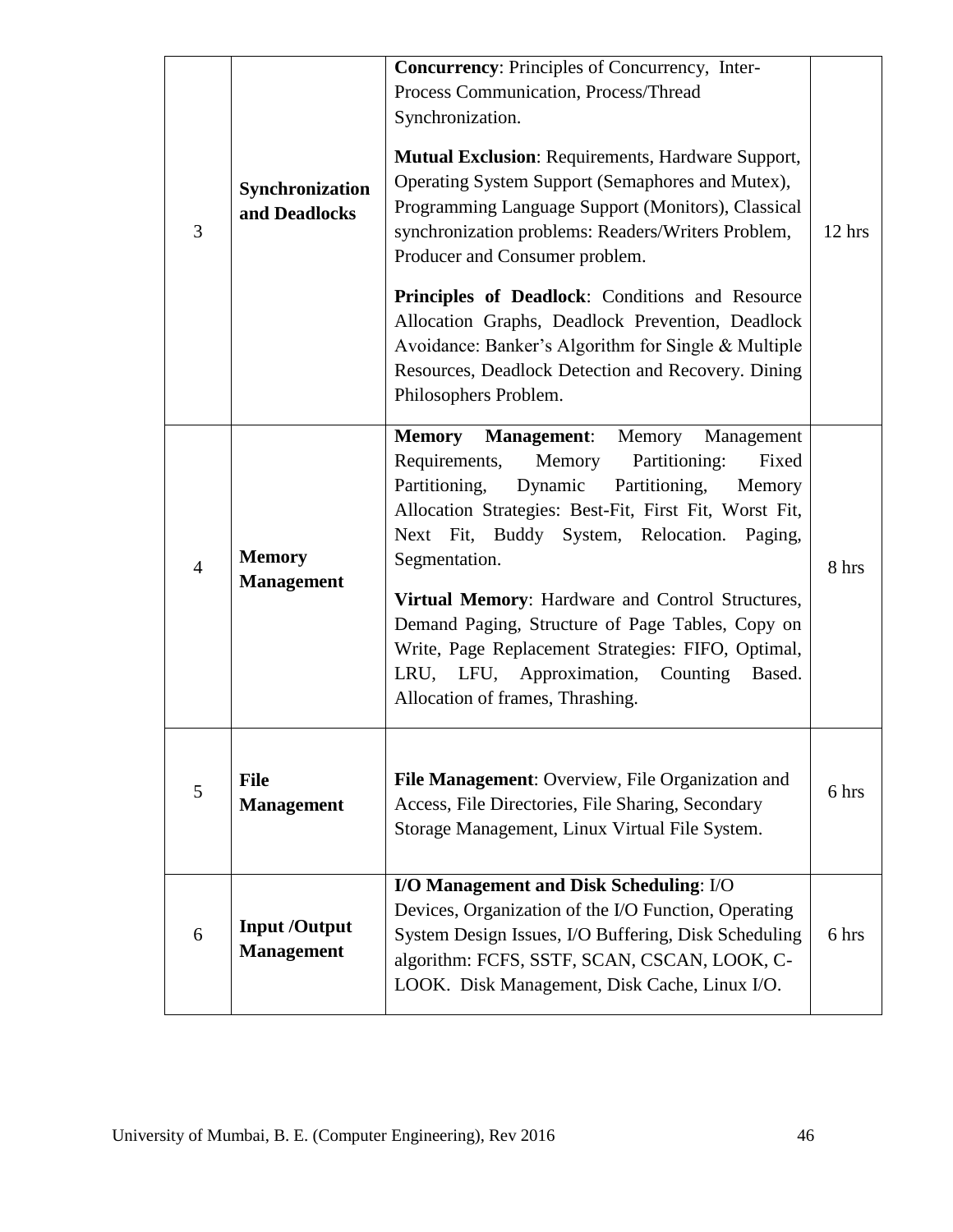## **Text Books:**

- 1. William Stallings, Operating System: Internals and Design Principles, Prentice Hall, 8th Edition, 2014, ISBN-10: 0133805913 • ISBN-13: 9780133805918 .
- 2. Abraham Silberschatz, Peter Baer Galvin and Greg Gagne, Operating System Concepts, John Wiley & Sons , Inc., 9th Edition, 2016, ISBN 978-81-265-5427-0
- 3. Andrew Tannenbaum, Operating System Design and Implementation, Pearson, 3rd Edition.
- 4. D.M Dhamdhere, Operating Systems: A Concept Based Approach, Mc-Graw Hill

#### **Reference Books:**

- 1. Maurice J. Bach, "Design of UNIX Operating System", PHI
- 2. Achyut Godbole and Atul Kahate, Operating Systems, Mc Graw Hill Education, 3rd Edition
- 3. The Linux Kernel Book, Remy Card, Eric Dumas, Frank Mevel, Wiley Publications.

#### **Assessment:**

#### **Internal Assessment:**

Assessment consists of two class tests of 20 marks each. The first class test is to be conducted when approx. 40% syllabus is completed and second class test when additional 40% syllabus is completed. Duration of each test shall be one hour.

#### **End Semester Theory Examination**:

- 1. Question paper will comprise of 6 questions, each carrying 20 marks.
- 2. The students need to solve total 4 questions.
- 3. Question No.1 will be compulsory and based on entire syllabus.
- 4. Remaining question (Q.2 to Q.6) will be selected from all the modules.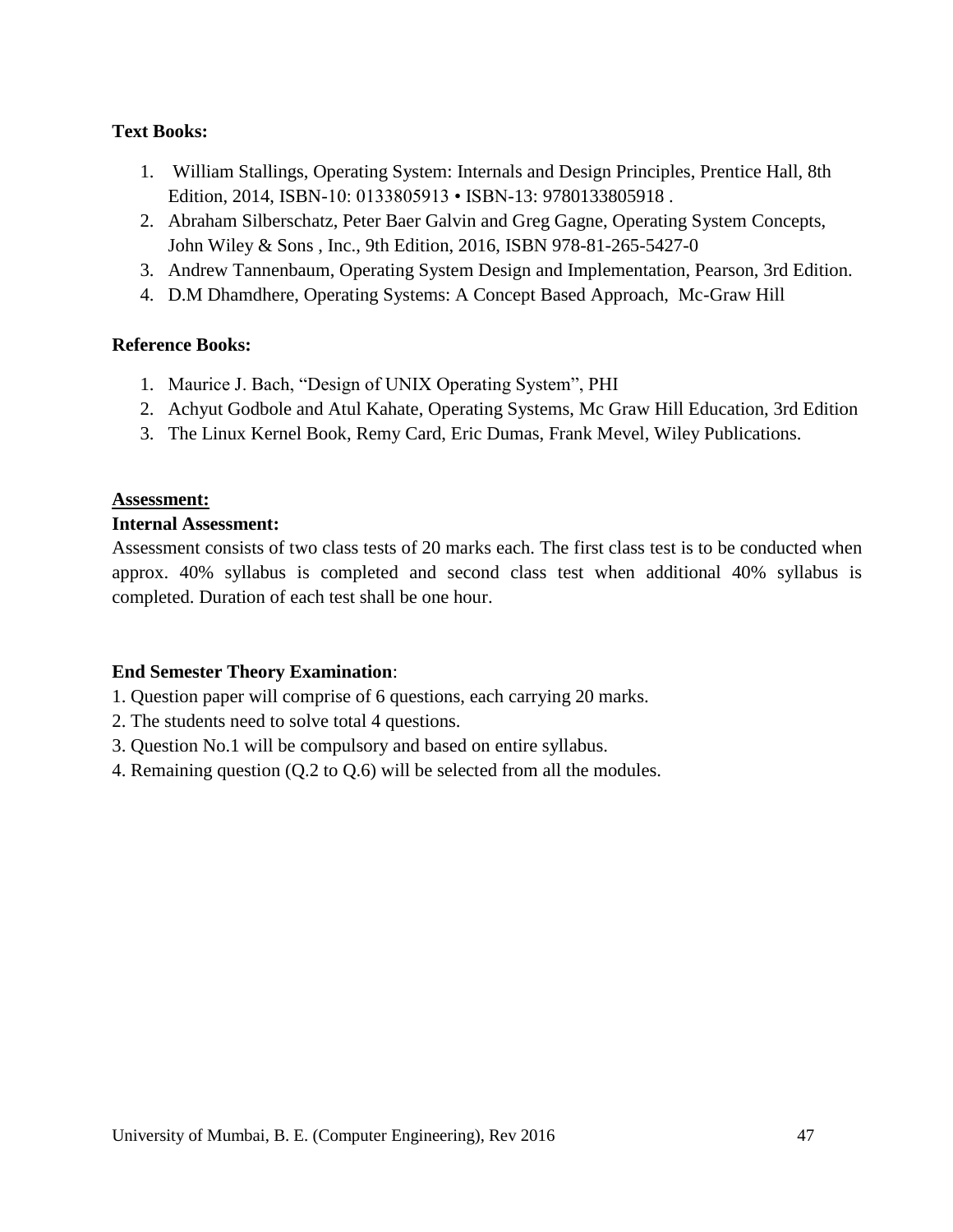| Lab Code      | Lab Name                          |  |
|---------------|-----------------------------------|--|
| <b>CSL401</b> | <b>Analysis of Algorithms Lab</b> |  |

Lab outcomes: At the end of the course student will be able to

- 1. Analyze the complexities of various problems in different domains.
- 2. Prove the correctness and analyze the running time of the basic algorithms for those classic problems in various domains.
- 3. Develop the efficient algorithms for the new problem with suitable designing techniques.
- 4. Implement the algorithms using different strategies.

**Prerequisites:** Students should be familiar with concepts of Data structure and Discrete structures.

## **Description:**

Minimum 2 experiments should be implemented using any language on each algorithm design strategy (Divide and conquer, dynamic programming, Greedy method, backtracking and branch & bound, string matching).

| Sr.            | <b>Module Name</b>                    | <b>Suggested Experiment List</b>        |  |
|----------------|---------------------------------------|-----------------------------------------|--|
| No.            |                                       |                                         |  |
| $\mathbf{1}$   | Introduction to analysis of algorithm | Selection sort, insertion sort.         |  |
|                | Divide and Conquer Approach           | Merge sort, Quick sort, Binary search.  |  |
|                |                                       | Multistage graphs,                      |  |
|                |                                       | single source shortest path,            |  |
| $\overline{2}$ | <b>Dynamic Programming Approach</b>   | all pair shortest path,                 |  |
|                |                                       | $0/1$ knapsack,                         |  |
|                |                                       | Travelling salesman problem,            |  |
|                |                                       | Longest common subsequence.             |  |
|                |                                       | Single source shortest path,            |  |
| 3              |                                       | Knapsack problem,                       |  |
|                | Greedy Method Approach                | Job sequencing with deadlines,          |  |
|                |                                       | Minimum cost spanning trees-Kruskal and |  |
|                |                                       | prim's algorithm,                       |  |
|                |                                       | Optimal storage on tapes.               |  |
|                |                                       | 8 queen problem (N-queen problem),      |  |
|                |                                       | Sum of subsets,                         |  |
| $\overline{4}$ | Backtracking and Branch-and-bound     | Graph coloring,                         |  |
|                |                                       | 15 puzzle problem,                      |  |
|                |                                       | Travelling salesman problem.            |  |

## **Suggested Laboratory Experiments:**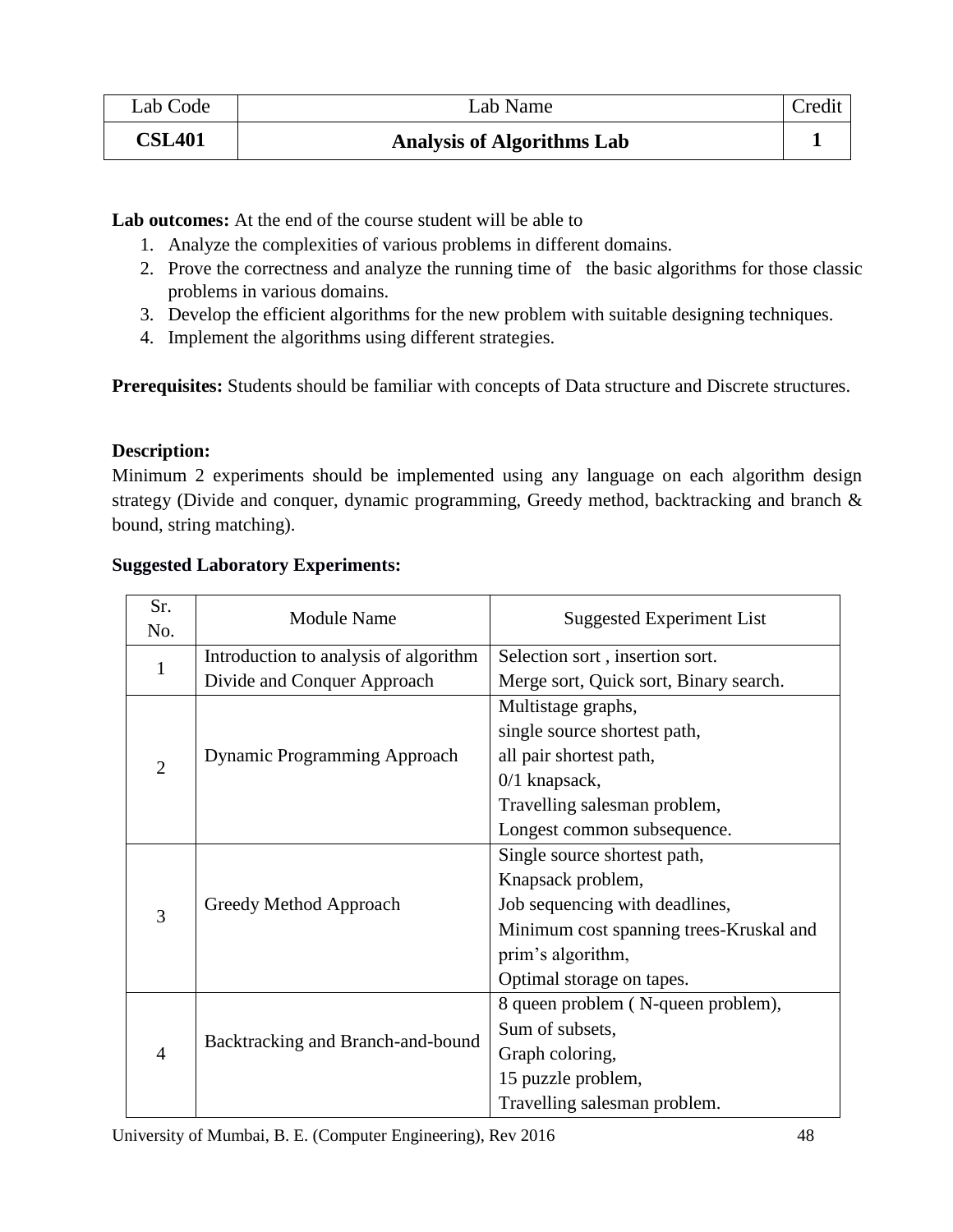|   |                                   | The naïve string matching Algorithms,       |
|---|-----------------------------------|---------------------------------------------|
|   | <b>String Matching Algorithms</b> | The Rabin Karp algorithm,                   |
|   |                                   | String matching with finite automata,       |
|   |                                   | The knuth-Morris-Pratt algorithm.           |
| 6 |                                   | This will involve implementation of two     |
|   |                                   | algorithms for problems beyond the scope    |
|   | Any two Experiments               | of syllabus.                                |
|   |                                   | The exact set of algorithms to implement is |
|   |                                   | to be decided by the course instructor.     |

## **Text Books:**

- 1. T.H.Coreman , C.E. Leiserson,R.L. Rivest, and C. Stein, "Introduction to algorithms", 2nd edition , PHI publication 2005.
- 2. Ellis horowitz , sartaj Sahni , s. Rajsekaran. "Fundamentals of computer algorithms" University Press

## **Reference Books:**

- 1. Sanjoy Dasgupta, Christos Papadimitriou, Umesh Vazirani, "Algorithms", Tata McGraw- Hill Edition.
- 2. S. K. Basu, "Design Methods and Analysis of Algorithm", PHI.
- 3. Dana Vrajittoru and William Knight, "Practical Analysis of Algorithms", Springer 2014<sup>th</sup> Edition.

## **Term Work:**

Laboratory work must contain implementation of minimum 10 experiments. The final certification and acceptance of term work ensures the satisfactory performance of laboratory work and minimum passing marks in term work. The 25 marks of the term work should be divided as below: 25 Marks (total marks) = 15 Marks Lab. Experiments  $+ 05$  Marks Assignments (based on theory  $syllabus) + 05$  (Attendance: theory + practical)

**Oral & Practical Exam** will be based on the experiments implemented in the Laboratory.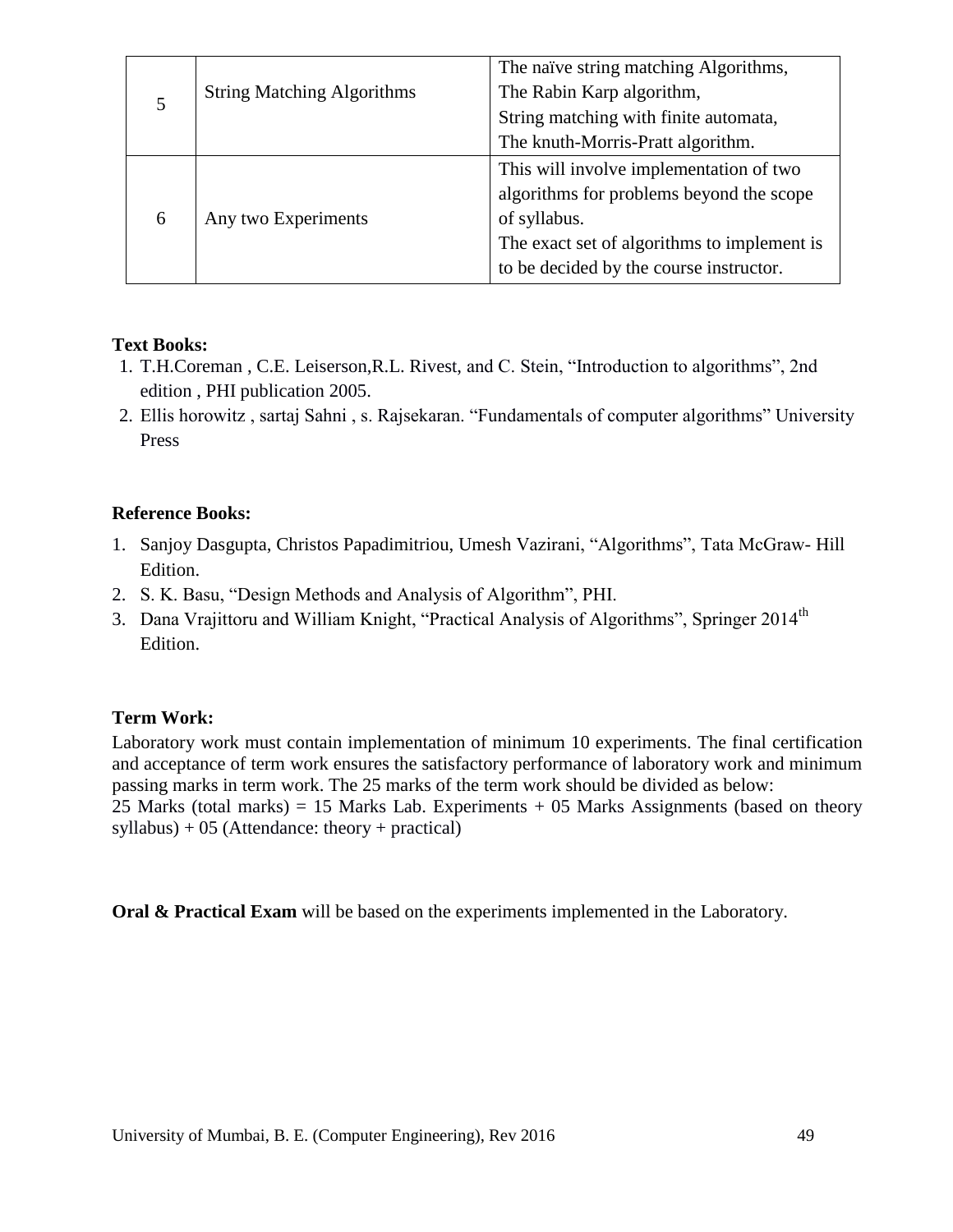| Lab Code      | Lab Title                    | Credit |
|---------------|------------------------------|--------|
| <b>CSL402</b> | <b>Computer Graphics Lab</b> |        |

## **Lab Objectives**

- 1 To emphasize on implementation aspect of Computer Graphics Algorithm.
- 2 To prepare students for advanced areas like Animation, image processing ,virtual reality etc

Lab Outcomes : At the end of the course, the students should be able to

- 1 Explore the working principle, utility of various input/ output devices and graphical tools.
- 2 Implement various output and filled area primitive algorithms using C/ OpenGL
- 3 Apply transformation and clipping algorithms on graphical objects.
- 4 Implementation of curve and fractal generation.
- 5 Develop a Graphical application based on learned concept.

## **Content:**

Scan conversions: lines, circles, ellipses. Filling algorithms, clipping algorithms. 2D and 3D transformation. Curves. Visible surface determination. Simple animations Application of these through exercises in C/C++/ Open GL

## **List of Desirable Experiments:**

- 1. Study and apply basic opengl functions to draw basic primitives. (\*)
- 2. Implement sierpinsky gasket using openGL.
- 3. Implement DDA Line Drawing algorithms and Bresenham algorithm(\*)
- 4. Implement midpoint Circle algorithm(\*)
- 5. Implement midpoint Ellipse algorithm
- 6. Implemen tArea Filling Algorithm: Boundary Fill, Flood Fill ,Scan line Polygon Fill (\*)
- 7. Implement Curve : Bezier for n control points , B Spline (Uniform ) ( atleast one)(\*)
- 8. Implement Fractal (Koch Curve)
- 9. Character Generation : Bit Map method and Stroke Method
- 10. Implement 2D Transformations: Translation, Scaling, Rotation, Reflection, Shear.(\*)
- 11. Implement Line Clipping Algorithm: Cohen Sutherland / Liang Barsky.(\*)
- 12. Implement polygon clipping algorithm(atleast one)
- 13. Program to represent a 3D object using polygon surfaces and then perform 3D transformation.
- 14. Program to perform projection of a 3D object on Projection Plane : Parallel and Perspective.(\*)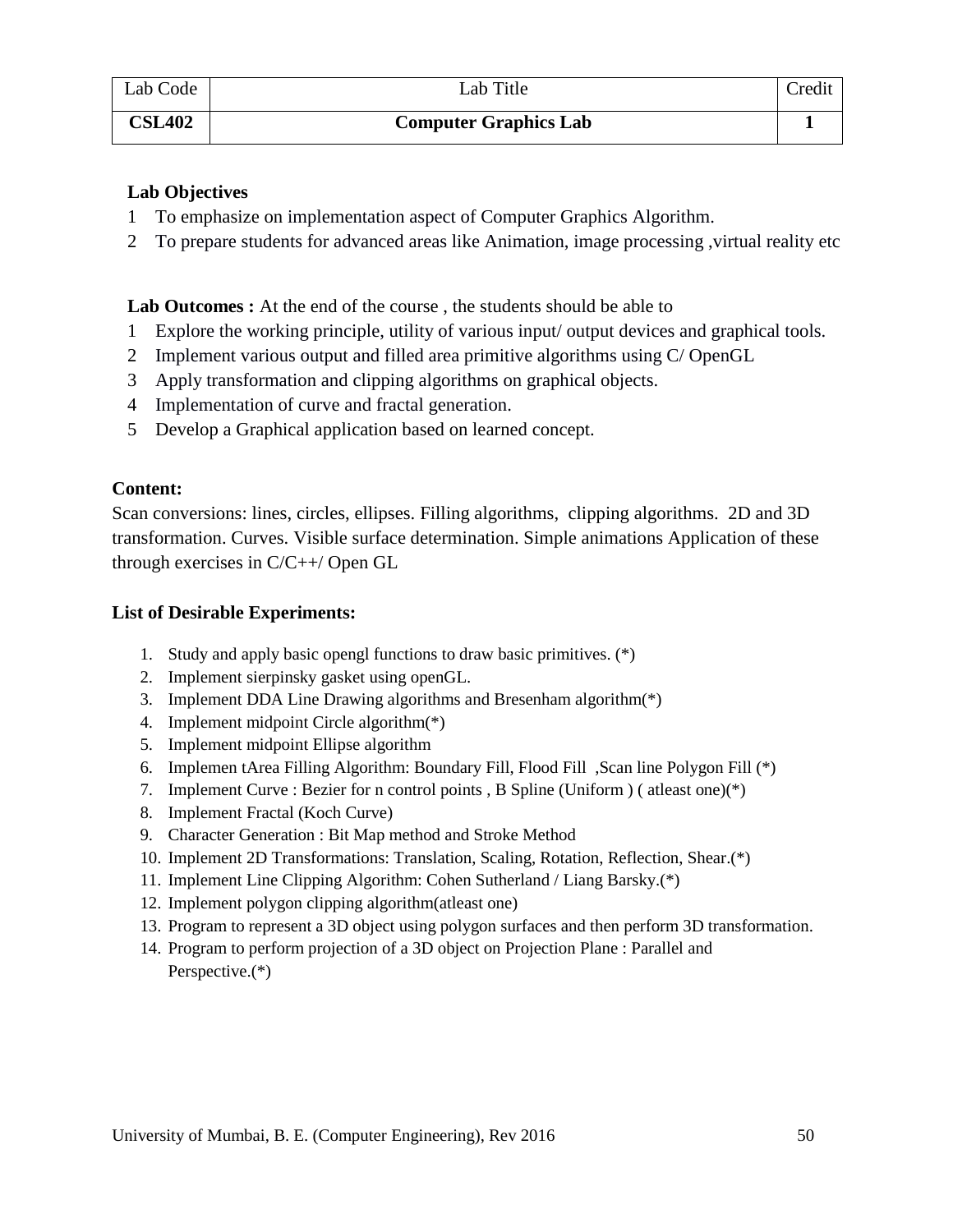#### **Term Work**

- 1. Term work should consist of at least 12 experiments. (\*)  $\rightarrow$  Practical to be covered necessarily
- 2. Journal must include at least 2 assignments.
- 3. Mini Project to perform using C / OpenGL.

Possible Ideas:

- a. Animation using multiple object
- b. Graphics editor with following features :

\*Draw basic geometrical entities; apply geometrical transformations, Area filling, Clipping against Clip window, displaying the text, displaying bar / line graphs , pie charts etc.

The final certification and acceptance of term work ensures that satisfactory performance of laboratory work and minimum passing marks in term work.

**Term Work:** 25 Marks (Total) = 10 Marks (Experiments) + 5 Marks (Mini Project) + 5 Marks (Assignments) + 5 Marks (Theory + Practical Attendance).

**Oral & Practical exam** will be based on the above content and CSC404: Computer Graphics.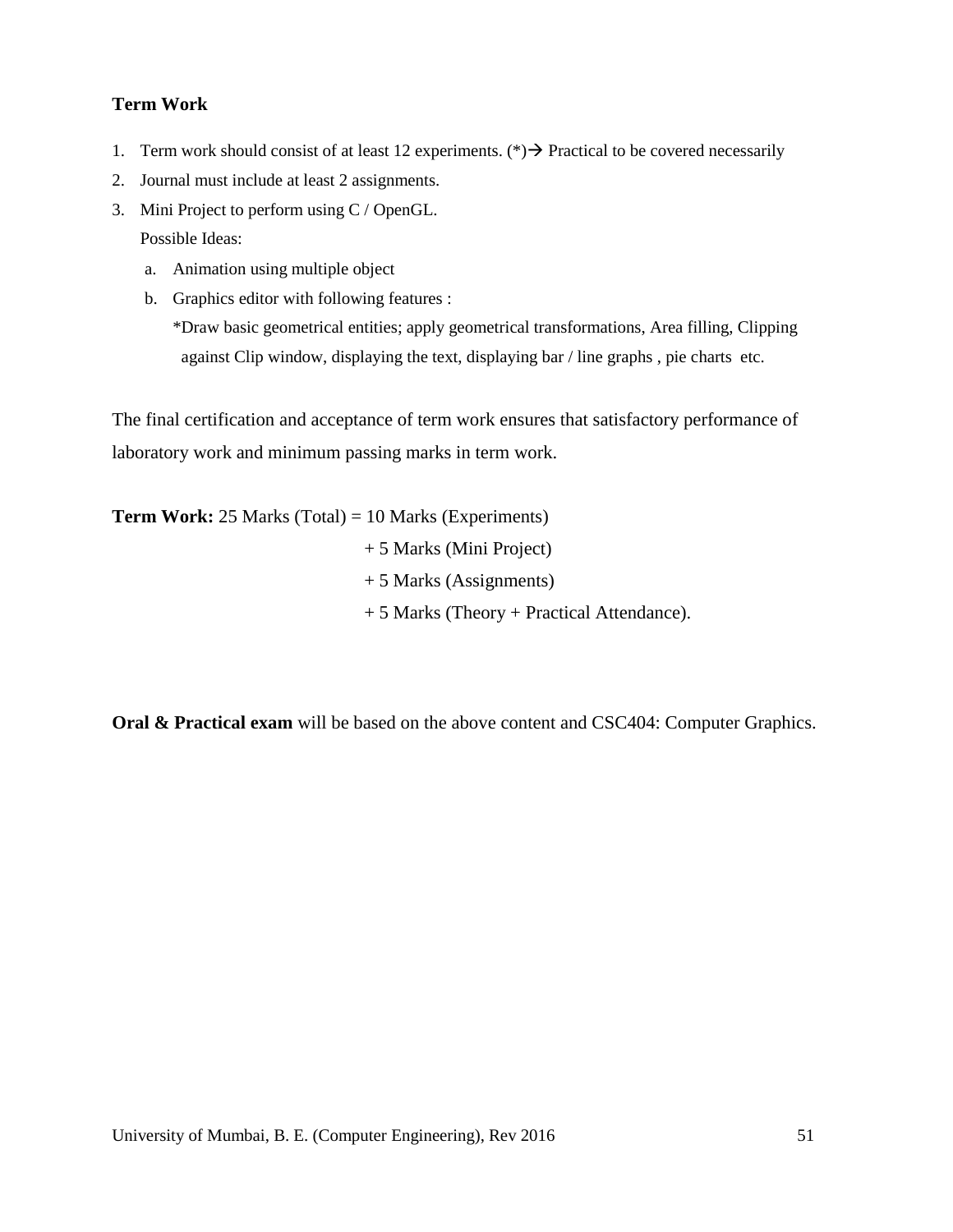| Lab Code      | Lab Name                          | Credit |
|---------------|-----------------------------------|--------|
| <b>CSL403</b> | <b>Processor Architecture Lab</b> |        |

#### **Lab Objectives:**

- 1. To implement the operation of the arithmetic unit including the algorithms & implementation of fixed-point and floating-point addition, subtraction, multiplication & division.
- 2. To study the different ways of communicating with I/O devices and standard I/O interfaces.
- 3. To design memory subsystem including cache memory
- 4. To have through understanding of various computer buses

**Lab Outcomes:** At the end of the course student should be

- 1. Assemble personal computer
- 2. Design the basic building blocks of a computer: arithmetic-logic unit, registers, central processing unit, and memory.
- 3. Implement various algorithms like Booth"s algorithm for arithmetic operations
- 4. Describe various I/O buses with merits and demerits.

**Prerequisite:** Digital Logic Design and Applications

## **Content:**

| Sr. No.        | <b>Module</b>                                          | <b>Detailed Content</b>                                                                                                                    |
|----------------|--------------------------------------------------------|--------------------------------------------------------------------------------------------------------------------------------------------|
|                | Overview of Computer<br>Architecture &<br>Organization | Computer Anatomy-Memory, Ports, Motherboard<br>and add-on cards<br>Dismantling and assembling PC<br>$\bullet$                              |
| 2              | Programs on Data<br>Representation and<br>Arithmetic   | Ripple carry adder, Carry look-ahead adder, registers,<br>Multiplication<br>Booths Algorithm, Restoring and Non restoring<br>٠<br>Division |
| 3              | Processor Organization<br>and Architecture             | ALU Design, CPU Design<br>Case Study on multi-core Processors                                                                              |
| $\overline{4}$ | <b>Memory Organization</b>                             | Memory design, Cache Memory design                                                                                                         |
| 5              | I/O Organization and<br>Interrupts                     | Case study on buses like ISA, PCI, USB etc<br>Interrupt handling using C/Java Programming<br>$\bullet$                                     |

## **Digital Material:**

• Manual to use the simulator for computer organization and architecture. Developed by the Department of CSE, IIT kharagpur [\(http://cse10-iitkgp.virtual-labs.ac.in/](http://cse10-iitkgp.virtual-labs.ac.in/))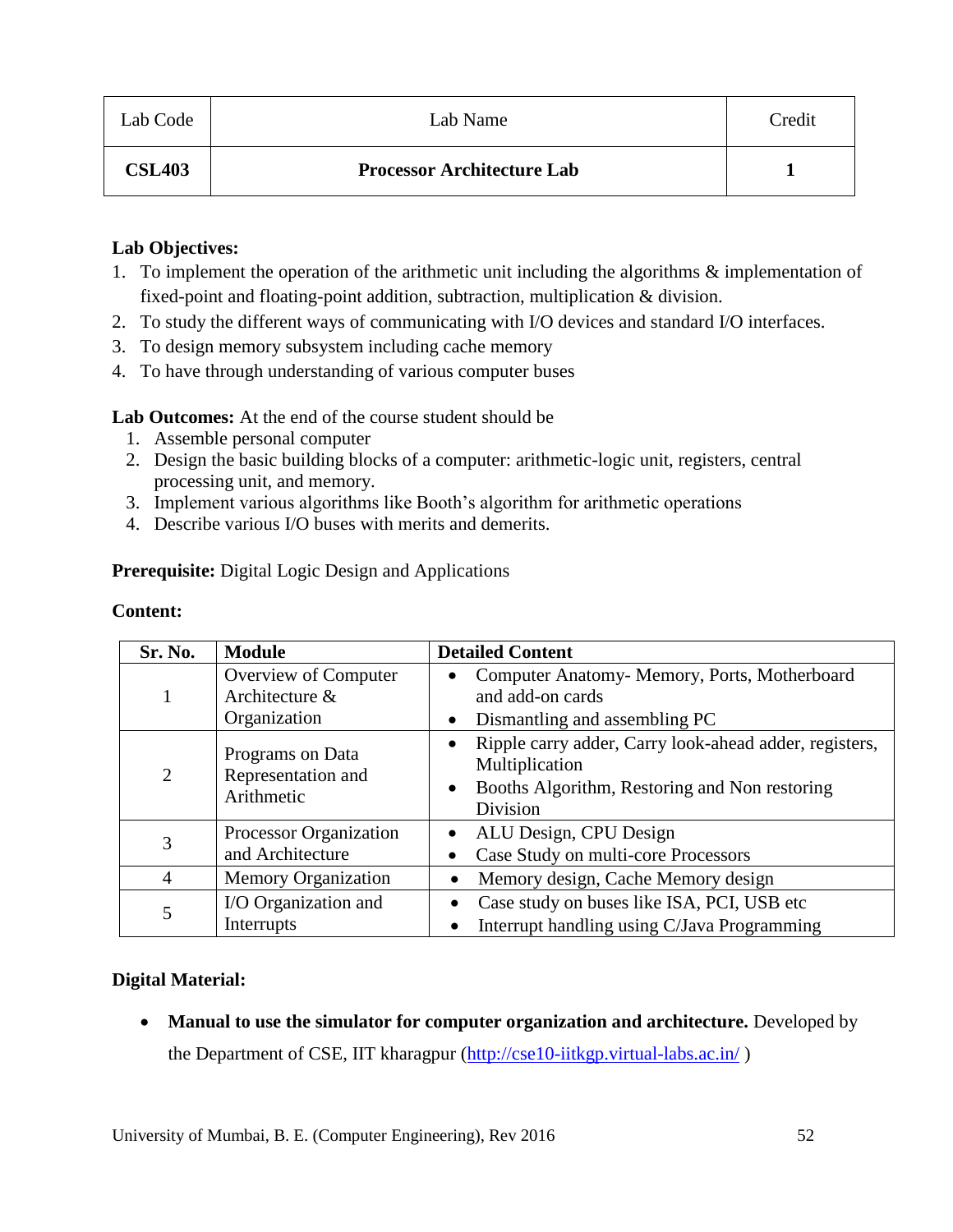#### **Books:**

- 1. William Stallings, "Computer Organization and Architecture: Designing for Performance", Pearson Publication, 10<sup>th</sup> Edition, 2013
- 2. B. Govindarajulu, "Computer Architecture and Organization: Design Principles and Applications", Second Edition, McGraw-Hill (India),
- 6. Andrew S. Tanenbaum "Structured Computer Organization", Pearson, Sixth Edition
- 7. Morris Mano. "Computer System Architecture" Pearson Publication, 3<sup>rd</sup> Edition, 2007
- 8. Kai Hwang, Fayé Alayé Briggs. "Computer architecture and parallel processing", McGraw-Hill
- 9. P. Pal Chaudhuri. "Computer Organization and Design" Prentice Hall India, 2004
- 10. Dr. M. Usha, T.S. Shrikant. "Computer System Architecture and Organization" Wiley India, 2014.

#### **Term Work**

Term work should consist of at least 10-12 experiments and 3-4 assignments based on above content and CSC403: Computer Organization and Architecture

The final certification and acceptance of term work ensures that satisfactory performance of laboratory work and minimum passing marks in term work.

**Term Work:** 25 Marks (Total) = 10 Marks (Experiments) + 5 Marks (Mini Project) + 5 Marks (Assignments) + 5 Marks (Theory + Practical Attendance).

**Oral exam** will be based on the above content and CSC403: Computer Organization and Architecture.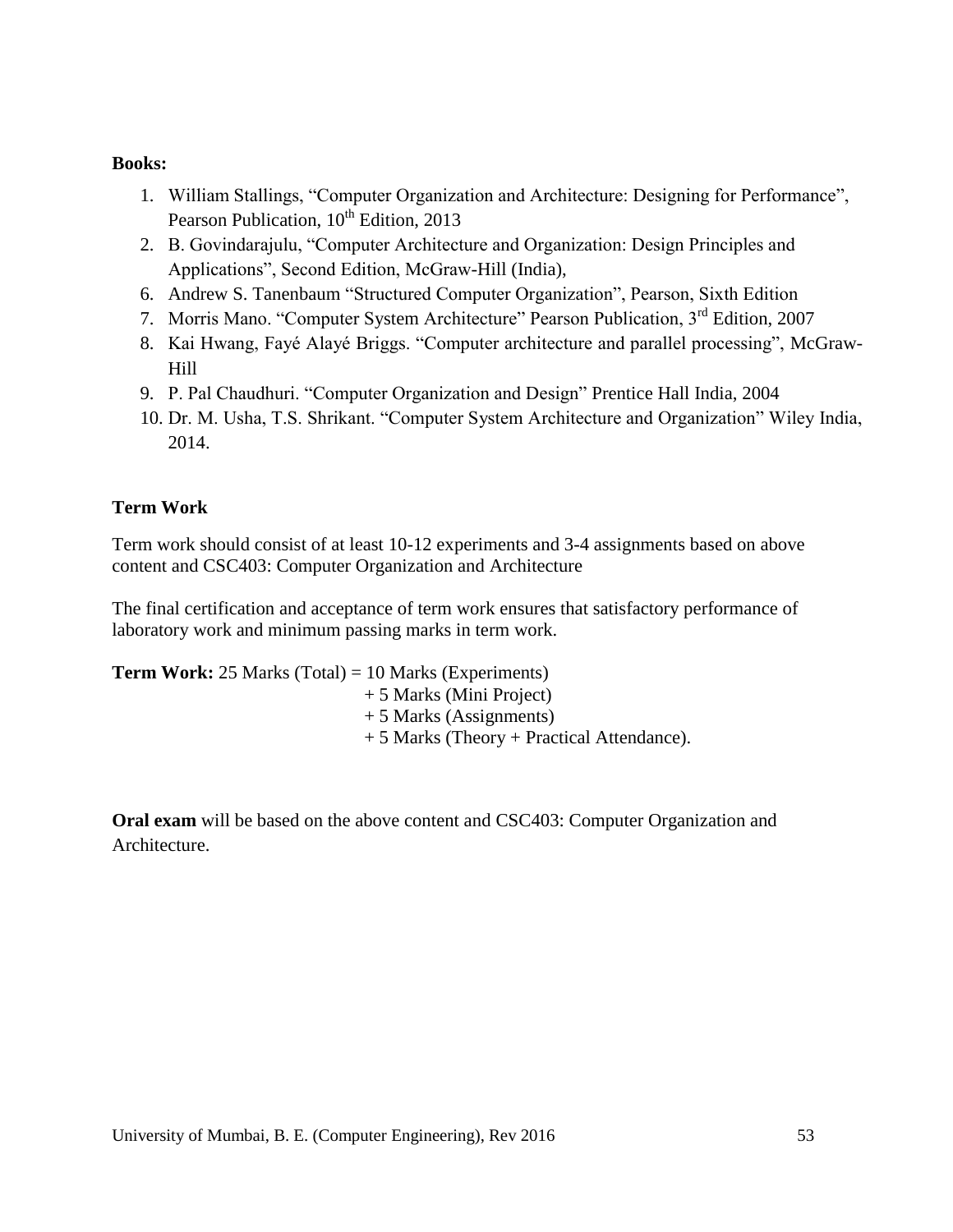| Lab Code      | Lab Name                    | <b>Tredit</b> |
|---------------|-----------------------------|---------------|
| <b>CSL404</b> | <b>Operating System Lab</b> |               |

#### **Lab Outcome:**

- 1. Understand basic operating system commands.
- 2. Understand and explore various system calls.
- 3. Write shell scripts and shell commands using kernel APIs.
- 4. Implement and analyze different process scheduling algorithms
- 5. Implement and analyze different memory management algorithms.
- 6. Evaluate process management techniques and deadlock handling using simulator.

## **Descriptions:**

| Sr. No         | <b>Contents</b>                                                                                                                                                                                                                                                                                                                                                                                                                                                                                      |  |  |  |
|----------------|------------------------------------------------------------------------------------------------------------------------------------------------------------------------------------------------------------------------------------------------------------------------------------------------------------------------------------------------------------------------------------------------------------------------------------------------------------------------------------------------------|--|--|--|
| $\mathbf{1}$   | Explore the internal commands of linux like ls, chdir, mkdir, chown, chmod, chgrp, ps etc                                                                                                                                                                                                                                                                                                                                                                                                            |  |  |  |
| $\overline{2}$ | Write shell scripts to do the following:<br>Display top 10 processes in descending order<br>➤<br>Display processes with highest memory usage.<br>➤<br>Display current logged in user and logname.<br>≻<br>Display current shell, home directory, operating system type, current path setting, current<br>$\blacktriangleright$<br>working directory.<br>Display OS version, release number, kernel version.<br>$\blacktriangleright$<br>$\triangleright$ Illustrate the use of sort, grep, awk, etc. |  |  |  |
| 3              | Create a child process in Linux using the fork system call. From the child process obtain<br>a)<br>the process ID of both child and parent by using getpid and getppid system call.<br>Explore wait and waitpid before termination of process.<br>Explore the following system calls: open, read, write, close, getpid, setpid, getuid, getgid,<br>b)<br>getegid, geteuid.                                                                                                                           |  |  |  |
| $\overline{4}$ | Implement basic commands of linux like ls, cp, mv and others using kernel APIs.                                                                                                                                                                                                                                                                                                                                                                                                                      |  |  |  |
| 5              | Write a program to implement any two CPU scheduling algorithms like FCFS, SJF, Round<br>Robin etc.                                                                                                                                                                                                                                                                                                                                                                                                   |  |  |  |
| 6              | Write a program to implement dynamic partitioning placement algorithms i.e Best Fit, First-<br>Fit, Worst-Fit etc                                                                                                                                                                                                                                                                                                                                                                                    |  |  |  |
| $\overline{7}$ | Write a program to implement various page replacement policies.                                                                                                                                                                                                                                                                                                                                                                                                                                      |  |  |  |
| 8              | Using the CPU-OS simulator analyze and synthesize the following:<br>Process Scheduling algorithms.<br>a.<br>Thread creation and synchronization.<br>b.<br>Deadlock prevention and avoidance.<br>$\mathbf{c}$ .                                                                                                                                                                                                                                                                                       |  |  |  |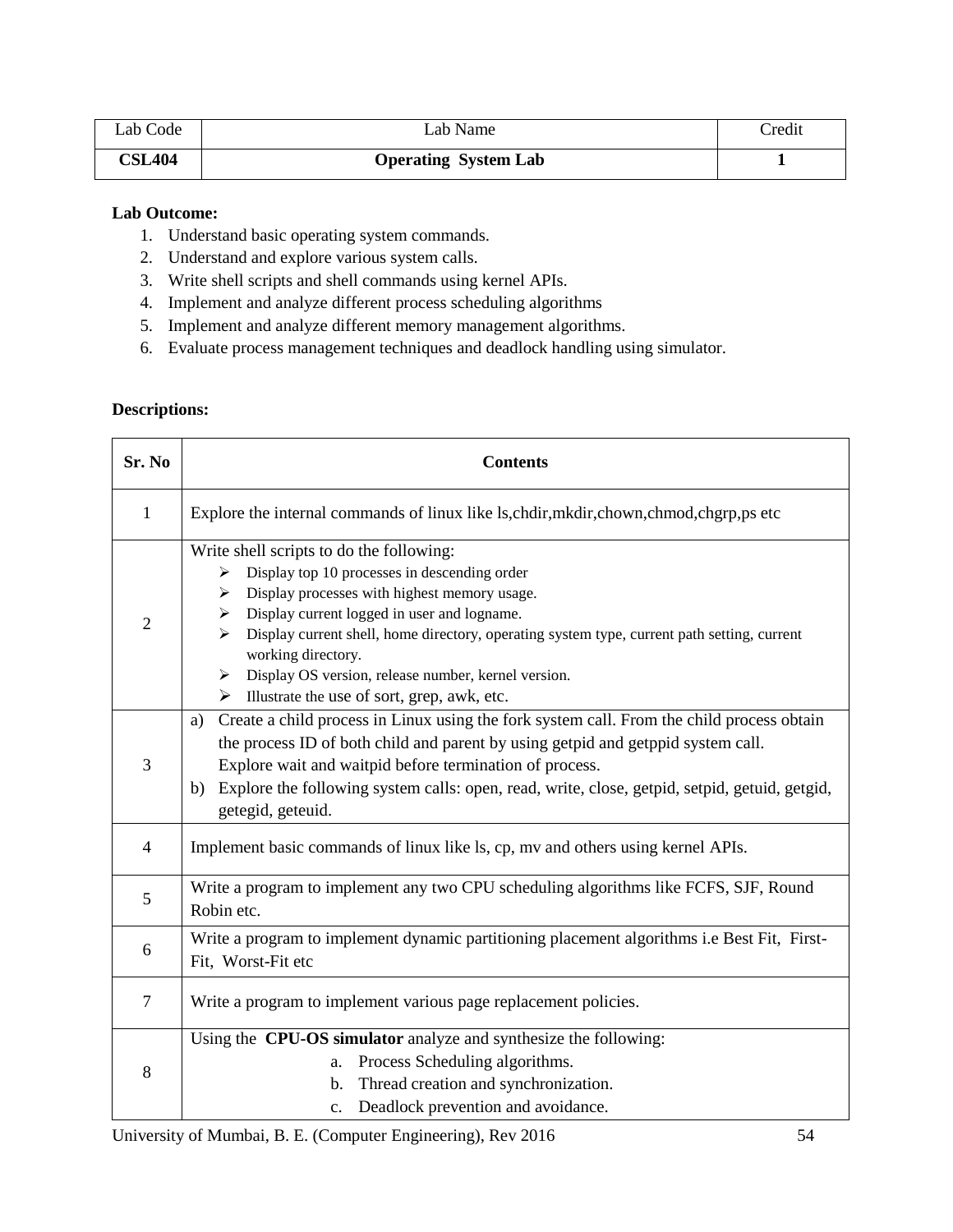#### **Digital Materials:**

- 1. Download the CPU-OS simulator along with related tutorials from [http://www.teach-sim.com](http://www.teach-sim.com/)
- 2. [http://www.teach-sim.com](http://www.teach-sim.com/)

#### **Books:**

- 1. Linux Kernel Book, by Remy Card, Eric Dumas, Frank Mevel, Wiley India
- 2. Unix Concepts and Applications, Sumitabha Das, McGraw Hill.

#### **Term Work:**

- Term work should consist of at least 12 experiments and 2-3 assignments on above content.
- The final certification and acceptance of term work ensures that satisfactory performance of laboratory work and minimum passing marks in term work.
- Term Work: 25 Marks (Total) = 10 Marks (Experiments)
	- + 5 Marks (Mini Project)
	- + 5 Marks (Assignments)
	- + 5 Marks (Theory + Practical Attendance).

**Oral & Practical exam** will be based on the above content and CSC405: Operating system syllabus.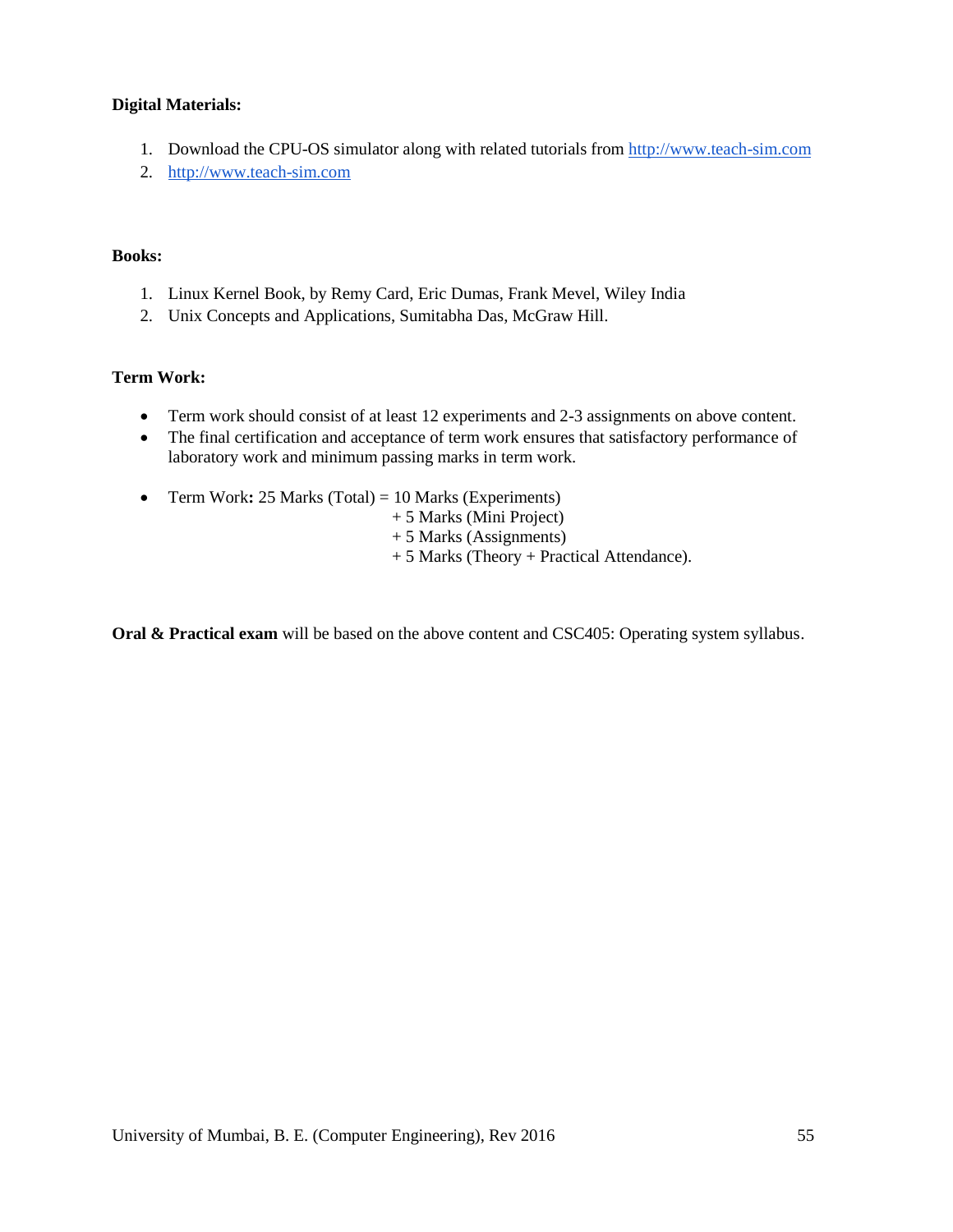| Lab Code      | Lab Name                          | Credit |
|---------------|-----------------------------------|--------|
| <b>CSL405</b> | <b>Open Source Technology Lab</b> |        |

#### **Course Outcomes:**

- 1. To understand basic concepts in python and perl.
- 2. To explore contents of files, directories and text processing with python
- 3. To develop program for data structure using built in functions in python.
- 4. To explore django web framework for developing python based web application.
- 5. To understand file handling and database handling using perl.
- 6. To explore basics of two way communication between client and server using python and perl

**Prerequisites:** Knowledge of some programming language like C, Java

#### **Content:**

| Sr. No | Module Name                         | <b>Detailed Content</b>                                                                                                                                                                                                                                       |
|--------|-------------------------------------|---------------------------------------------------------------------------------------------------------------------------------------------------------------------------------------------------------------------------------------------------------------|
| 1      | Python basics                       | Data types in python, Operators in python, Input and Output, Control<br>statement, Arrays in python, String and Character in python, Functions,<br>List and Tuples, Dictionaries Exception, Introduction to OOP, Classes,<br>Objects, Interfaces, Inheritance |
| 2      | <b>Advanced Python</b>              | Files in Python, Directories, Building Modules, Packages, Text<br>Processing, Regular expression in python.                                                                                                                                                   |
| 3      | Data Structure in Python            | Link List, Stack, Queues, Dequeues                                                                                                                                                                                                                            |
| 4      | <b>Python Integration</b><br>Primer | Graphical User interface , Networking in Python , Python database<br>connectivity, Introduction to Django                                                                                                                                                     |
| 5      | <b>Basics of Perl</b>               | Perl Overview, Variables, Control Statements, Subroutines, Objects,<br>Packages and Modules                                                                                                                                                                   |
| 6      | Perl advanced                       | Working with Files, Data manipulation, Database Systems, Networking                                                                                                                                                                                           |

#### **Text Books**

- 1. Core Python Programming, Dr. R. Nageswara Rao, Dreamtech Press
- 2. Beginning Python: Using Python 2.6 and Python 3.1. James Payne, Wrox publication
- 3. Perl: The Complete Reference. Second Edition. Martin C. Brown, McGraw-Hill
- 4. Introduction to computing and problem solving using python , E Balagurusamy,McGraw Hill Education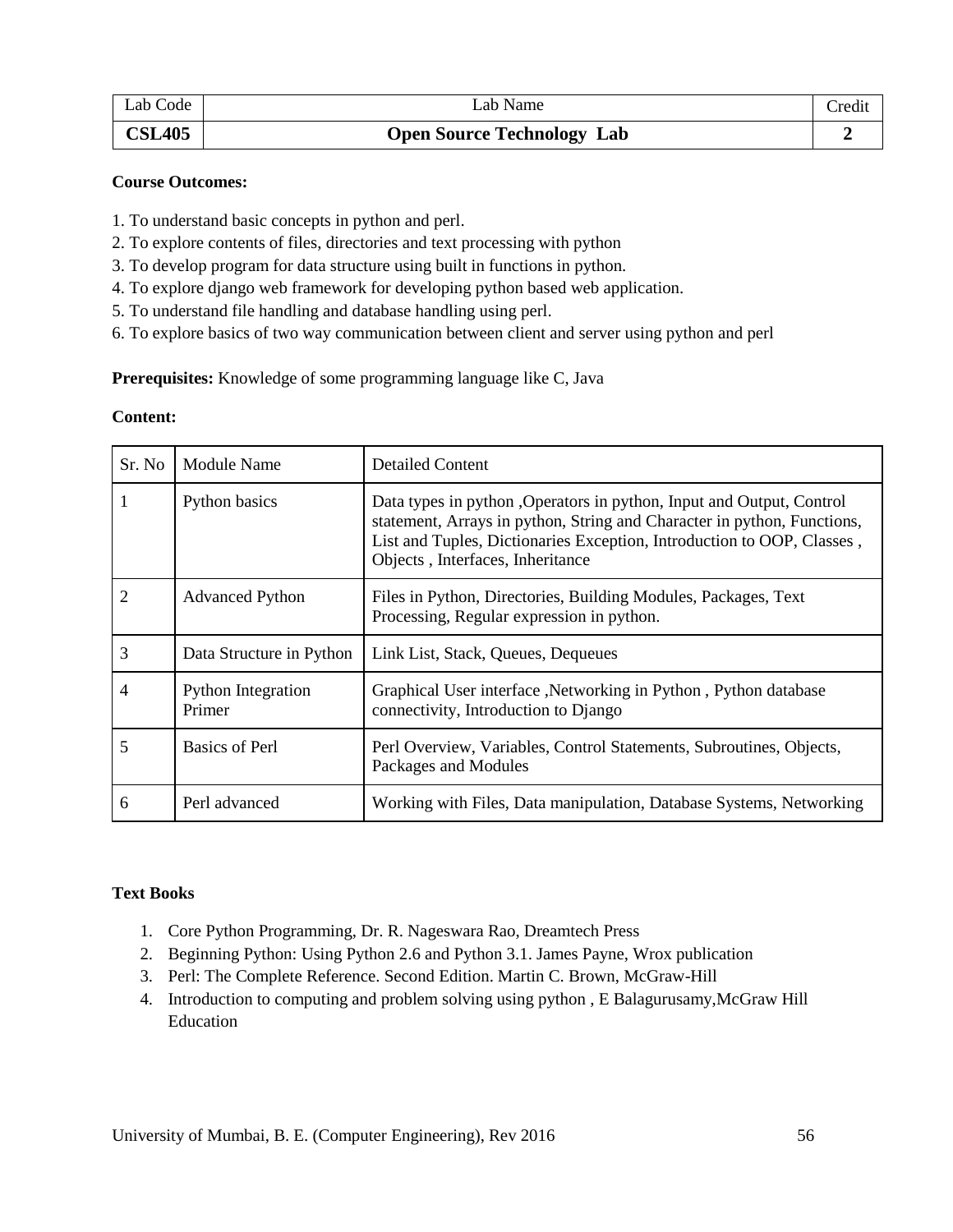#### **Reference Book**

- 1. Perl Black Book, 2nd Edition: Steven Holzner,Dreamtech Press
- 2. Learn Python the Hard Way: (3rd Edition) (Zed Shaw's Hard Way Series)
- 3. Python Projects , Laura Cassell,Alan Gauld,wrox publication

#### **Digital Material:**

- 1. "The Python Tutorial", <http://docs.python.org/release/3.0.1/tutorial/>
- 2. Beginning Perl,<https://www.perl.org/books/beginning-perl/>
- 3. [http://spoken-tutorial.org](http://spoken-tutorial.org/)
- 4. [www.staredusolutions.org](http://www.staredusolutions.org/)

#### **Suggested experiments using Python:**

- 1. Exploring basics of python like data types (strings,list,array,dictionaries,set,tuples) and control
- 2. statements.
- 3. Creating functions, classes and objects using python. Demonstrate exception handling and inheritance.
- 4. Exploring Files and directories
	- a. Python program to append data to existing file and then display the entire fille
	- b. Python program to count number of lines, words and characters in a file.
	- c. Python program to display file available in current directory
- 5. Creating GUI with python containing widgets such as labels, textbox,radio,checkboxes and custom dialog boxes.
- 6. Menu driven program for data structure using built in function for link list, stack and queues.
- 7. Program to demonstrate CRUD( **create, read, update and delete)** operations on database (SQLite/ MySQL) using python.
- 8. Creation of simple socket for basic information exchange between server and client.
- 9. Creating web application using Django web framework to demonstrate functionality of user login and registration (also validating user detail using regular expression).

#### **Suggested experiments using Perl:**

- 10. Exploring various data type , loops and conditional statement in perl. And Creating functions, packages and modules in perl.
- 11. Program to demonstrate use of objects and classes in perl.
- 12. Program to demonstrate file handling, data manipulation and use of regular expression for text processing in perl
- 13. Program to send email and read content of URL.